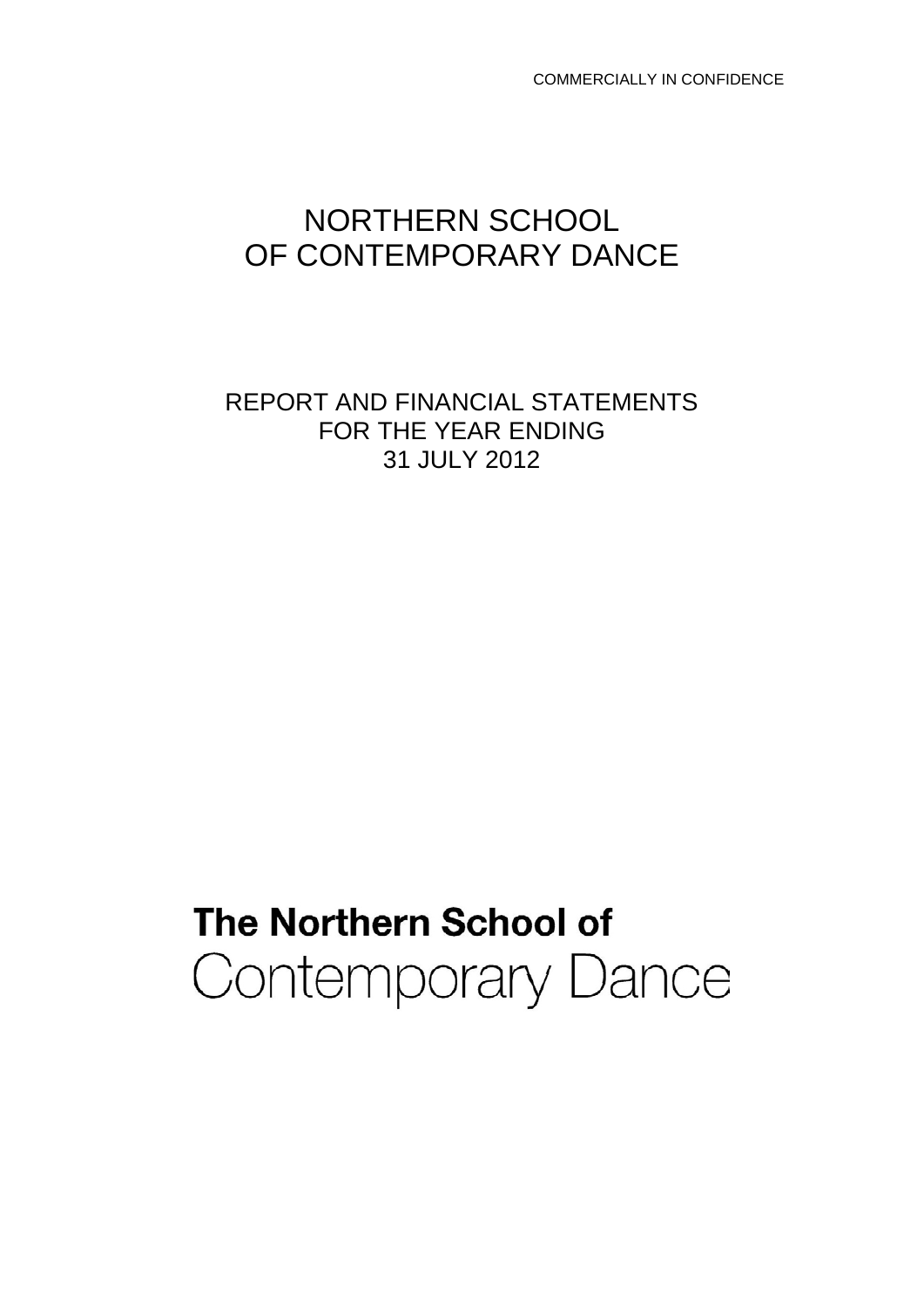## **CONTENTS**

## Page Number

| Operating and Financial Review                             | 3               |
|------------------------------------------------------------|-----------------|
| <b>Chair of Governors Report</b>                           | 12 <sup>°</sup> |
| <b>Corporate Governance Statement</b>                      | 14              |
| Responsibilities of the Board of Governors                 | 18              |
| Report of the Auditors                                     | 22              |
| Income and Expenditure Account                             | 24              |
| <b>Statement of Historical Cost Surpluses and Deficits</b> | 25              |
| Statement of Total Recognised Gains and Losses             | 25              |
| Balance Sheet as at 31 July                                | 26              |
| <b>Cash Flow Statement</b>                                 | 27              |
| <b>Statement of Principal Accounting Policies</b>          | 28              |
| Notes to the Financial Statements                          | 28              |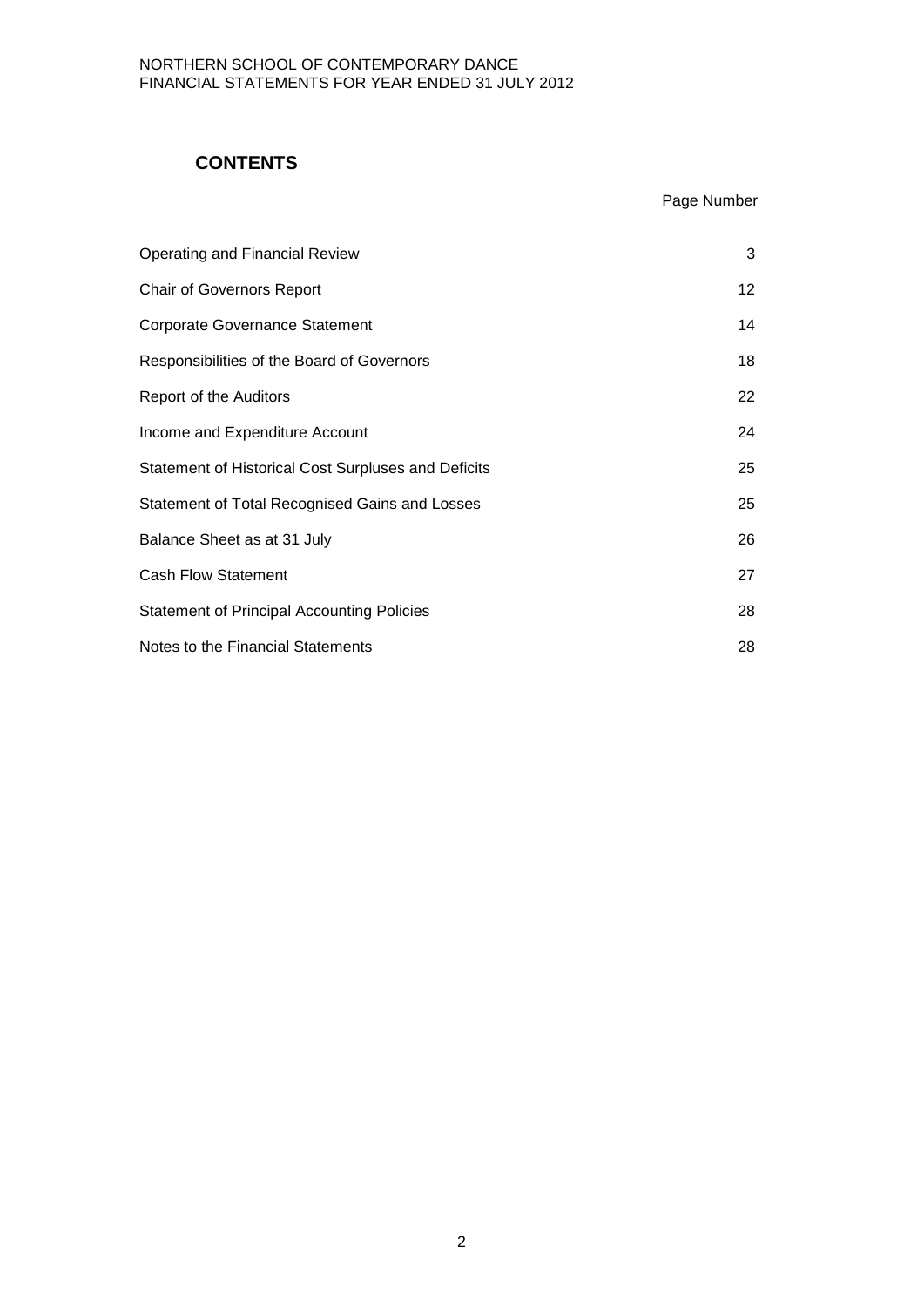## **OPERATING AND FINANCIAL REVIEW FOR THE YEAR FROM 1 AUGUST 2011 TO 31 JULY 2012**

## **NATURE, OBJECTIVES AND STRATEGIES:**

The members present their report and the audited financial statements for the year ended 31 July 2012. The Operating and Financial Review was prepared in accordance with the Accounting Standards Board's Reporting Statement, Charity Commission guidance on public benefit and section 4 of the Charities Act 2011.

#### **Legal Status**

The Corporation was established under the Further and Higher Education Act 1992 for the purpose of conducting The Northern School of Contemporary Dance. The College is an exempt charity for the purposes of the Charities Act 1993 as amended by the Charities Act 2006 and 2011. Since 2003, the Northern School of Contemporary Dance has been an affiliate of the Conservatoire for Dance and Drama.

#### **Mission Statement**

The College's mission statement as approved by its members is:

"The Northern School of Contemporary Dance is committed to maintaining its reputation, as a Centre of Excellence providing high quality educational and training opportunities in dance and dance related areas with particular concern for access and equal opportunities".

#### **Public Benefit Statement**

The Northern School of Contemporary Dance, as an affiliate of the Conservatoire for Dance and Drama, uses its exceptional funding to deliver additional public value in six ways:

- a. Producing exceptional artists who shape the future of dance, drama and circus arts;
- b. Fostering talent and creativity through world-class vocational training;
- c. Finding and nurturing the finest UK talent;
- d. Supporting the cultural infrastructure;
- e. Fuelling development in the creative industries;
- f. International leadership in dance, drama and circus arts.

The Conservatoire was born from a need to protect high level vocational training in dance and drama and to sustain the UK's leadership in these fields internationally. The addition of circus arts to the Conservatoire's portfolio enhances the UK's reputation in this field.

The primary public value delivered by the School within the framework of the Conservatoire is that it produces world-class alumni who go on to shape the future of the performing arts and are essential to sustaining the cultural life of the nation. This has cultural, economic and reputational value, which extends beyond the School. The specialist training needed to succeed at the highest levels is made available to the finest talents irrespective of background, and the School is unstinting in the search for talent wherever it can be found, including non-traditional forms and sources. This process stimulates wider participation in the arts and provides in the Conservatoire and its affiliate schools a national point of aspiration for dance, drama and circus students throughout the UK.

The additional public value cannot be secured without training of this kind, with its defining focus on nurturing young artists as individuals.

The School is rigorous in its delivery of training, compassionate in its support for its students and imaginative in its promotion of dance. It provides valued support to the cultural infrastructure and fuels the development of the creative industries, pushing the boundaries of the art forms, developing national capability in new areas, building enterprise and enriching national life with its public performance programming. Its international work increases the UK's world standing in the arts and adds to the competitiveness of UK higher education. Its graduates are cultural ambassadors who extend and enhance the creative life of the UK.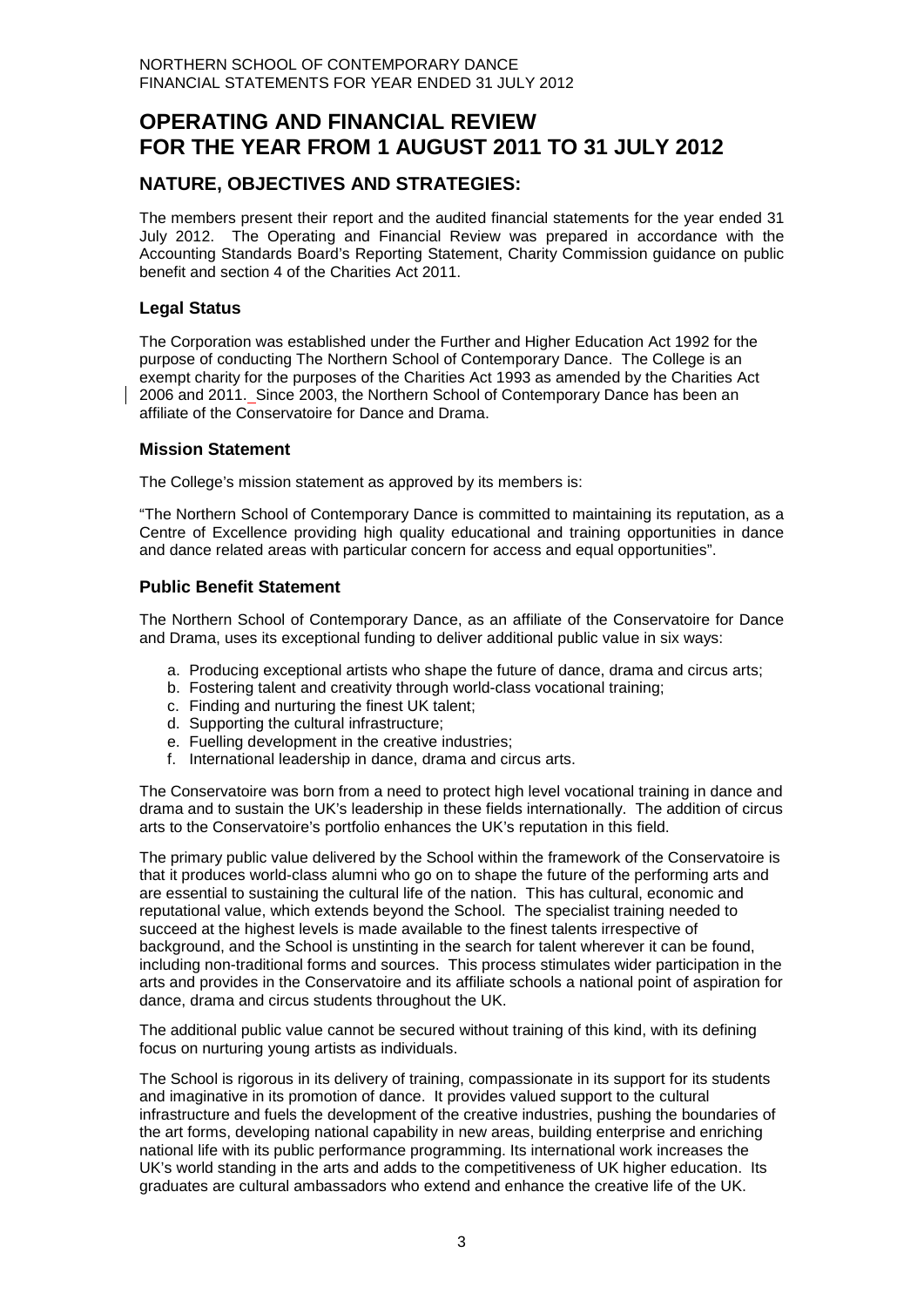#### **Implementation of the Strategic Plan**

In January 2009, following an extensive consultation and development period, the College adopted its strategic plan for the period 01 August 2008 to 31 July 2011. This plan was rolled forward to 2011-12. The Strategic Plan for the period from 01 August 2012 to 31 July 2015 was presented for discussion at the Governor's Away Day in October 2012 and will be finalised and approved by the Board at a subsequent cycle of Committee meetings. The plan includes all aspects of the College's provision, including curriculum, financial and resource planning. The Corporation monitors the performance of the College against the Plan through an annually produced operating statement, which details specific objectives for the period. The College's core strategic objectives are to:

- Provide high quality vocational dance courses of study which combine a conservatoire approach with the supporting mechanisms of a university education.
- Encourage individual development and professional competence of such a category that graduates will be well equipped to compete in the professional world of dance.
- Raise awareness of the educational aspects inherent in dance training through theatre, music, literature, art and design thus developing the body and intellect simultaneously.
- Widen access to Higher Education (HE) and Further Education (FE) by providing:
	- o Special entry procedures
	- o A high level of student support
	- o Part-time community courses
	- o An access Foundation Course
	- o An outreach programme
- Break down pre-conceptions regarding race and sex and artistic involvement and achievement.
- Remain informed of, influence and respond to, developments in the world of dance.
- Further improve on the acknowledged high quality of teaching and learning in the College.
- Further improve the efficiency and economy of the running of the College, ensuring the College has enough reserves to maintain the current level of activity and the excellence of its provision. The College also actively seeks new funding sources to help students with financial support and for career development schemes.

The College's specific objectives for 2011-12 and achievements against those objectives are addressed below:

• To carry out a full review of staffing at the College, ensuring that the revised structure addresses a changing environment, whilst maximising efficiency and obtaining the target cost savings required for 2012-13.

*Update:* A full restructure of support staffing was undertaken in the autumn of 2011, followed by a restructure of the Academic and Resource departments in July 2012. The new structure enables delivery of an enhanced curriculum, strengthens student support and builds in resource to meet the future strategic direction of the College.

• To continue with a professional season of dance performances in the Riley Theatre, in order to attract visiting artists to Leeds and provide an opportunity for students to watch those artists on site, combined with the opportunity to build stronger links with the local community.

*Update:* The professional season continues to flourish, the schedule includes both established and emerging dance companies/artists. The re-introduction of the professional season, in recent years, has been widely welcomed by dance partners across the region, raising the offer to students on-site and the profile of the College. The season enables the NSCD to further contribute towards the development of dance in the North of England.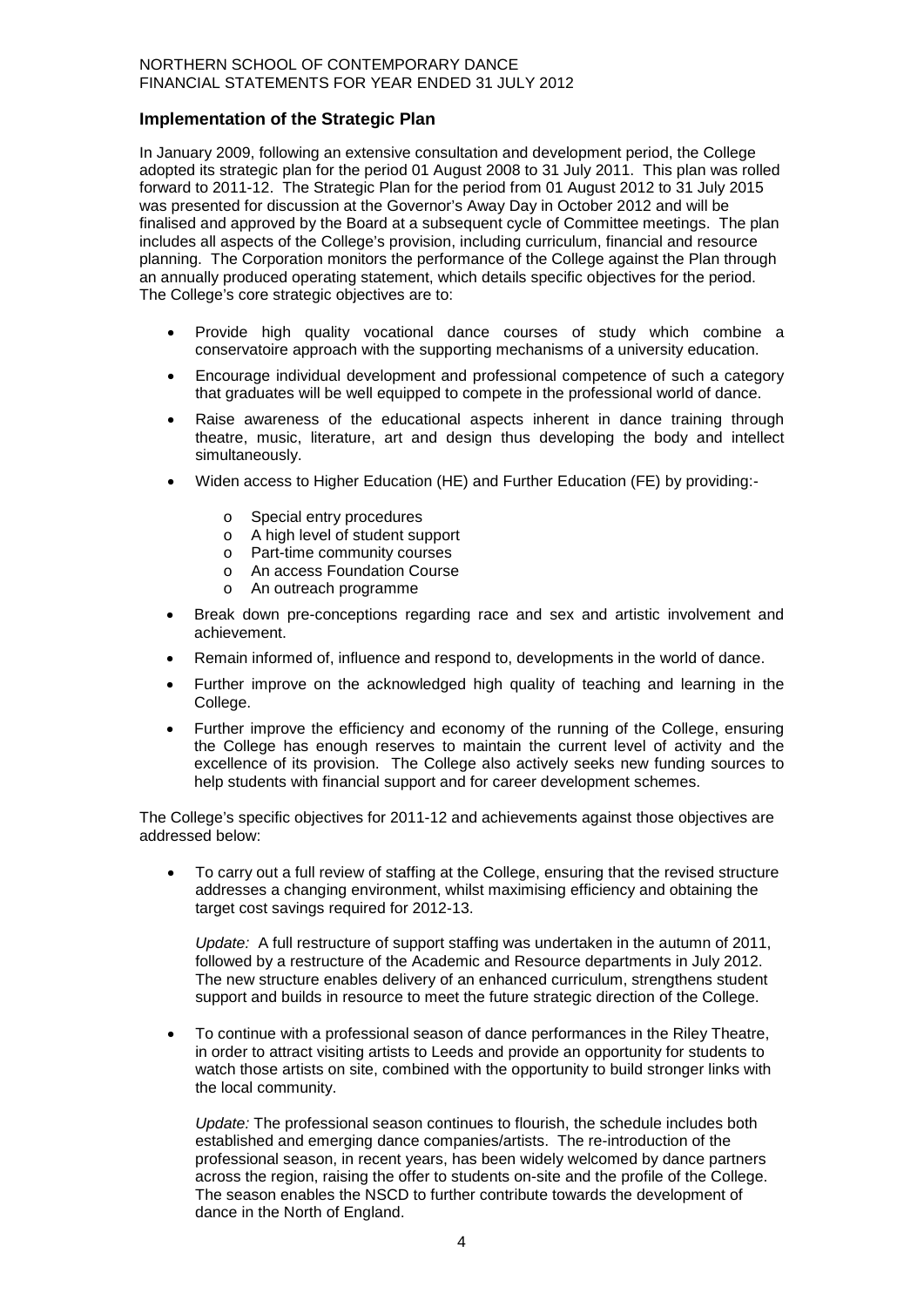#### **Implementation of the Strategic Plan continued**

• Following the appointment of a new Principal conduct a full review of the student offering and refresh as required, with a view to preparing students for the competitive market place of dance following graduation.

*Update:* The curriculum has been enriched to provide a more diverse offering to the students. Introducing healthy dancer days and improving injury and rehabilitation support helps prepare the College's emerging dancers for sustainable careers. The school has been open and responsive to any opportunities for students to engage in extra curricula activities off-site in order to build and establish links into the profession.

#### **Looking forward to 2012-13 onwards**

A new funding regime for higher education will come into force from the next academic year 2012-13. The Conservatoire has set its fees at £9,000 for UK and EU students along with all other conservatoires, performing arts specialist institutions and the majority of universities. The new fee regime does represent a significant change which brings with it risks. The Conservatoire and its schools have reviewed the risks and put in place a Conservatoire Scholarship Scheme to provide fee discounts to students. Discounts of up to £4,000 will be available alongside a government-sponsored National Scholarship Programme.

The Conservatoire is in close conversation with government and HEFCE about the future of its funding. By working together, the eight Conservatoire schools represent an elite group of vocational institutions in dance, drama and circus arts which strengthens the voice of performing arts training. For 2012-13, specialist funding through the targeted allocation will continue. Beyond 2012-13 premium funding levels are uncertain, as is the method of funding postgraduate study in respect of the contribution from the student and the value of top-up from government.

Throughout 2012-13, the Conservatoire and schools will continue to monitor closely student applications, provide full and detailed information about the financial support available to students, respond to consultations and requests for information and work closely with government and its agencies to protect the future of vocational training and the Conservatoire schools.

#### **Financial Objectives**

The College's financial objectives are:

• To achieve an annual operating surplus.

*Update:* A surplus of £136K has been achieved for the financial year 2011-12. The College has absorbed a cut in core funding of £56K in addition to a number of exceptional items of expenditure during the year, largely arising from a full staff restructure and special projects being commissioned.

• To identify and apply the savings target of £95K as identified whilst drawing up the budget for 2012-13, protecting the existing staff base, where possible, and ensuring that measures taken do not adversely affect the core activities of the College.

*Update:* A review of expenditure, together with a full staff restructure has achieved the necessary savings target and a budget predicting a break-even position has been approved by the Corporation. The five-year rolling financial plan will continue to assist in monitoring the financial stability going-forward in an uncertain climate, by providing a mechanism to identify risk and take any corrective action required in a timely manner. Throughout the review process the College has been mindful of enhancing the student experience and, as such, has made improvements to the curriculum and the student support provision.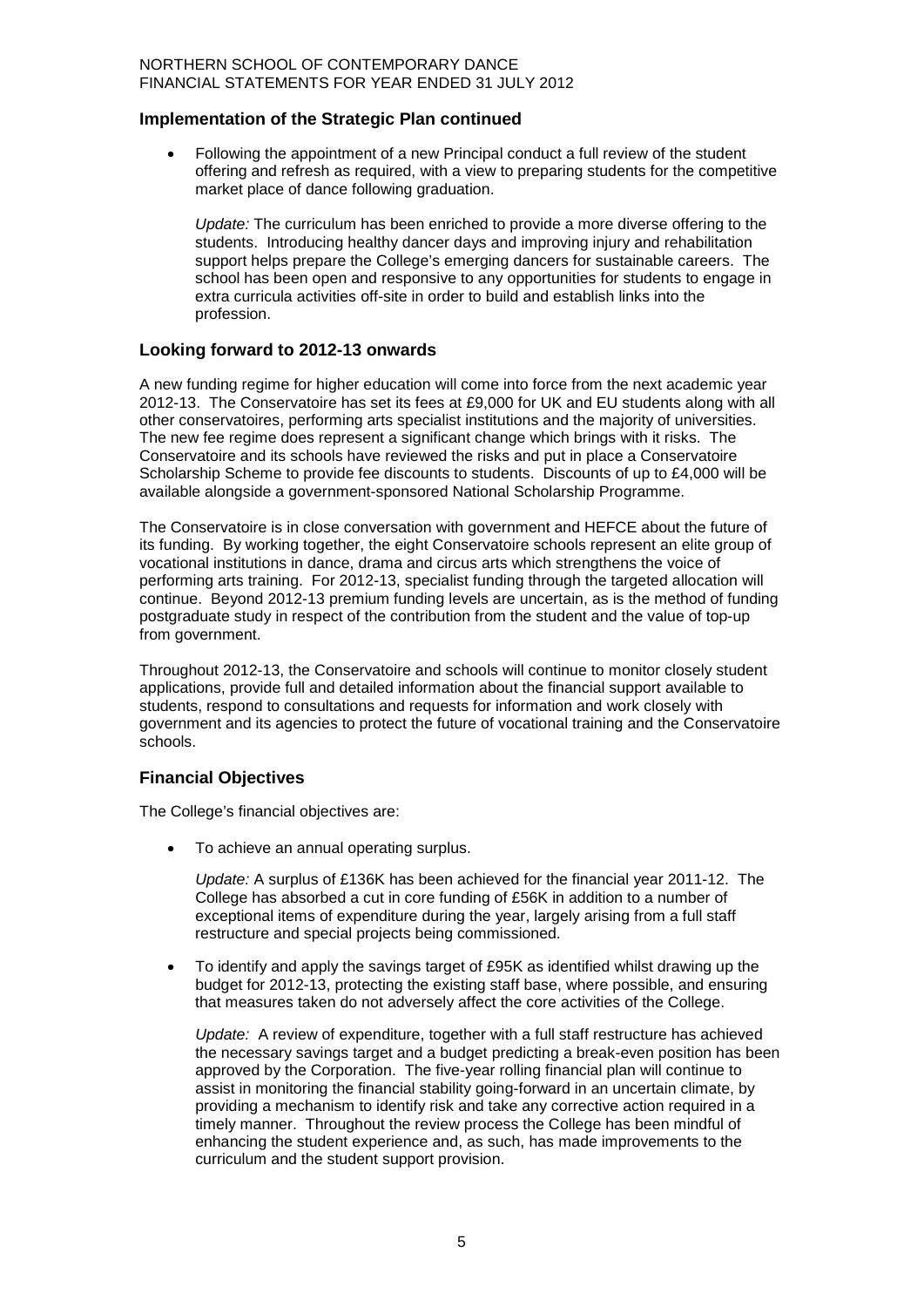## **Performance Indicators**

As a Higher Education Institution, affiliated to the Conservatoire for Dance and Drama (CDD), the College measures its performance by the overall employment targets set by HEFCE for conservatoire performing arts institutions and by successful qualification and completion rates. The College also carefully monitors student recruitment and retention, reflecting its concern for providing the widest possible access to the highest level dance training opportunities available in the UK. Three key performance indicators are noted below:

#### **Student Recruitment**

Students can now apply and book auditions via an online system. 642 students applied for entry to the BPA, Postgraduate and Foundation programmes collectively for which approximately 100 places were available. This is a decrease of approximately 3% when compared to the previous year, where applications totalled 735. The higher numbers in the previous year were largely due to the introduction of a higher tuition fee from 2012-13, encouraging students to apply for 2011-12 places at the lower contribution rate.

#### **Qualification and Completion rates**

From the students graduating in July 2012, 47 completed the BPA programme of which 4 achieved first class awards, 40 achieved 2:1 classification and 3 achieved a 2:2 classification. No students failed the course and the student classifications reflect a higher rate of achievement when compared to the previous year 2010-11. There is also an improvement of 7 in the student numbers successfully completing the BPA course. This increase in achievement is also replicated in the Postgraduate results, where although student numbers remained at 15, the level of grades attained across the pathways has steadily increased when compared to those gained in 2010-11. 30 students successfully completed the Foundation course, with three learners withdrawing during the academic year.

#### **Student Destinations**

As a member of the CDD, the College is subject to the conditions of premium funding for specialist institutions, specifically with regard to employment outcomes. The target set for achieving professional employment for CDD graduates in the dance/drama and circus arts fields is 75% within 3 years of graduation. The most recent figures, for CDD as a whole, demonstrate an 87% success rate. This figure will be updated during the autumn term of 2012.

## **FINANCIAL POSITION**

#### **Financial Results**

The College has retained a surplus of £136K (2011: £57K) in the year which was welcomed given that the College has needed to make efficiency savings in order to produce a breakeven budget for 2012-13.

The College conducted a full review of expenditure in order to achieve the required cost savings, combined with a restructure of the Academic and Resources departments, following a restructure of the support staff during the autumn of 2011. In addition to the financial pressures, the staffing needed to reflect changes in the curriculum and also improve the effectiveness of some services to best serve the College.

The required savings target has been found, whilst also allowing for additional investment in the core provision offered to students. The introduction of the higher rate of the student contribution towards tuition fees from 2012-13 places further emphasis on delivering an enhanced curriculum which reflects the skill set required in the competitive market place following graduation. The College is also committed to maintaining and building upon the learner support provision already in place, to enable the continued well-being of its students, whilst ensuring the support is tailored to satisfy the particular needs of those studying dance within a Conservatoire environment.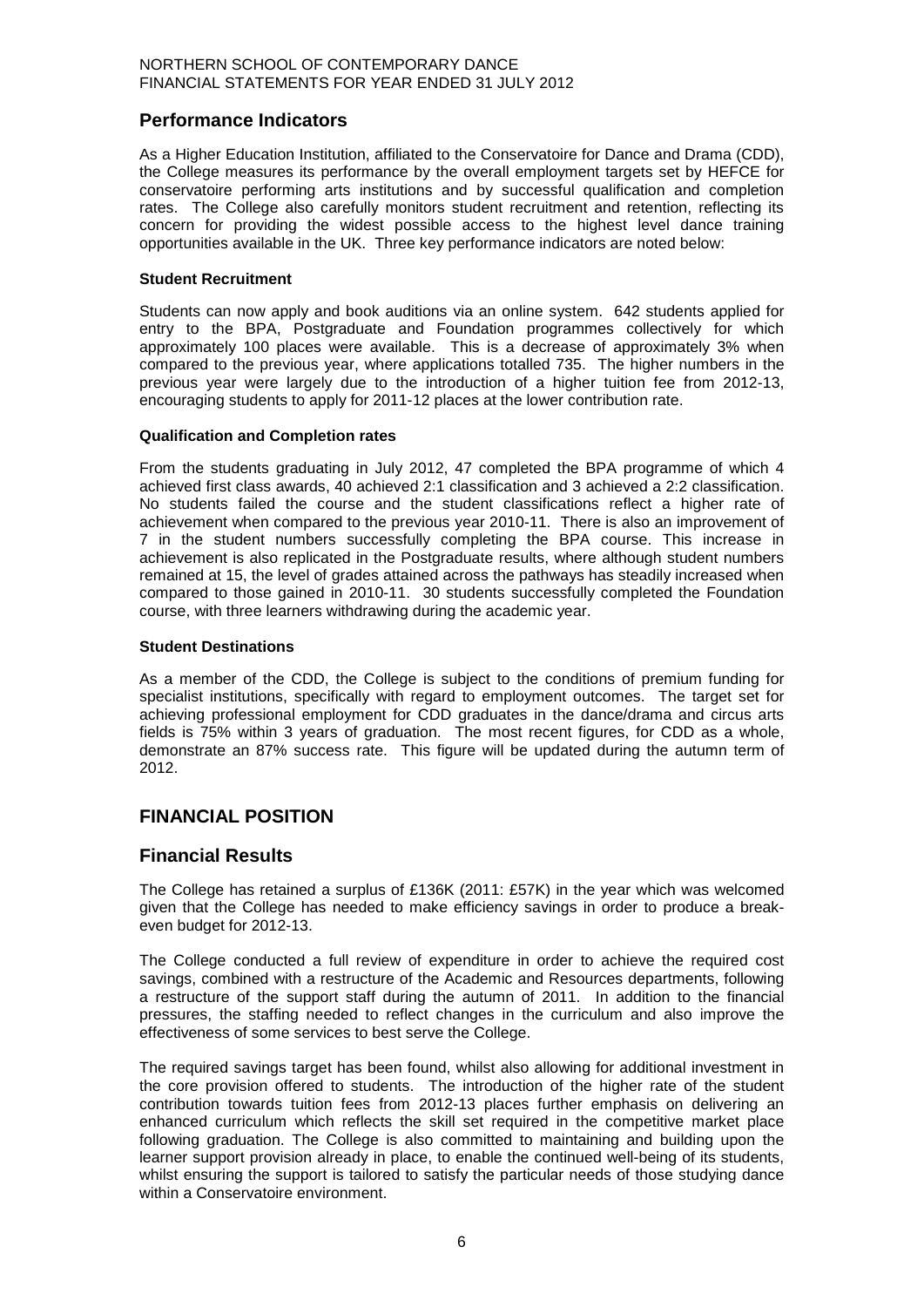## **Financial Results continued**

An emphasis has been placed on building a focused student recruitment plan, student retention and identifying new income streams, particularly by directing resources into fund raising initiatives and greater utilisation of the building by securing external hires.

The College appreciates the generous support it has received from the Leverhulme Trust, The Lankelly Chase Foundation, the Conservatoire for Dance and Drama (CDD), the Education Funding Agency (EFA) and the Skills Funding Agency (SFA) in respect of student support funds. Support for core College activities in the year was also received from the CDD (HEFCE teaching grant and related funds), the EFA, the SFA, the Department for Children, Schools and Families, Arts @ Leeds and Friends of NSCD.

## **Reserves Policy**

The College normally adopts a policy of retaining 3 months working capital as a reserve. The current financial year has seen a decrease in reserves, largely due to the pension liability increasing by £227K, partly offset by the realised surplus of £136K. The surplus generated in the year will assist the College over the period of financial uncertainty in terms of premium funding and postgraduate study, combined with the introduction of the higher student tuition fee contribution in the forthcoming academic year. The reserves policy will enable the College to meet on-going commitments and cash-flow needs. The College will continue to carefully monitor the impact of the potential liability associated with the Local Government Pension Scheme, together with the financial climate as a whole.

## **CURRENT AND FUTURE DEVELOPMENT AND PERFORMANCE**

#### **Student Numbers**

As an affiliate member of the Conservatoire for Dance and Drama in receipt of premium funding, student numbers at NSCD are restricted to remain at under 200 Full Time Equivalent (FTE) places. The ratio of applications to enrolments is currently at 4:1 (Foundation course), 6:1 (Postgraduate courses) and 8:1 (Degree courses).

#### **Curriculum Developments**

A recent restructure of the Academic department, combined with a reshaping of the offering creates more fluidity, allowing staff to teach and offer into the different subject areas of the curriculum. Assessments and marking processes have been streamlined in order to allocate staff time more efficiently and provide effective, timely feedback to the students.

The changes have closed the separation between technique, choreography and other parts of the curriculum and embedded a performance faculty within technique which underlines the purpose of technique training, which has been updated to include somatic practice and more recent developments in dance training.

Previously, Choreography and Creative Studies defined two dance artists; a dancemaker/choreographer or a creative performer. The new subject area of Choreography and Creative Practice embraces a much broader view of the contemporary dance artist.

The BPA course has been enriched from the first year to include Dance and Media Arts within the curriculum. This presents an opportunity to build skills in digital, video and sound technology and will keep students up-to-date with current professional practice, enhancing their career development.

2012-13 sees the introduction of the award of a Certificate of Higher Education (Cert HE) for year one students who have not completed the first year of the BPA programme and have achieved 120 credits but do not wish, or are unable to progress into the second year.

In light of the rising costs of higher education and the resulting debt incurred by students, it is important that students are able to gain a recognised qualification which reflects their educational achievement and investment.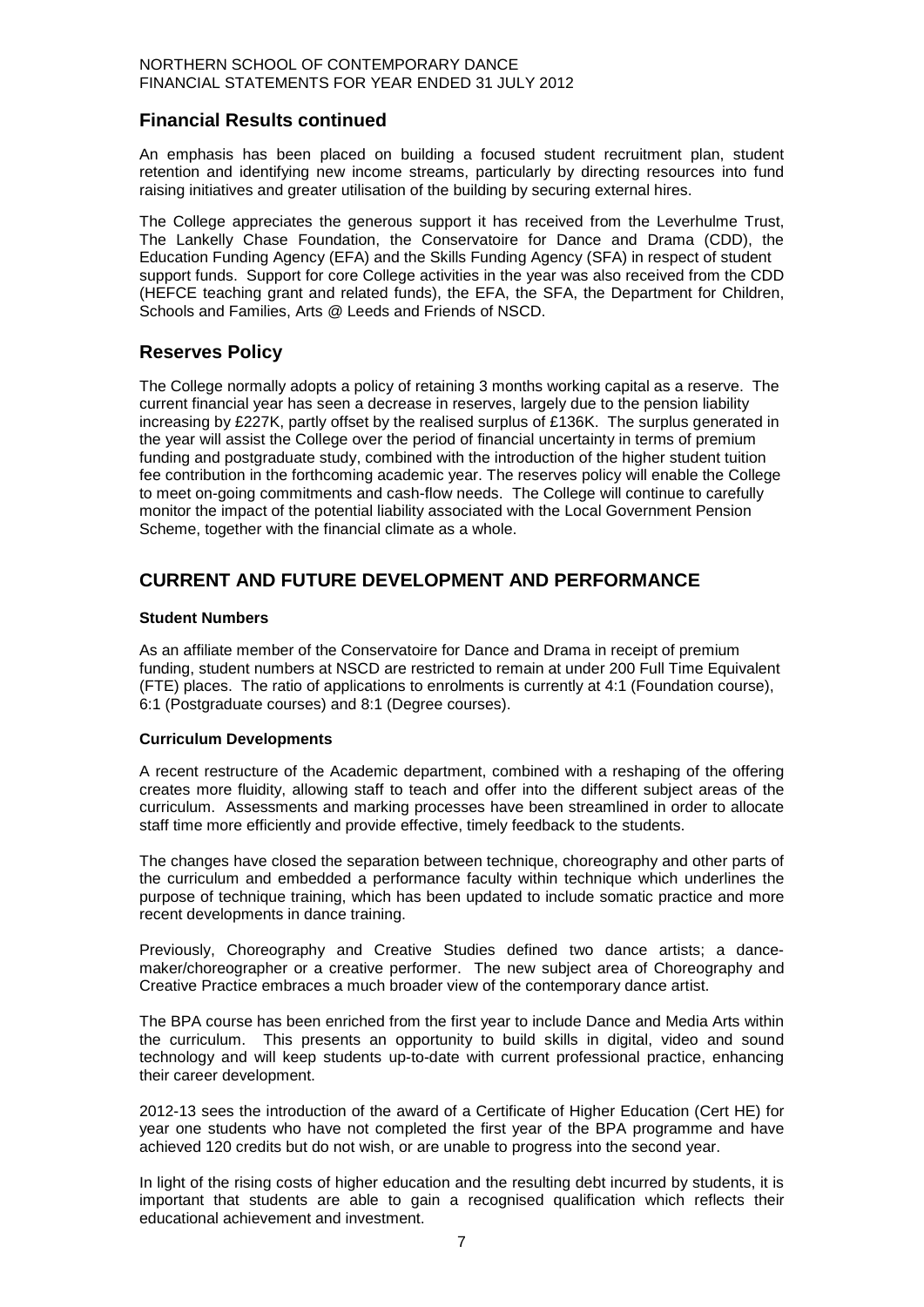#### **Curriculum Developments continued**

The College has continued to put on hold the introduction of additional MA components for its Postgraduate study programmes and has also suspended recruitment to the PGDip/MA Choreography programme and the Advanced Training Scheme Pathway of the Postgraduate Diploma in Contemporary Dance. Recruitment to these programmes will be reviewed periodically in light of their financial viability.

The investment in student support continues, with the College providing a service which includes osteopathy and physiotherapy treatments; welfare and English language support. The College has also utilised capital monies to purchase editing suite equipment for student use and to provide camera kits for hire.

#### **Payment Performance**

The College's policy is to use its purchasing power fairly and to pay promptly and as agreed.

The terms for payments for purchases under major contracts are settled when agreeing other terms negotiated with the suppliers. It is the College's usual policy to make payments for other purchases by the end of the month following the date of supply, provided that the relevant invoice is presented to the College in a timely fashion and is complete. Smaller organisations and individuals may be paid more promptly.

The Late Payment of Commercial Debts (Interest) Act 1998, which came into force on 01 November 1998, requires colleges, in the absence of agreement to the contrary, to make payments to suppliers within 30 days of either the provision of goods or services or the date on which the invoice was received. This timescale is adhered to in the absence of an alternative agreement being in place.

#### **Post-Balance Sheet Events**

There are no reportable post-balance sheet events.

#### **Resources**

The College has various resources that it can deploy in pursuit of its strategic objectives:

- **Tangible resources include the main College site and equipment.**
- The College has £2,035K net assets (including £558K pension liability).
- The College employs 39.1 people (expressed as full time equivalents) of whom 16.8 are teaching staff and 7.9 teaching support staff.
- The College has an excellent reputation both in the UK and internationally, providing a unique provision at conservatoire standard. Maintaining this quality is essential for the College's success in attracting students, staff and external relationships.

## **Principal Risks and Uncertainties**

The College has undertaken further work during the year to develop and embed the system of internal control, including financial, operational and risk management which is designed to protect the College's assets and reputation.

Based on the strategic plan, the College has undertaken a comprehensive review of the risk to which the College is exposed. Systems and procedures have been identified which should mitigate any potential impact on the College. In addition, issues are mitigated by internal audit visiting twice a year, reviewing areas as identified in the three-year rolling plan. This year focused on general IT Systems. The Governing Body will also commission special projects, as required, if an area of particular concern has been identified.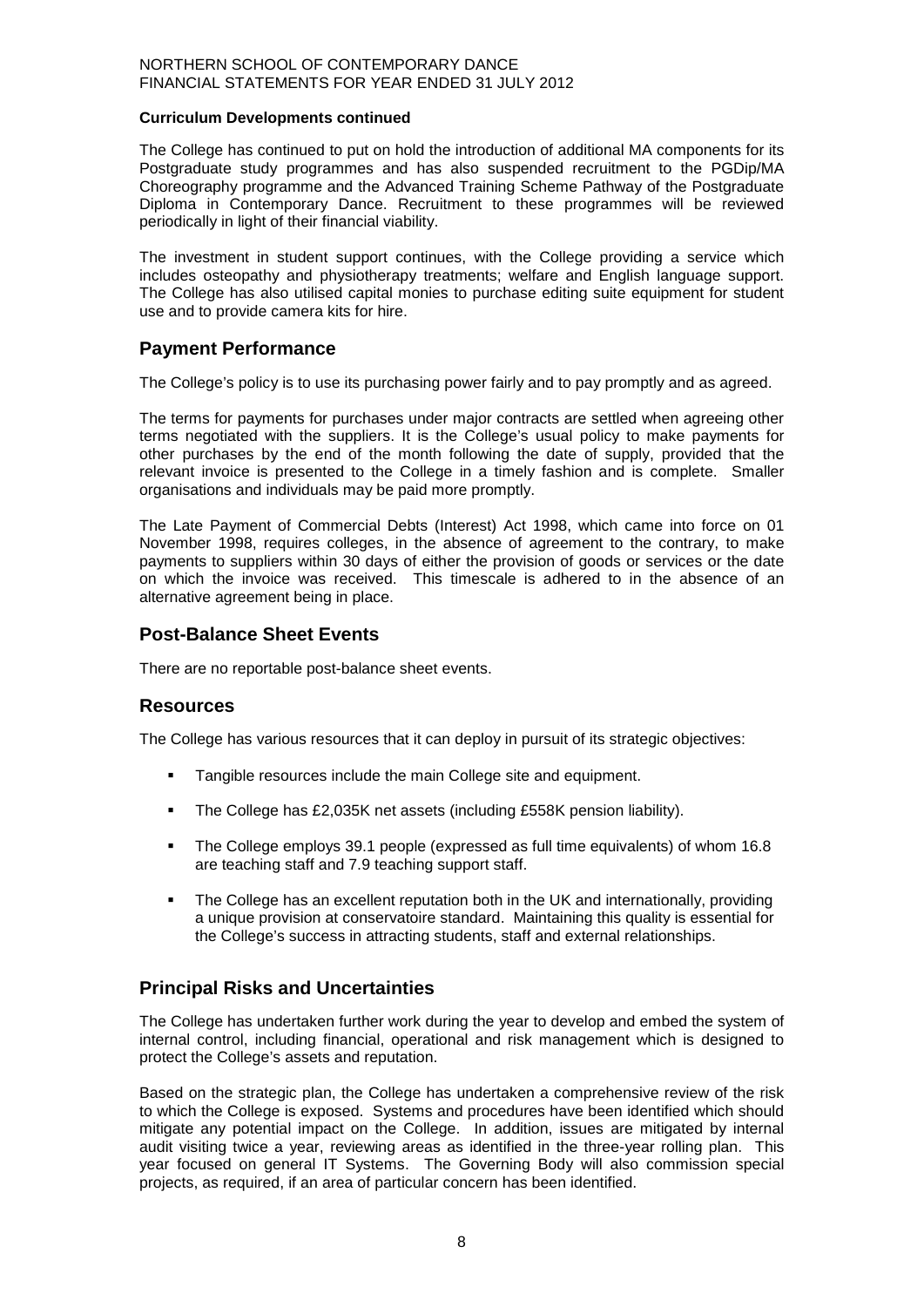## **Principal Risks and Uncertainties continued**

A risk register is maintained at College level which is reviewed at each cycle of Committee meetings throughout the year. The risk register identifies key risks, the likelihood of those risks occurring, their potential impact on the College and the actions being taken to reduce and mitigate those risks. Risks are prioritised using a consistent scoring system.

Outlined below is a description of the principal risk factors that may affect the College. Not all factors are within the College's control. Other factors besides those listed below may also adversely affect the College.

- 1. The College is working closely with CDD to address the issues surrounding future funding and the introduction of the higher tuition fee level from 2012-13. CDD is actively working to protect premium funding, monitor developments in postgraduate funding and assess the impact of the higher student tuition fee.
- 2. Due to a reduction in funding levels, the College conducted another financial review during 2011-12 in order to prepare for the future. The financial review will continue on a rolling 5 year basis, focusing on re-modelling plans as appropriate to meet a number of scenarios whilst maintaining quality across core activities.
- 3. As a conservatoire based outside of London, the NSCD continues to face the challenge of attracting students and staff away from London and other European capitals. The College will continue to address this geographical disadvantage by working vigorously on marketing activities in order to raise the quantity and quality of student applications. However, due to the current financial environment, Leeds may become a more viable study location in the future. The College recognises the importance of monitoring any changes to the student demographic and the number of applicants going forward, with a view to maintaining access and equal opportunities.

## **Stakeholder Relationships**

The College has many stakeholders, these include:

Students, staff, Funding Councils, the Conservatoire for Dance and Drama (CDD), Local Authorities, The Leverhulme Trust, The Lankelly Chase Foundation, the Department for Children, Schools and Families and the local community.

The College recognises the importance of these relationships and engages in productive communication via formal and informal channels - including extending invitations to key stakeholders to College performances and other social events.

## **Staff and Student Involvement**

The College considers good communication with its staff to be very important and encourages staff and student involvement through membership of formal committees, including representation on the Board of Governors and the Academic Board. Twice a year staff meetings are held at which staff are able to raise questions and express views about the working of the College.

## **Student Union**

The College has developed a code of practice designed to work with the student union representatives to meet the requirements for a constitution. This allows for the College to review the accounting and banking procedures and ensures that students who are not members of the student union are not disadvantaged by their status. To date, despite active encouragement from the College, the NSCD Student body has chosen not to elect official union representatives and to take advantage of the associated benefits. However, student representatives have organised the distribution of student union cards and regularly organise events for which they ask the College for a financial contribution.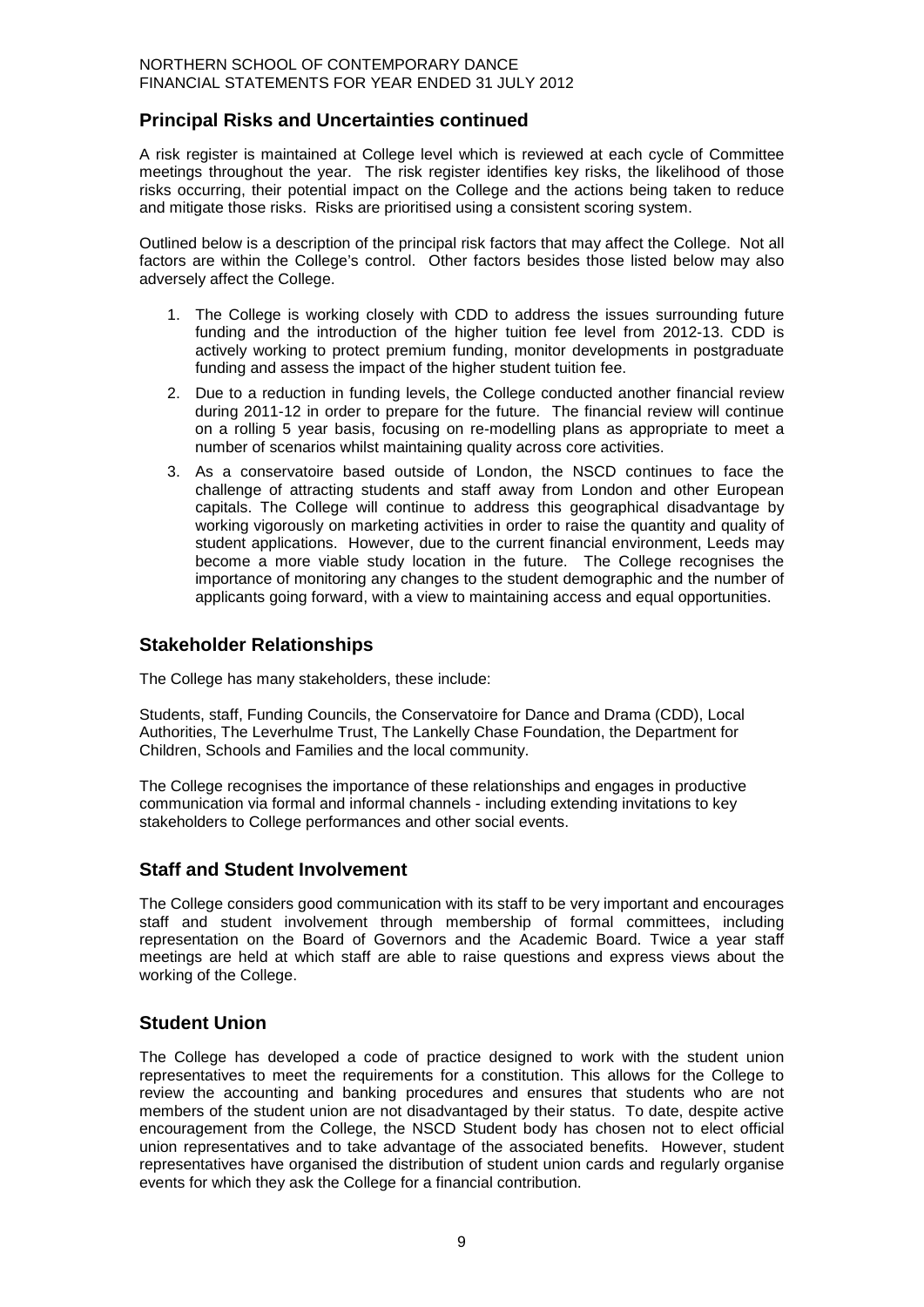## **Equal Opportunities and Employment of Disabled Persons**

The Northern School of Contemporary Dance is committed to ensuring equality of opportunity for all students and employees. The College actively promotes a culture which respects and positively values differences in race, gender, sexual orientation, ability, class and age. It also strives to remove conditions which place people at a disadvantage and actively combats bigotry. This policy will be resourced, implemented and monitored on an annual basis by the Employment Committee of the Corporation.

The College considers all applications from disabled persons, bearing in mind the aptitudes of the individuals concerned. Where an existing employee becomes disabled every effort is made to ensure that employment with the College continues. The College's policy is to provide training, career development and opportunities for promotion which are, as far as possible, identical to those for other employees. An equalities plan is published each year and monitored by managers and governors and a new draft Policy on Trans Equality has been introduced.

## **Charitable and Taxation Status**

The College is an exempt charity for the purposes of *The Charities Act 2011* and is not liable to Corporation tax.

## **Disclosure of Information to Auditors**

The members who held office at the date of approval of this report confirm that, as far as they are each aware, there is no relevant audit information of which the College's auditors are unaware; and each member has taken steps that he or she ought to have taken to be aware of any relevant audit information that the College's auditors are aware of that information.

#### **Going Concern**

The activities of the College, together with the factors likely to affect its future development and performance are set out in the Operating and Financial Review. The financial position of the College, its cash-flow, liquidity and borrowings are described in the Financial Statements and the accompanying Notes.

The Corporation believe that the College is well placed to manage its risks successfully despite the current uncertain economic outlook and is satisfied that reliable control systems are in place, together with an effective monitoring system.

The College's current forecasts and predictions, taking account of reasonable sensitivities in relation to the key risks set out elsewhere in the Financial Statements, show that the College has adequate resources to continue in operational existence for the foreseeable future and for this reason will continue to adopt the going concern basis in the preparation of its Financial Statements.

**Approved by order of the members of the Corporation on 18 October 2012 and signed on its behalf by:**

**Kathleen Tattersall Chair**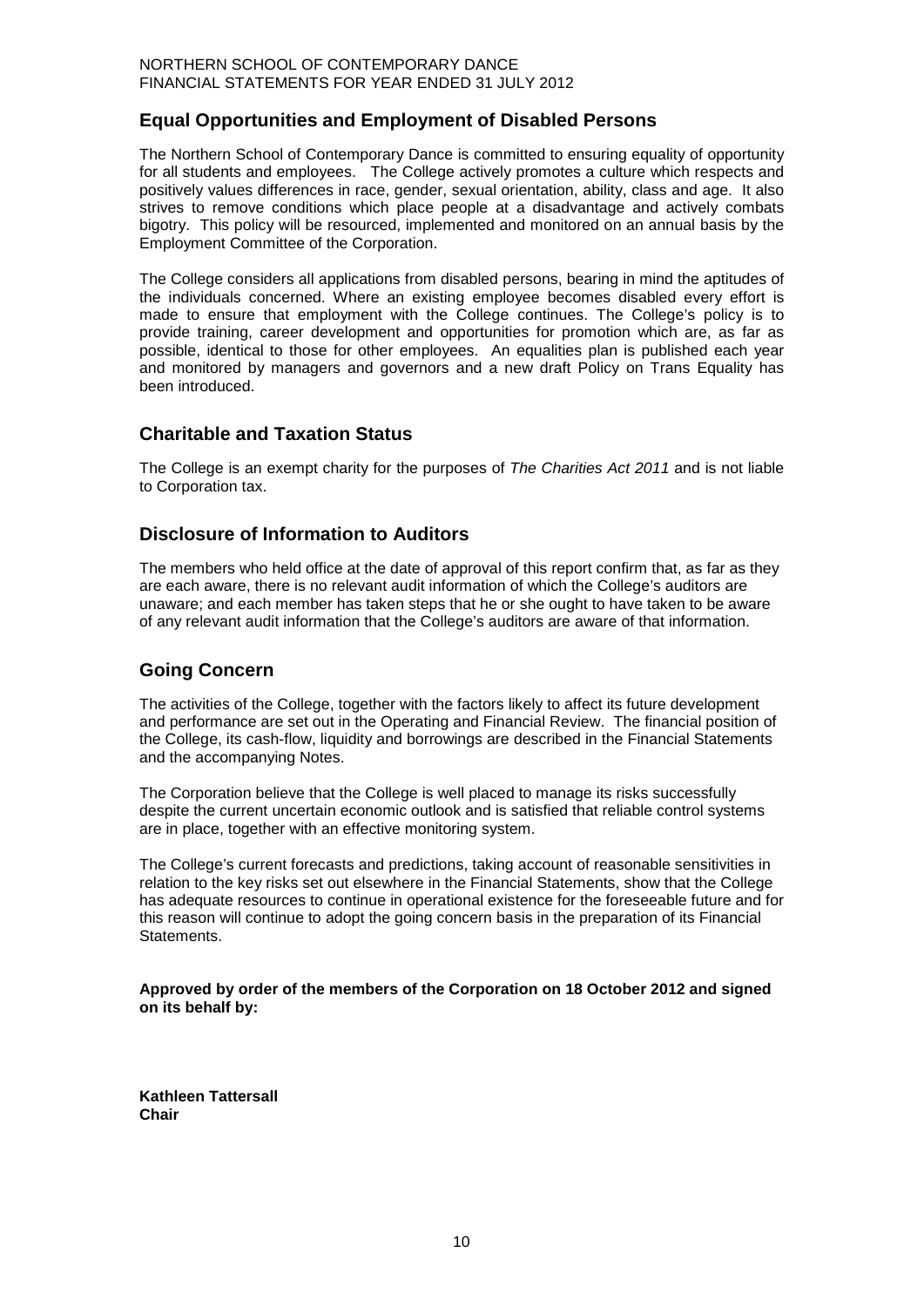## **Professional Advisors**

| External auditors        | KPMG LLP, 1 The Embankment, Neville Street, Leeds, LS1 4DW                                                                                                     |
|--------------------------|----------------------------------------------------------------------------------------------------------------------------------------------------------------|
| Internal auditor         | Colin Shearing, Internal Auditor for CDD                                                                                                                       |
| <b>Bankers</b>           | HSBC Bank plc, 108 Harrogate Road, Leeds, LS7 4NU                                                                                                              |
| Solicitors               | Eversheds LLP, Bridgewater Place, Water Lane, Leeds, LS11 5DR                                                                                                  |
| <b>Chartered Surveys</b> | Carter Towler LLP, Coronet House, Queen Street, Leeds, LS1 2TW<br>Tuffen Ferraby Taylor LLP, 2 Throgmorton Avenue, London,<br>EC <sub>2</sub> N <sub>2DG</sub> |
| <b>Property Valuers</b>  | Chestertons, Minerva House, 29 East Parade, Leeds, LS1 5PS                                                                                                     |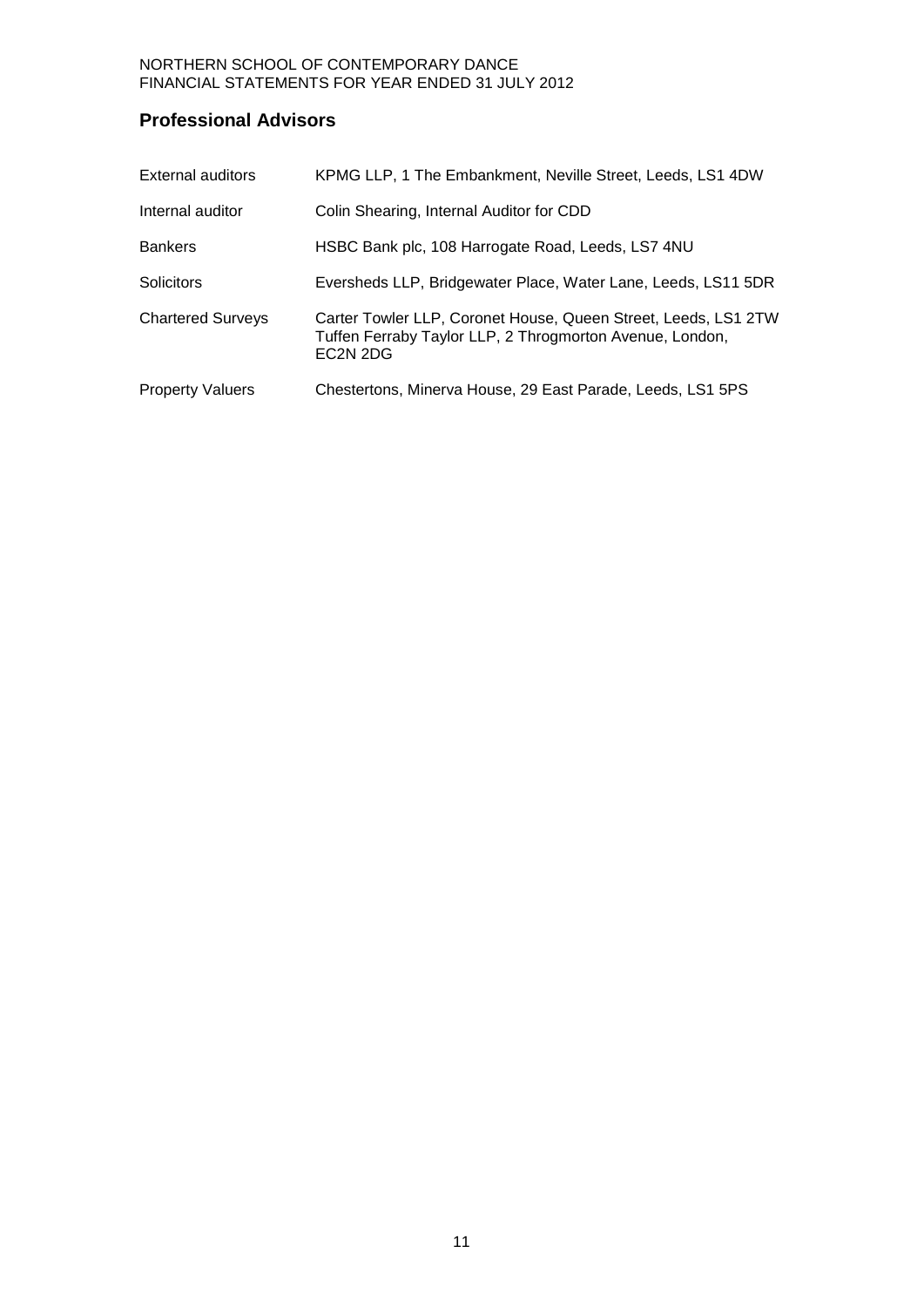## **Chair of Governors Report**

I am very pleased to report another year of continuing progression, with excellent results being achieved by the student cohort.

This year has seen a further improvement in completion rates, together with a higher level of attainment in the classifications awarded for both the BPA Hons in Contemporary Dance and across the postgraduate pathways. It is very pleasing to see that graduates from the College's Foundation Course progress onto Higher Education in dance-related study, with 45% continuing their education at the NSCD. Graduates from the postgraduate programmes have obtained employment with well-respected professional companies, such as Motionhouse Dance Theatre, Jasmine Vardimon Dance Company and Legs on the Wall (Australia). Other graduates from the 2011-12 academic year have formed their own dance groups after securing support from the industry. The College is also keen to extend support to graduates and emerging artists.

This year has seen the appointment of a new Principal, Janet Smith. Janet joined the College in February 2012 and brings a wealth of experience in education and artistic leadership, combined with a strategic vision which includes exciting plans for organisational and curriculum development. Previously, Janet was the Artistic Director at the Scottish Dance Theatre for a period of fourteen years. During that time the company increased considerably in size and achieved national and international recognition, pioneering leadership in Arts and Disability. The Corporation would like to thank Veronica Lewis for undertaking a period of interim leadership at the College.

David Honeybone retired as Vice Chair of the Corporation at the end of July 2012, after an association with the College spanning a period in excess of fourteen years. The Board would like to thank him for his service and extend its best wishes for the future.

The College continues to work closely with colleagues from the CDD on academic and administrative matters. The unique relationship with the Conservatoire is continually valuable and particularly so during a period of major change in Higher Education with the introduction of the higher tuition fee in 2012-13 and uncertainty in relation to the future of premium funding levels and the financing of postgraduate study. Successful relationships remain in place with both the University of Kent, which validates the Degree and Postgraduate/MA programmes and the Open College Network (Yorkshire and the Humber), which validates the Foundation Course.

Once again this academic year has provided many challenges for staff, which they have undertaken with their usual determination, commitment and dynamism. The College has managed to implement cost saving measures required in the forthcoming year, whilst continuing to preserve and improve upon the high standard of student provision available. A full staffing restructure has been carried out over the year, protecting the existing staff base as much as possible. The College is mindful that, although cost savings are required, student expectations will increase in direct correlation with the introduction of a higher student tuition fee contribution. It is vitally important that academic standards and the quality of learning opportunities reflect those high expectations.

Looking forward to 2012/13, the curriculum has been refreshed and student support areas enhanced to provide the best possible service to learners. The University of Kent is scheduled to carry out a Periodic Programming Review in November 2012.

The Yorkshire Young Dancers (YYD) Scheme, in conjunction with Northern Ballet, continues to flourish and expand, with satellite provision now established in seven locations stretching from Manchester to Penrith. The scheme can offer around 60 student places, over three year groups, and it is hoped that all of those places will be filled for the forthcoming academic year. On completion of the YYD Scheme in 2011-12, around 50% of students have secured a place on the Foundation Course for 2012-13 and one student will enrol on the BPA Programme.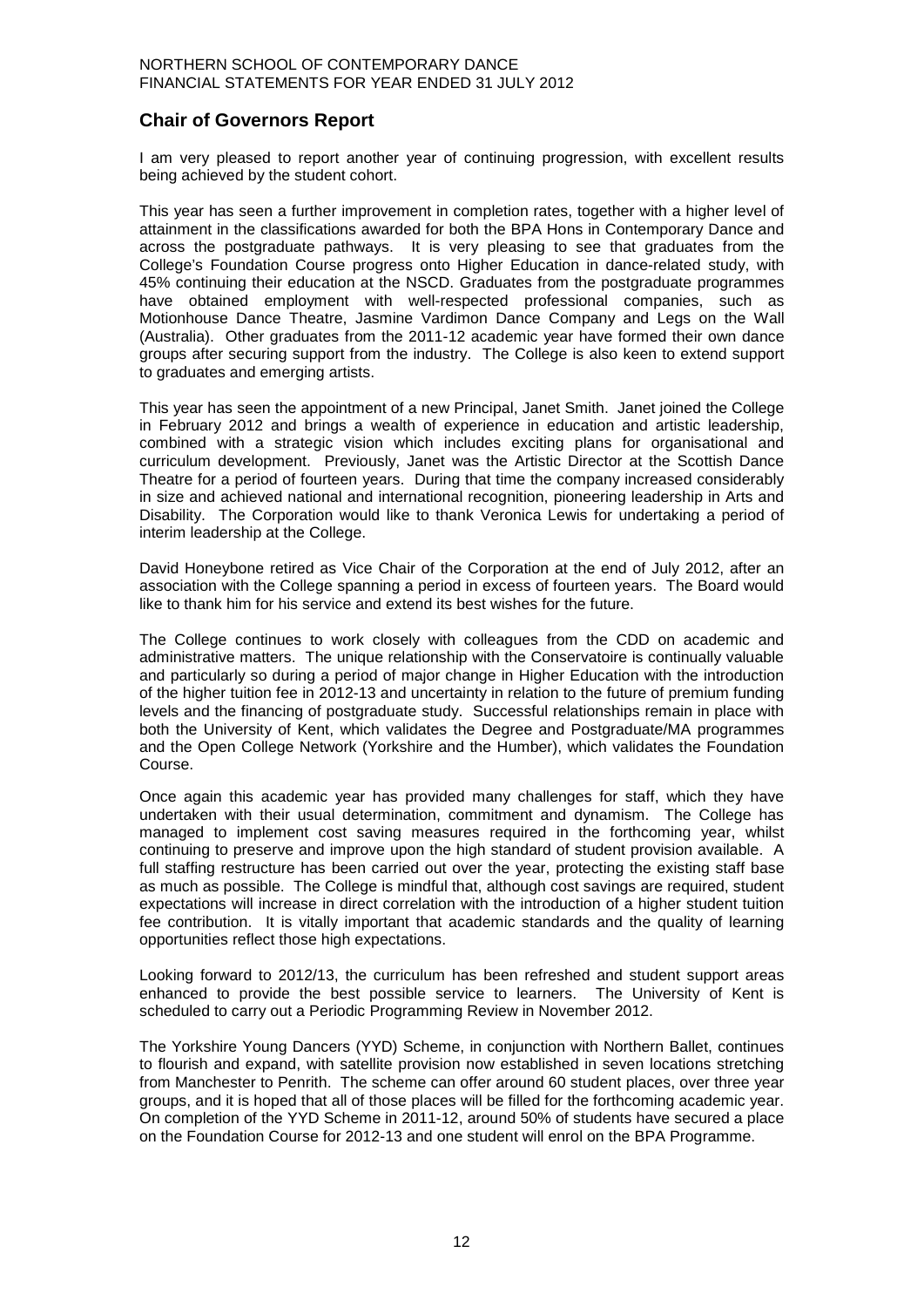## **Chair of Governors Report continued**

As reported elsewhere we have also ensured that our policies, contracts and strategic plans have been regularly updated, reviewed and rolled forward in the light of a very dynamic external environment.

Finally, I would like to thank my colleagues at the Corporation, the College staff, and above all, the students, for their contribution and commitment during this academic year.

Ladermand Kamler

Chair of the Corporation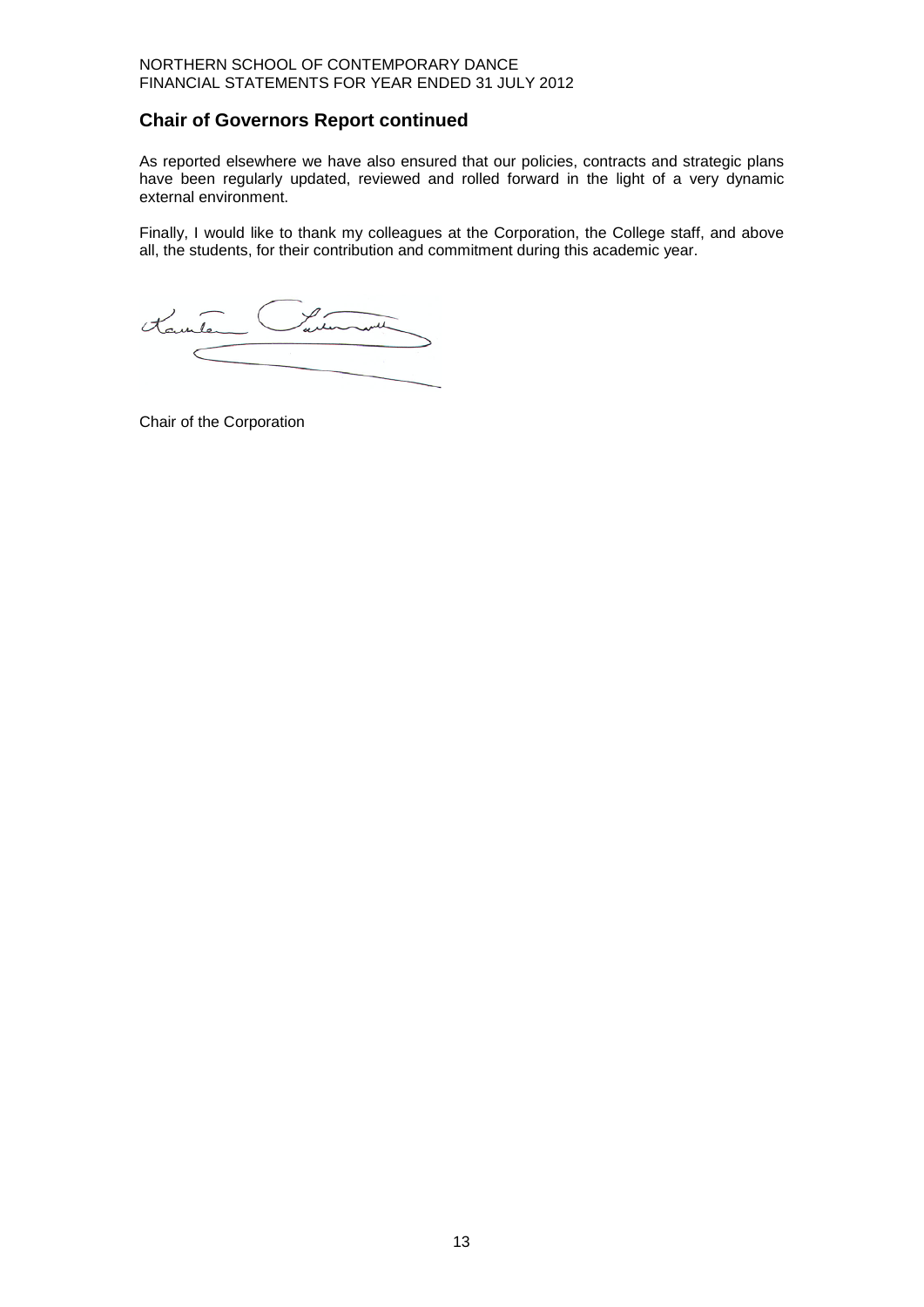#### **Statement of Corporate Governance**

The College is committed to exhibiting best practice in all aspects of corporate governance. This summary describes the manner in which the College has applied the principles set out in the UK Corporate Governance Code issued by the London Stock Exchange in June 2010.

The Corporation is aware of its obligation under its Financial Memorandum with the Conservatoire for Dance and Drama. The purpose of this statement is to help the reader to the financial statements understand how the principles have been applied.

Throughout the year ended 31 July 2012, the College has been in compliance with all the Code provisions set out in Section 1 of the Combined Code on Corporate Governance in so far as they relate to Colleges.

The College's Governing Body comprises of lay members, students, and employees appointed under the Statutes of the College, the majority of whom are non-executive. The roles of Chair and Vice-Chair of the Governing Body are separated from the role of the College's Chief Executive, the Principal. The matters specially reserved to the Governing Body for decision are set out in the Statutes of the College. The Governing Body holds to itself the responsibilities for the on-going strategic direction of the College, approval of major developments and the receipt of regular reports from the Executive Officers on the day-to-day operations of its business.

The Governing Body plan to meet four times a year, but will also arrange extraordinary meetings as required. There are several Committees including Finance and Policy Committee, Audit Committee, Employment Committee, Remuneration Committee and Nominations Committee. All of the Committees are formally constituted with terms of reference and comprise mainly of lay members of the Governing Body, one of whom is the Chair.

The Finance & Policy Committee inter alia recommends to the Governing Body the College's annual revenue and capital budgets and monitors performance in relation to the approved budgets.

The Remuneration Committee determines the remuneration of the most senior staff, including the Principal.

The Audit Committee met four times during the year and met with the College's external and internal auditor in attendance. The Committee considers detailed reports together with recommendations for the improvement of the College's systems of internal control and management's responses and implementation plans. It also receives and considers reports from the Conservatoire and the Higher Education Funding Council for England as they affect the College's business and monitors adherence to the regulatory requirements. Whilst senior executives attend meetings of the Audit Committee as necessary, they are not members of the Committee.

> Janet Smith Principal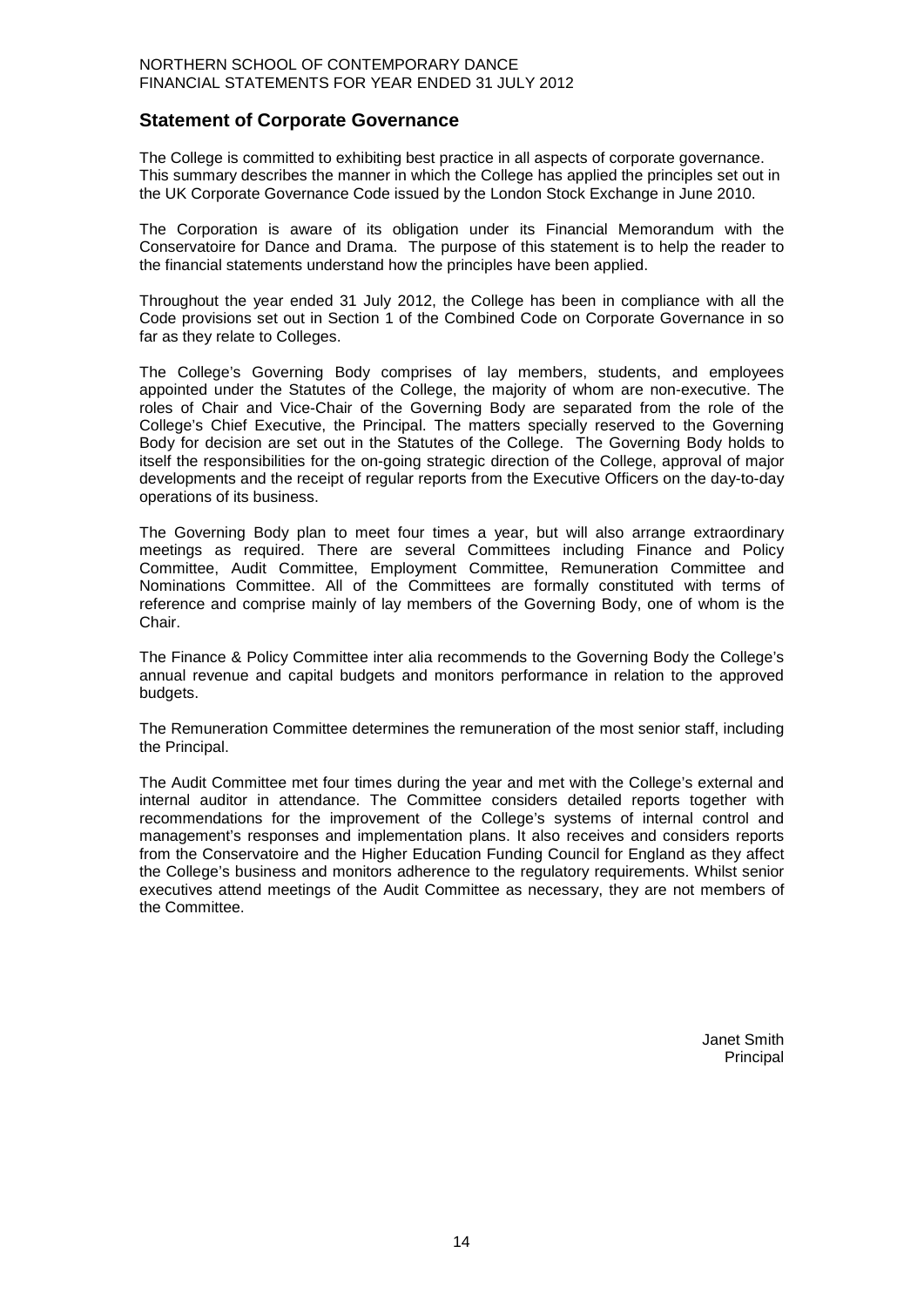## **The Work of the Corporation**

Four of the Committees meet every term to share the heavy burden of discharging their responsibilities in a business-like and effective manner.

#### **Finance and Policy**

Chair: Kathleen Tattersall

The Finance & Policy Committee met three times in the year. The main item on the agenda continued to be Risk Management, ensuring that the College minimises its exposure by protective management action. The on-going positive relationship with the Conservatoire of Dance and Drama continues and is greatly appreciated, particularly in times when core funding levels reduce due to efficiency savings and, for the most part, is replaced by a much higher student tuition fee contribution in the year ahead. The College is awaiting key decisions in respect of premium funding and how postgraduate study will be supported in the future.

The College's financial position was monitored regularly through management accounts and special reports. The Annual Budget for 2012/13 was presented for discussion and approval in August 2012. The Budget reflects the recent staffing restructure concluded at the end of July 2012 and required cost savings of £95K have been applied in order to maintain a forecast status of break-even. Prudent assumptions have been made in respect of student retention and potential bad debts to reflect the introduction of the £9K tuition fee rate for the BPA Course and the general financial climate.

A five year rolling plan, covering the period from 2012-13 to 2016-17, has been prepared in line with the strategic aims and objectives of the College. The plan provides a working document which allows the College to closely monitor the financial situation both in the short and long term. A significant emphasis has been placed on identifying cost saving measures at the earliest opportunity, whilst also seeking potential income-generating activities to replace diminished core funding levels. The College has invested in fundraising initiatives and will also focus on building a robust student recruitment system. The College continues to be committed to ensuring value for money, whilst also being mindful of environmental issues and how continued improvements can be made in that area.

A Carbon Management Plan was adopted during 2010-11 and ideas implemented to date continue to show improvements in waste management, together with levels of energy and water consumption. An audit conducted during 2011-12 has re-classified the building to a higher grade of efficiency. Capital projects approved and undertaken during 2011-12 include increasing the number of editing workstations available for student use and upgrading the camera equipment available for student hire.

Existing Policies and Procedures were reviewed and monitored including: Financial Regulations; Annual Contracts; Premises Management and Maintenance; Health and Safety; Risk Assessment and Disaster Recovery Plans. A full review of the IT Policies and working practices will be undertaken following the appointment of an ICT Manager in the autumn of 2012.

I wish to thank my colleagues on the Finance & Policy Committee for their support and involvement throughout the year.

#### **Audit**

Chair: Janet Jurica

The Audit Committee met four times during the year 2011-12.

Internal and External Audit reports continued in confirming that internal controls are clear and satisfactory. During the sessions the Committee reviewed External and Internal Audit reports including reports from the Internal Auditor on issues outstanding from his previous visits and special recommendations from a number of sources consolidated into a summary review document. The 2011-12 Internal Audit report focussed on IT Systems and the nature of their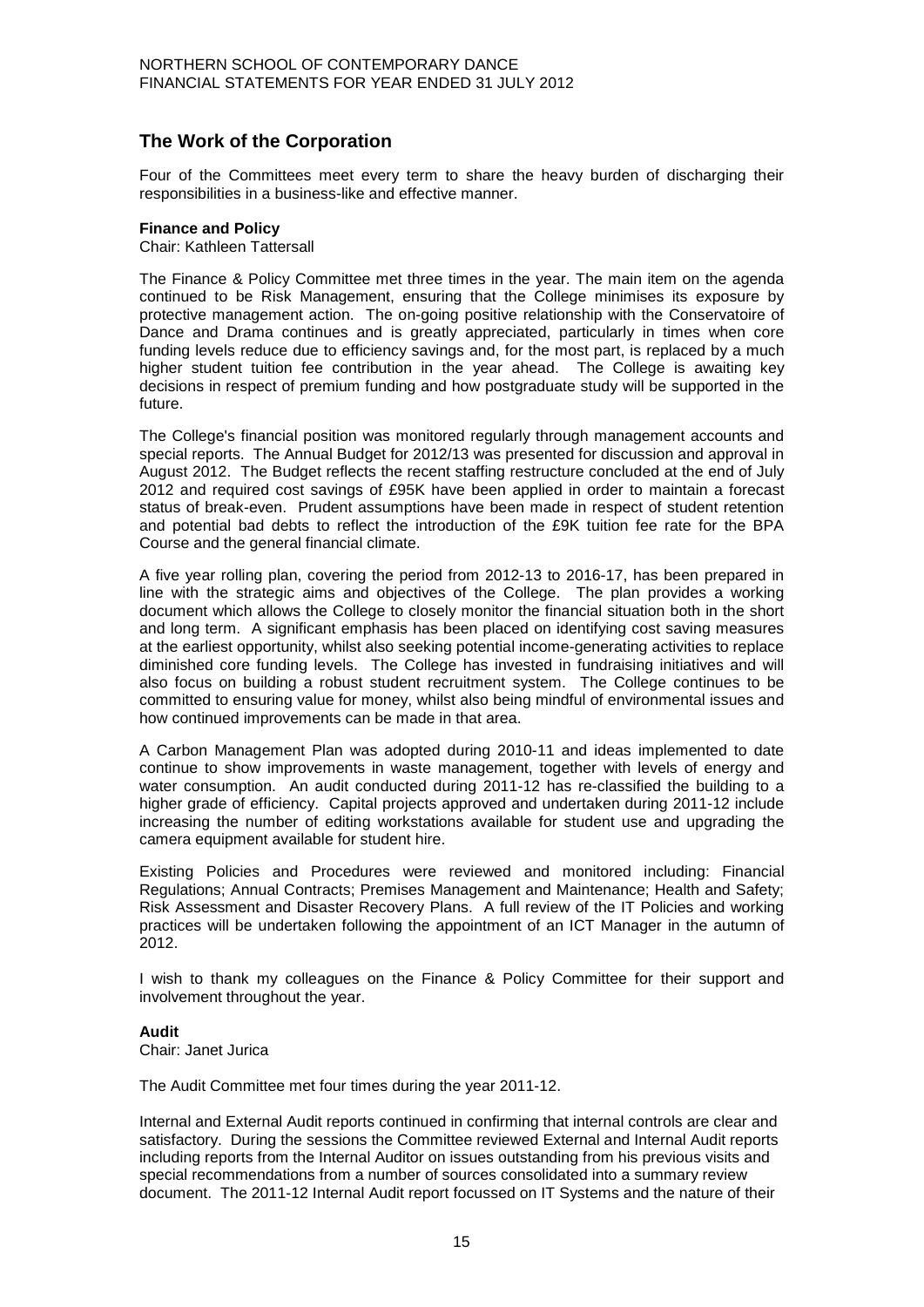necessary effective upgrading if the School was in a position to maintain its high quality of operational delivery and support for students and staff. **Audit continued**

Some consideration was given to how the Audit Committee should be reviewing the effectiveness of the School's Governance and Procedural frameworks which will inform the Board's Review of these frameworks. The Audit Committee concluded that it and the Board has been very effective in progressing and resolving the issues arising from the serious incidence originally reported in 2009-10 to the CDD, the External Auditors and the HEFCE through CDD.

Finally I would like to thank David Honeybone, Pete Flynn and Simon Piasecki for their valuable contributions to the Audit Committee's work throughout the year and to express the Committee's particular gratitude to Jane Pritchard for all the support she has provided.

#### **Remuneration**

Chair: David Honeybone

In a year of major changes, the Remuneration Committee has met on two occasions, both of which have been held jointly with the Employment Committee because of the complex issues affecting all staff. The future structure of the two Committees and the distribution of work between them will form part of the Governance Review in 2012/13.

A new Directorate has been put in place consisting of the Principal, Deputy Principal (covering finance and administration) and Vice Principal (covering academic affairs). Unlike the old structure, the new Clerk to the Governors is an independent role but maintains a close working relationship with senior staff members. Renewing the appraisal system for the Directorate is an important task for the coming year.

This is my last report as Chair of the Remuneration Committee as I left the Board at the end of the academic year. I wish my successor well in meeting the continuing challenges facing the College.

#### **Employment**

Chair: Frances Byrnes

The Employment Committee met three times during 2011-12.

The Board appointed a new Principal, Janet Smith in November 2011 who took up the position in February 2012. The Committee would like to thank Veronica Lewis for her interim leadership prior to the new appointment being made.

The College has undergone a full staff restructure over the academic year, concluding at the end of July 2012. The changes have reshaped staffing in order to best deliver the student offering, whilst enhancing the resource allocated to student support and income-generating activities. The restructure was also necessary to achieve the cost savings target required for 2012-13.

Throughout the restructuring process, the College was very mindful that any period of change is difficult for all affected staff and, as such, tried to minimise the uncertainty as far as possible. The Committee has paid attention to proper responsibilities where there were redundancies and long term sickness, and encouraged effective relations with the recognised Unions.

Amidst all this it has been essential to monitor the Risk Register, which has reflected critical risks for staffing during the year. It was pleasing to see the risks relating to staffing subside.

Equality and Disability Provision (for staff and students) has been reviewed and a new Draft Policy on Trans Equality considered.

As the Chair of the Committee, I would like to thank my colleagues on the Committee and the Senior Management Team for their time and their contributions at the meetings in a year of very considerable staff and structural changes. Although I stepped down as Chair in June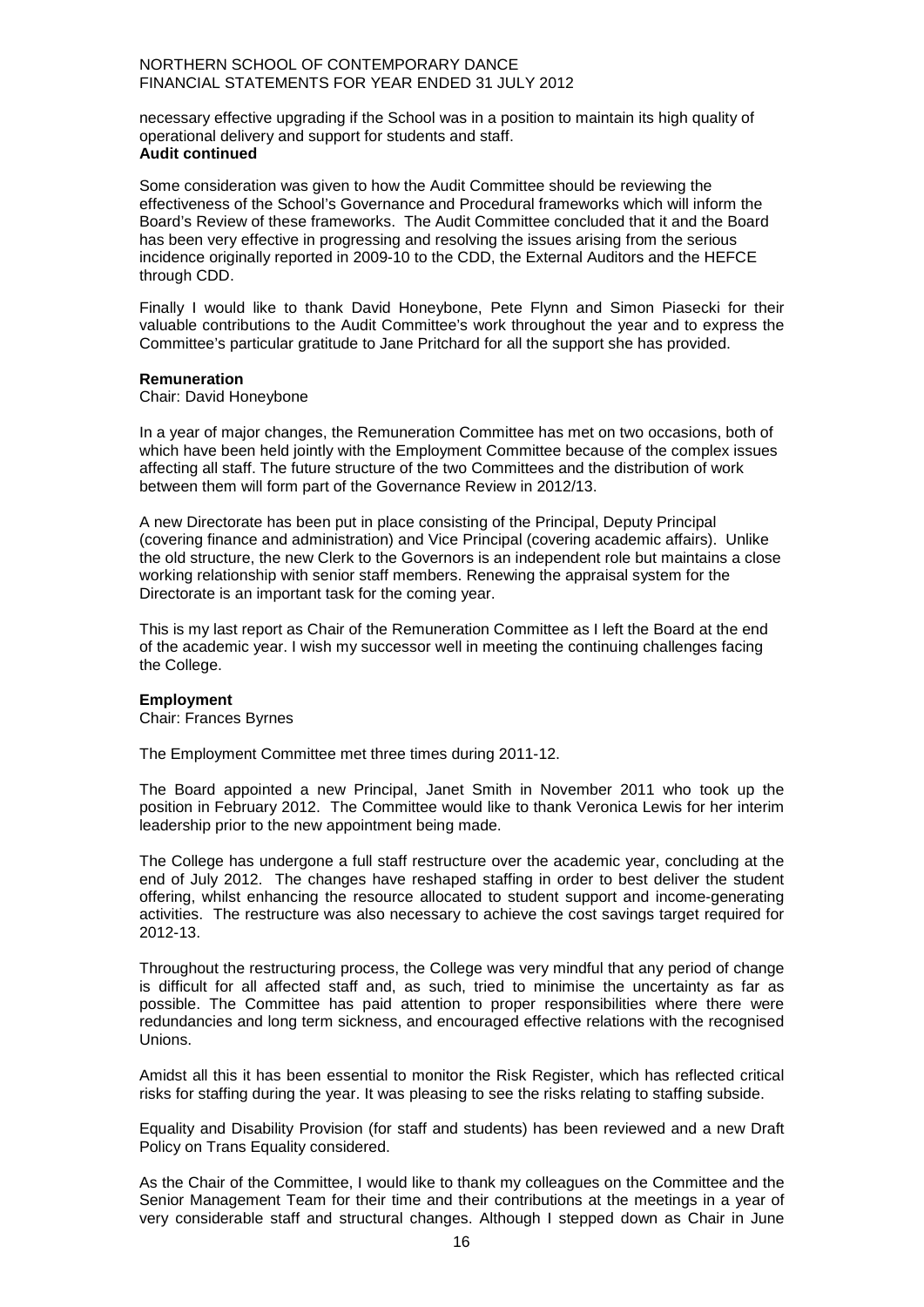2012, due to work commitments, I'm delighted to be continuing as a member of the Committee.

The members who served on the Corporation during the year and up to the date of signature of this report were as listed in the table below:

|                  | Date of<br>Appointment                                      | Term of<br>Office | Until      | Status of<br>Appointment | <b>Committees Served</b>                                                                        |
|------------------|-------------------------------------------------------------|-------------------|------------|--------------------------|-------------------------------------------------------------------------------------------------|
| Ms V Lewis MBE   | 28/04/2011                                                  |                   | 14/03/2012 | Interim Principal        |                                                                                                 |
| Mr G Hukam       |                                                             |                   | 31/08/2011 | Principal                |                                                                                                 |
| Ms J Smith       | 13/02/2012                                                  |                   |            |                          |                                                                                                 |
| Ms K Tattersall  | 18/05/2011                                                  | 4 years           |            | Co-opted member          | Chair: Corporation, Finance and<br>Policy, Nominations<br>Member: Remuneration                  |
| Mr F Hamilton MP | 04/10/2000;<br>Re-appointed<br>04/10/2008                   | 4 years           |            | Co-opted member          | Member: Corporation, Finance<br>and Policy                                                      |
| Ms J Jurica      | 16/03/2004;<br>Re-appointed<br>15/03/2008 and<br>11/03/2012 | 1 year            |            | Co-opted member          | Chair: Audit<br>Member: Corporation,<br>Nominations                                             |
| Mr D Honeybone   | 26/03/1998;<br>Re-appointed<br>01/10/2010                   | 4 years           | 31/07/2012 | <b>Business member</b>   | Vice-Chair: Corporation<br><b>Chair: Remuneration</b><br>Member: Audit, Nominations             |
| Ms F Byrnes      | 01/07/2008;<br>Re-appointed<br>01/07/2012                   | 4 years           |            | <b>Business member</b>   | Chair: Employment (until<br>31/07/2012)<br>Member: Corporation,<br>Employment (from 01/08/2012) |
| Mr S Ellwood     | 16/10/2000;<br>Re-appointed<br>17/10/2008                   | 4 years           |            | <b>Business member</b>   | Member: Corporation,<br>Employment, Remuneration                                                |
| Ms P Lund        | 08/11/2007;<br>Re-appointed<br>08/11/2011                   | 4 years           |            | <b>Business member</b>   | Member: Corporation, Finance<br>and Policy                                                      |
| Mr S Piasecki    | 11/03/2008;<br>Re-appointed<br>11/03/2012                   | 4 years           |            | <b>Business member</b>   | Member: Corporation, Audit                                                                      |
| Mr A Nichols     | 02/07/2009                                                  | 4 years           |            | <b>Business member</b>   | Member: Corporation, Finance<br>and Policy, Employment                                          |
| Mr P Flynn       | 01/01/2010                                                  | 4 years           |            | <b>Business member</b>   | Member: Corporation, Audit                                                                      |
| Ms J Hennessey   | 14/03/2012                                                  | 4 years           |            | <b>Business member</b>   | Member: Corporation,<br>Employment, Remuneration                                                |
| Ms E Southworth  | 14/03/2012                                                  | 4 years           |            | <b>Business member</b>   | Member: Corporation, Finance<br>and Policy                                                      |
| Mr E Assandri    | 30/06/2004;<br>Re-appointed<br>30/06/2008                   | 4 years           |            | Staff member             | Member: Corporation, Finance<br>and Policy                                                      |
| Mr C Wilkinson   | 23/10/2008                                                  | 4 years           |            | Staff member             | Member: Corporation,<br>Employment                                                              |

The post of Interim Clerk to Governors was undertaken by Mr J Myerscough until 31 May 2012. Mrs S Johnson was appointed, on a permanent basis, to the role of Clerk to Governors from 01 June 2012.

On behalf of the College Governing Body

Sarah Johnson Clerk to Governors **18 October 2012**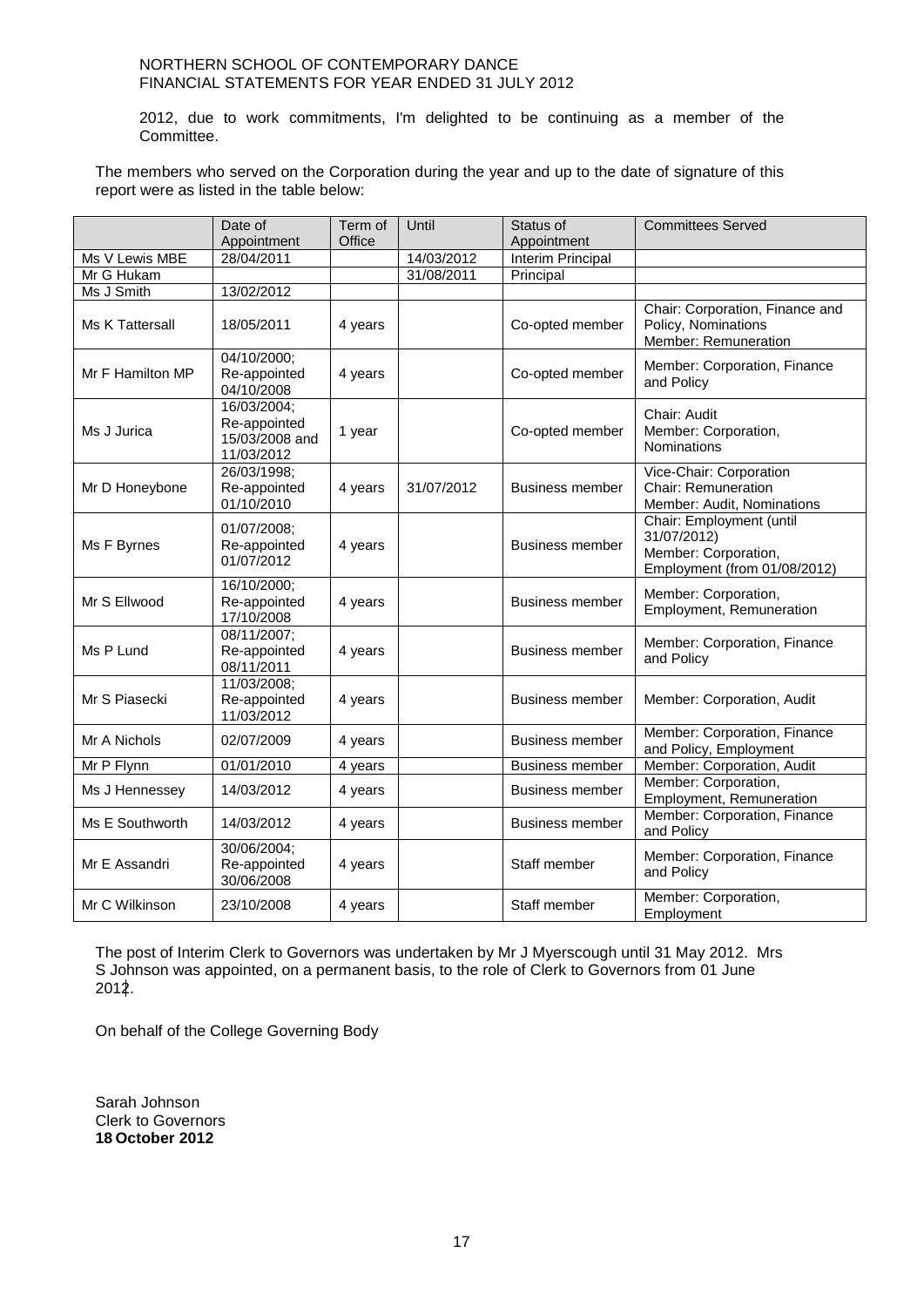## **Responsibilities of the Board of Governors**

In accordance with the Charter of Incorporation, the Board of Governors of the College is responsible for the administration and management of the affairs of the College and is required to present audited financial statements for each financial year.

The Corporation is responsible for keeping proper accounting records which disclose with reasonable accuracy at any time the financial position of the College and enable it to ensure that the financial statements are prepared in accordance with the College's Charter of Incorporation, the Statement of Recommended Practice (2007): Accounting in Higher Education Institutions (SORP) and applicable Accounting Standards. In addition, within the terms and conditions of a Financial Memorandum agreed between the Conservatoire for Dance and Drama and the Board of Governors of the College, the Board, through its designated office holder, is required to prepare financial statements for each financial year which give a true and fair view of the state of affairs of the College and of the surplus or deficit and cash flows for that year.

In causing the financial statements to be prepared, the Corporation has to ensure that:

- suitable accounting policies are selected and applied consistently;
- judgements and estimates are made that are reasonable and prudent;
- applicable accounting standards have been followed, subject to any material departures disclosed and explained in the financial statements;
- financial statements are prepared on a going concern basis unless it is inappropriate to presume that the College will continue in operation. The Corporation is satisfied that the College has adequate resources to continue in operation for the foreseeable future: for this reason, the going concern basis continues to be adopted in the preparation of the financial statements.

The Corporation has taken reasonable steps to:

- ensure that funds from the Higher Education Funding Council for England, via CDD, are used only for the purposes for which they have been given and in accordance with the Financial Memorandum with the Funding Council and any other conditions which the Funding Council may from time to time prescribe;
- ensure that there are appropriate financial and management controls in place to safeguard public funds and funds from other sources;
- safeguard the assets of the College and to prevent and detect fraud;
- secure the economical, efficient and effective management of the College's resources and expenditure.

#### **Statement of Internal Control**

The system of internal control is designed to manage rather than eliminate the risk of failure to achieve policies, aims and objectives; it can therefore only provide reasonable and not absolute assurance against material misstatement or loss.

The system of internal control is based on an on-going process designed to identify the principle risks to the achievement of policies, aims and objectives; to evaluate the nature and extent of those risks, and to manage them efficiently, effectively and economically. This process has been in operation for the whole of the period for the year ended 31 July 2012. The system that monitors risk and controls has been embedded into the Committee structure and the Directorate for the whole of the year.

It is the Corporation's responsibility to bring independent judgement to bear on issues of strategy, performance, resources and standards of conduct.

The Corporation is provided with regular and timely information on the overall financial performance of the College, together with other information such as performance against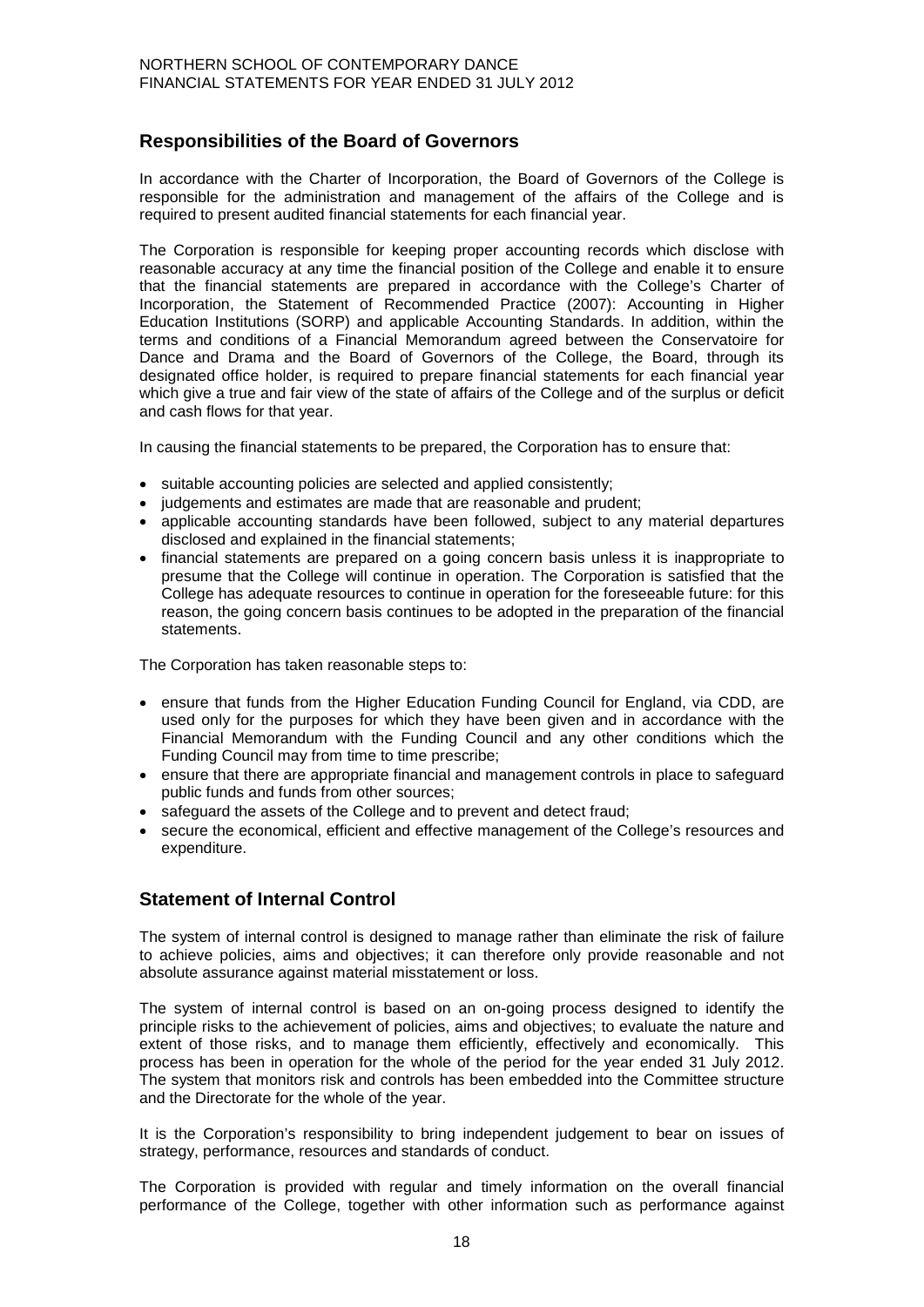funding targets, proposed capital expenditure, quality matters and personnel-related matters such as health and safety and environmental issues.

#### **Statement of Internal Control continued**

The Corporation meets each term, in line with the fixed cycle of meetings and also holds exceptional meetings and working parties as required.

The Corporation conducts its business through a number of Committees. Each Committee has terms of reference, which have been approved by the Corporation. These Committees are Employment, Remuneration, Finance and Policy, Audit and Nominations. Full minutes of all meetings, except those deemed to be confidential by the Corporation are available from the Clerk to the Corporation at:

Northern School of Contemporary Dance 98 Chapeltown Road, Leeds, LS7 4BH

The Clerk to the Corporation maintains a register of financial and personal interests of the Governors. The register is available for inspection at the above address.

All Governors are able to take independent professional advice in furtherance of their duties at the College's expense and have access to the Clerk to the Corporation, who is responsible to the Board for ensuring that all applicable procedures and regulations are complied with. The appointment, evaluation and removal of the Clerk are matters for the Corporation as a whole.

Formal agendas, papers and reports are supplied to Governors in a timely manner, prior to Board meetings. Briefings are also provided on an ad-hoc basis.

The Corporation has a strong and independent non-executive element and no individual or group dominates its decision-making process. The Corporation considers that each of its non-executive members is independent of management and free from any business or other relationship which could materially interfere with the exercise of their independent judgement.

There is a clear division of responsibility in that the roles of the Chairperson and Principal are separate.

#### **Appointments to the Corporation**

Any new appointments to the Corporation are a matter for consideration of the Corporation as a whole. The Corporation has a Nominations Committee, consisting of three independent members of the Corporation and three non-Corporation members to represent stakeholders in the community. The Committee is responsible for the selection and nomination of any new member for the Corporation's consideration. The Corporation is responsible for ensuring that the appropriate induction and on-going development is provided as required.

Members of the Corporation are appointed for a term of office not exceeding four years.

#### *Scope of responsibility*

The Corporation is ultimately responsible for the College's system of internal control and for reviewing its effectiveness. However, such a system is designed to manage rather than eliminate the risk of failure to achieve business objectives, and can provide only reasonable not absolute assurance against material misstatement or loss.

The Corporation has delegated the day-to-day responsibility to the Principal, as Accounting Officer, for maintaining a sound system of internal control that supports the achievement of the College's policies, aims and objectives, whilst safeguarding the public funds and assets for which she is personally responsible, in accordance with the responsibilities assigned to her in the Financial Memorandum between the Northern School of Contemporary Dance and the Conservatoire for Dance and Drama. The Principal is also responsible for reporting to the Corporation any material weakness and breakdowns in internal control.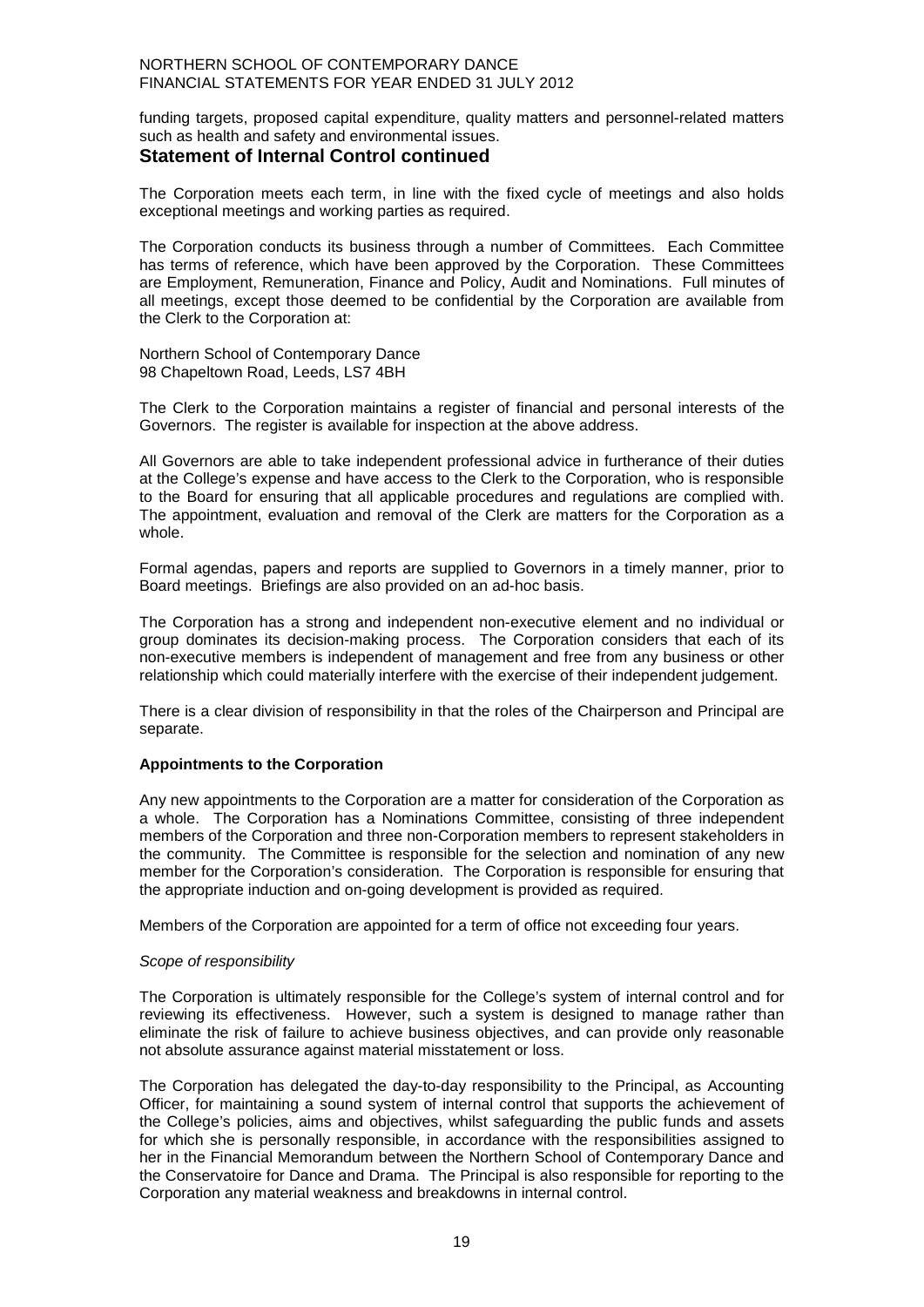#### *The purpose of the system of internal control*

The system of internal control is designed to manage risk to a reasonable level rather than to eliminate all risk of failure to achieve policies, aims and objectives; it can therefore only provide reasonable and not absolute assurance of effectiveness.

The system of internal control is based on an on-going process designed to identify and prioritise the risks to the achievement of College policies, aims and objectives, to evaluate the likelihood and the impact of those risks being realised, and to manage them efficiently, effectively and economically. The system of internal control has been in place in the Northern School of Contemporary Dance for the year ended 31 July 2012 and up to the date of approval of the annual report and accounts.

#### *Capacity to handle risk*

The Corporation has reviewed the key risks to which the College is exposed together with the operating, financial and compliance controls that have been implemented to mitigate those risks. The Corporation is of the view that there is a formal on-going process for identifying, evaluating and managing the College's significant risks that has been in place for the period ending 31 July 2012 and up to the date of approval of the annual report and accounts. The process is regularly reviewed by the Corporation.

#### *The risk and control framework*

The system of internal control is based on a framework of regular management information, administrative procedures including the segregation of duties, and a system of delegation and accountability. In particular, it includes:

- comprehensive budgeting systems with an annual budget which is reviewed and agreed by the governing body;
- regular reviews and updates of a rolling five-year financial plan;
- regular reviews by the governing body of periodic and annual financial reports which indicate financial performance against forecasts;
- setting targets to measure financial and other performance;
- clearly defined capital investment control guidelines;
- the adoption of formal project management disciplines, where appropriate.

The Northern School of Contemporary Dance has an internal audit service provided by the Conservatoire for Dance and Drama (CDD). The same internal auditor visits each affiliate of the CDD. The work of the internal audit service is informed by reviewing areas on a cyclical basis using a three-year rolling plan, paying particular attention to risk. The internal auditor provides reports to the Audit Committee bi-annually, combined with follow-up reports addressing progress on points outstanding from previous visits.

#### *Review of effectiveness*

As the Governing Body, we have responsibility for reviewing the effectiveness of the system of internal control. The following processes have been established:

- We meet at regular intervals (four times a year) to consider the plans and strategic direction of the institution;
- We receive periodic reports from the Chair of the Audit Committee concerning internal control, and we require regular reports from managers on the steps they are taking to manage risks in their areas of responsibility, including progress reports on key projects;
- We have requested the Audit Committee provide oversight of the risk management process.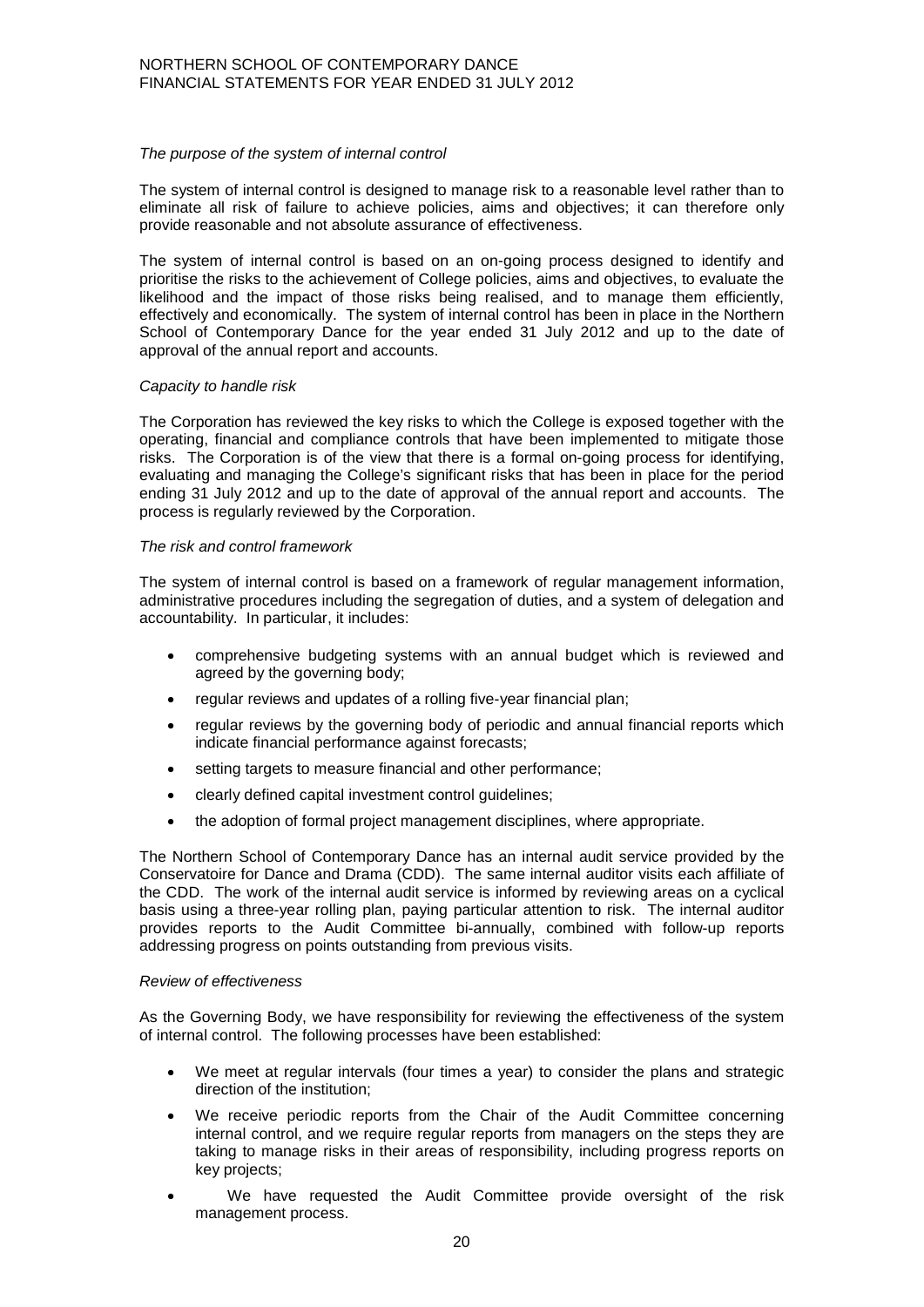#### *Review of effectiveness continued*

The Audit Committee receives regular reports from our internal auditor, contracted to provide an internal audit service by CDD, which includes their independent opinion on the adequacy and effectiveness of the institution's system of internal control, together with the recommendations for improvement.

A programme of risk awareness training has been undertaken; a system of key performance and risk indicators has been developed and an organisation-wide risk register is maintained in conjunction with the risk policy.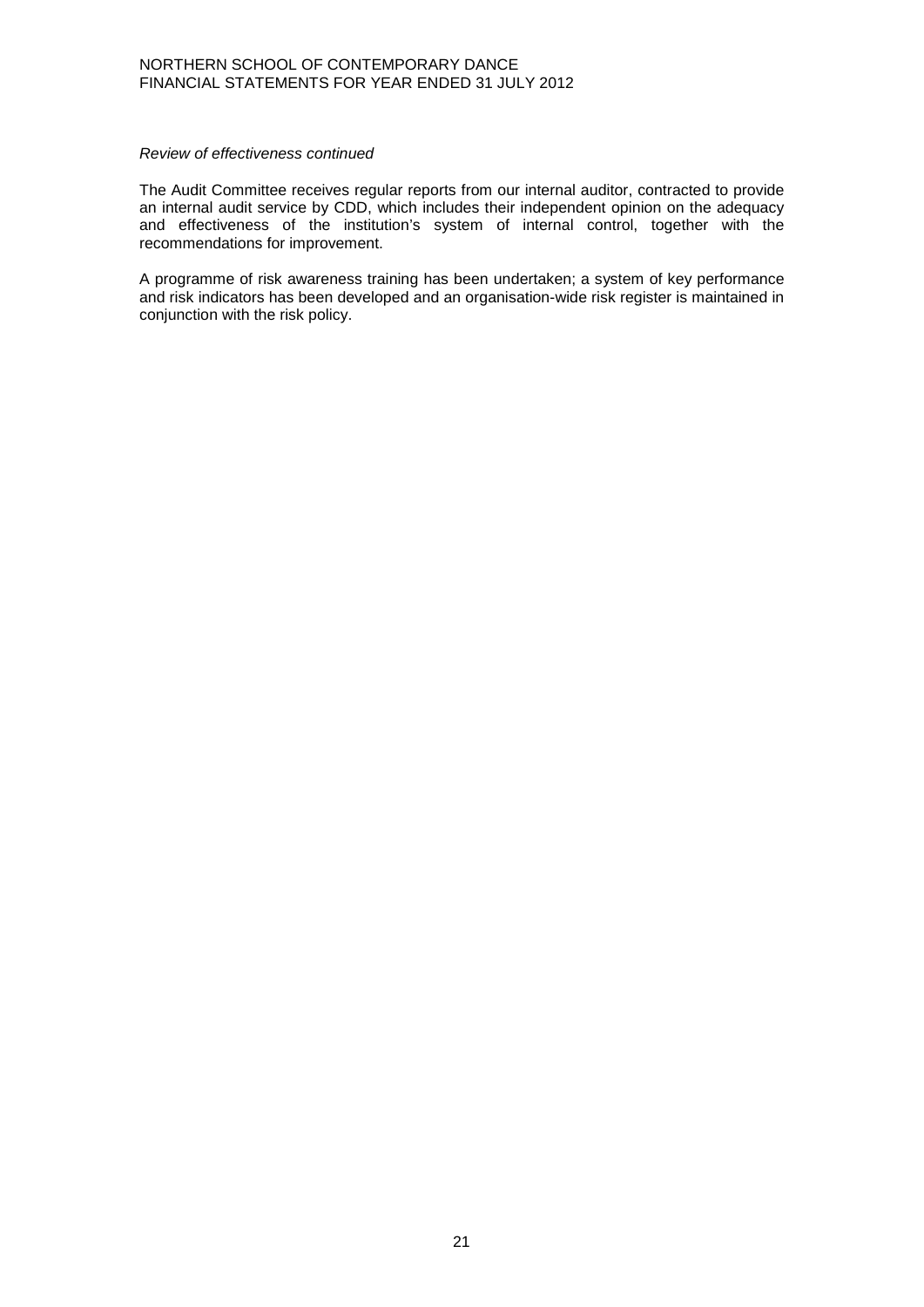## **Auditors Report** [to be printed on KPMG letterhead]

#### INDEPENDENT AUDITORS REPORT TO THE GOVERNING BODY OF THE NORTHERN SCHOOL OF CONTEMPORARY DANCE

We have audited the College financial statements (the ''financial statements'') of the Northern School of Contemporary Dance for the year ended 31 July 2012 which comprise of the Income and Expenditure Account, the Balance Sheet, the Cash Flow Statement, the statement of total recognised gains and losses and the related notes. The financial reporting framework that has been applied in their preparation is applicable law and United Kingdom Accounting Standards (United Kingdom Generally Accepted Accounting Practice).

This report is made solely to the Governing Body, in accordance with paragraph 13(2) of the University's Articles of Government and section 124B of the Education Reform Act 1988. Our audit work has been undertaken so that we might state to the Board of Governors those matters we are required to state to it in an auditor's report and for no other purpose. To the fullest extent permitted by law, we do not accept or assume responsibility to anyone other than the Board of Governors for our audit work, for this report, or for the opinions we have formed.

#### **Respective Responsibilities of the Governing Body and auditor**

As explained more fully in the Responsibilities of the Board of Governors Statement, the Governing Body is responsible for the preparation of financial statements which give a true and fair view. Our responsibility is to audit, and express an opinion, on the financial statements in accordance with applicable law and International Standards on Auditing (UK and Ireland). Those standards require us to comply with the Auditing Practices Board's Ethical Standards for Auditors.

#### **Scope of the audit of the financial statements**

An audit involves obtaining evidence about the amounts and disclosures in the financial statements sufficient to give reasonable assurance that the financial statements are free from material misstatement, whether caused by fraud or error. The includes an assessment of: whether the accounting policies are appropriate to the College's circumstances and have been consistently applied and adequately disclosed; the reasonableness of significant accounting estimates made by the Governing Body; and the overall presentation of the financial statements. In addition, we read all the financial and non-financial information in the Annual Report, and financial statements, to identify material inconsistencies with the audited financial statements. If we become aware of any apparent material misstatements or inconsistencies we consider the implications for our report.

#### **Opinion on financial statements**

In our opinion the financial statements:

- give a true and fair view of the state of affairs of the College as at 31 July 2012 and of the College's income and expenditure, recognised gains and losses and cash flows for the year then ended;
- have been properly prepared in accordance with United Kingdom Generally Accepted Accounting Practice; and
- have been prepared in accordance with the Statement of Recommended Practice Accounting for Further and Higher Education.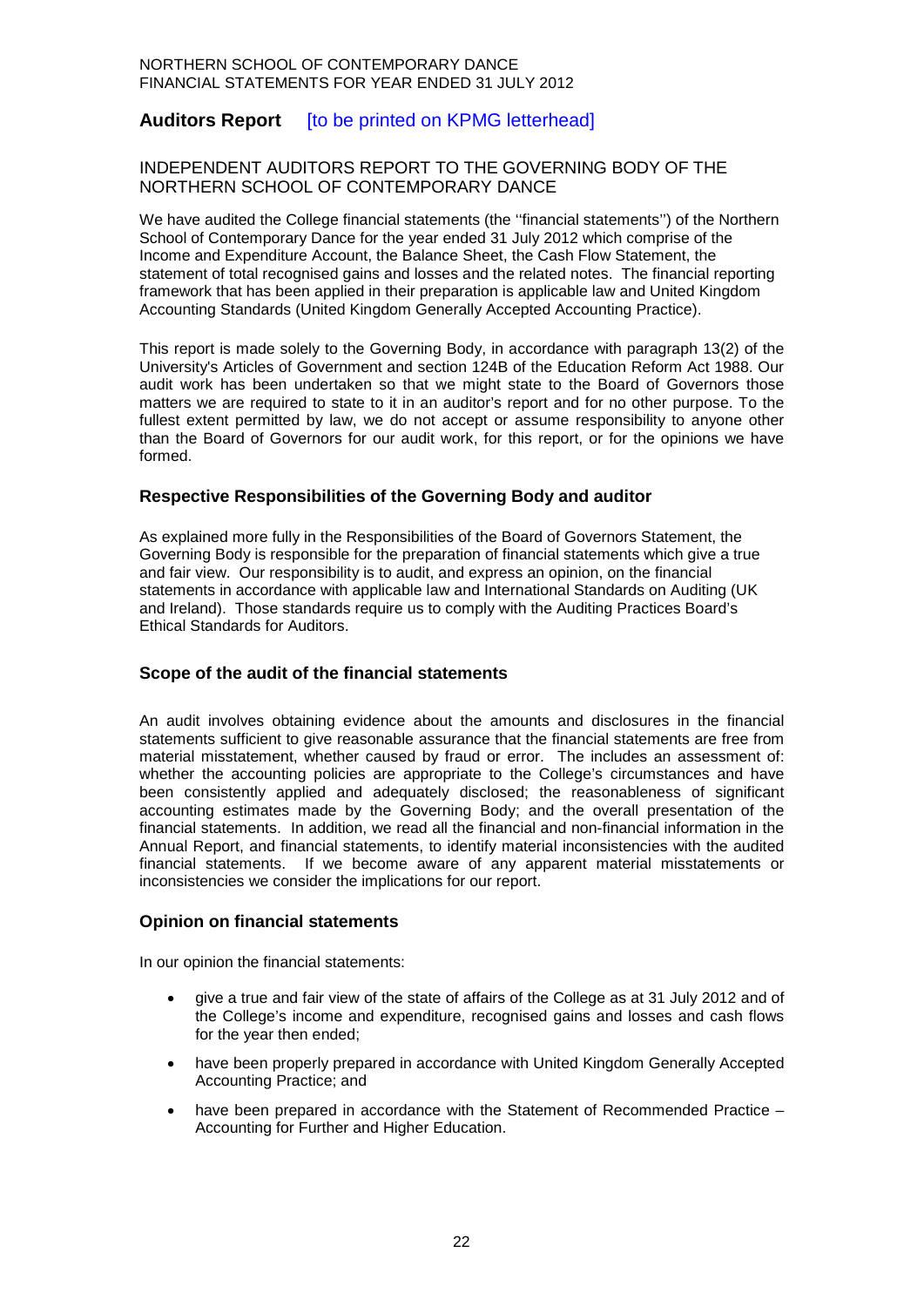#### **Opinion on other matters prescribed in the HEFCE Audit Code of Practice issued under the Further and higher Education Act 1992**

In our opinion, all material respects:

- funds from whatever source administered by the College for specific purposes have been properly applied to those purposes; and
- funds provided by HEFCE, via CDD, have been applied in accordance with the Financial Memorandum and any other terms and conditions attached to them.

#### **Matters on which we are required to report by exception**

We have nothing to report in respect of the following matter where the HEFCE Audit Code of Practice issued under the Further and Higher Education Act 1992 requires us to report to you if, in our opinion:

• the statement of internal control is inconsistent with our knowledge of the College.

**Steve Clark On behalf of KPMG LLP, Statutory Auditor** Chartered Accountants Leeds Office, 1 The Embankment, Neville Street, Leeds, LS1 4DW 18 October 2012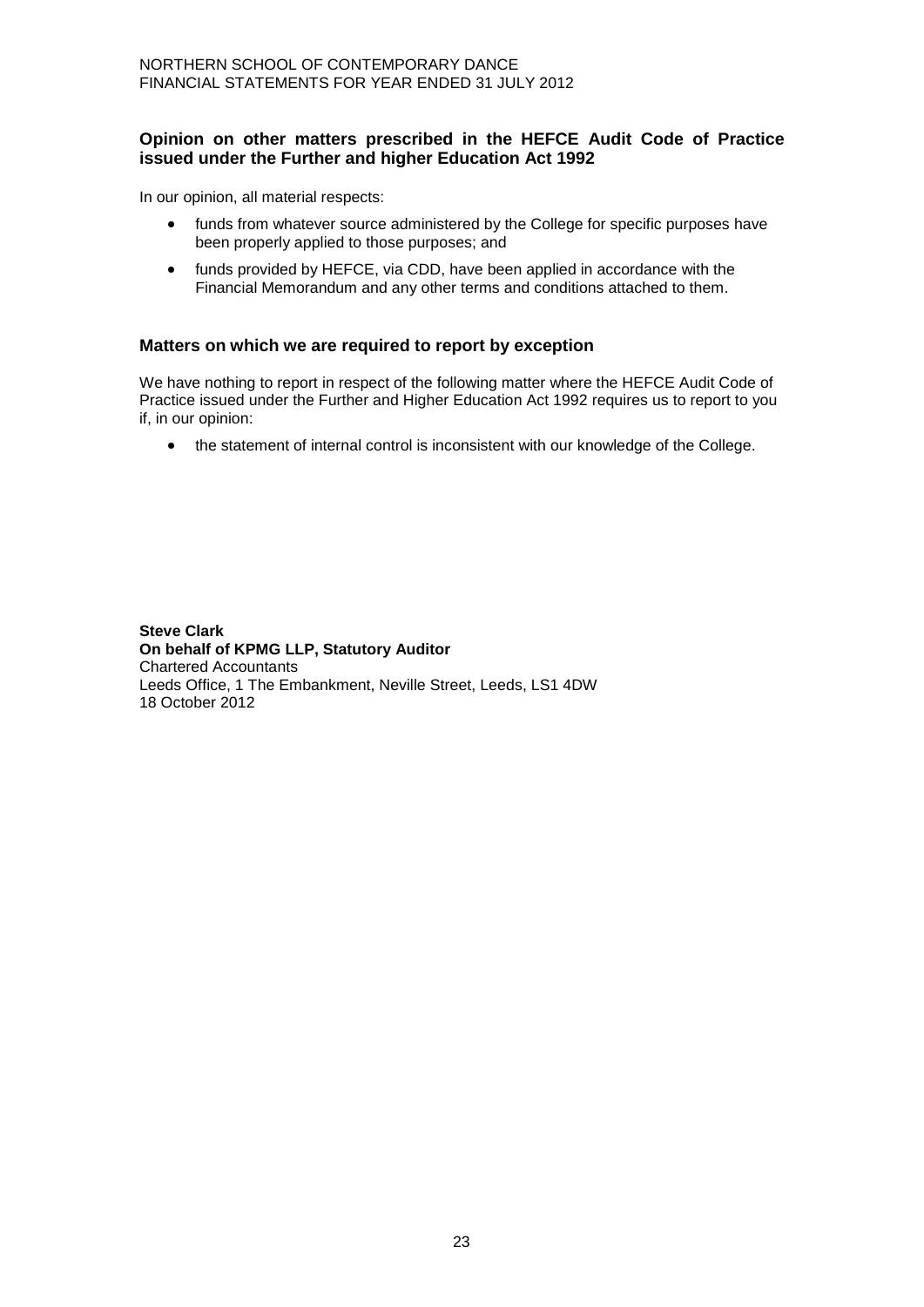## **INCOME AND EXPENDITURE ACCOUNT**

#### FOR THE YEAR FROM 1 AUGUST 2011 TO 31 JULY 2012

| <b>Income</b>                                                                           | <b>Notes</b> | 12 months<br>2011/2012<br>£'000 | 12 months<br>2010/2011<br>£'000 |
|-----------------------------------------------------------------------------------------|--------------|---------------------------------|---------------------------------|
| <b>Funding Council grants</b>                                                           | 2            | 1591                            | 1643                            |
| Tuition fees and education contracts                                                    | 3            | 899                             | 856                             |
| Other operating income                                                                  | 4            | 138                             | 95                              |
| Investment income                                                                       | 5            | 3                               | 3                               |
| <b>Total Income</b>                                                                     |              | 2631                            | 2597                            |
| <b>Expenditure</b>                                                                      |              |                                 |                                 |
| Staff costs                                                                             | 6            | 1587                            | 1609                            |
| Other operating expenses                                                                | 8            | 809                             | 829                             |
| Depreciation                                                                            | 10           | 99                              | 102                             |
| <b>Total Expenditure</b>                                                                |              | 2495                            | 2540                            |
| <b>Surplus</b> on continuing operations after<br>depreciation of assets at cost and tax |              | 136                             | 57                              |

Continuing Operations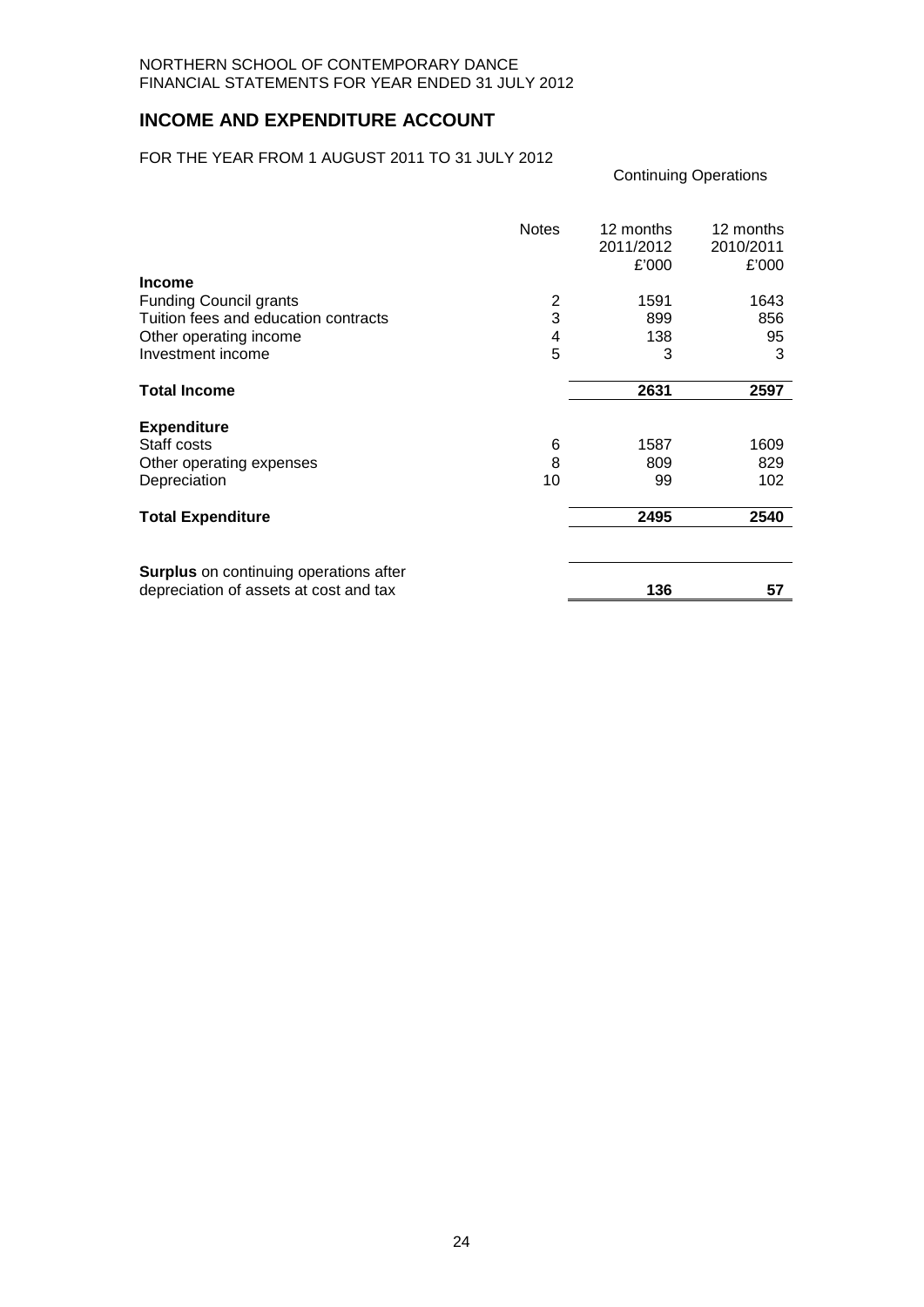## **STATEMENT OF HISTORICAL COST SURPLUSES AND DEFICITS**

FOR THE YEAR FROM 1 AUGUST 2011 TO 31 JULY 2012

|                                                | <b>Notes</b> | 12 months<br>2011/2012<br>£'000 | 12 months<br>2010/2011<br>£'000 |
|------------------------------------------------|--------------|---------------------------------|---------------------------------|
| Surplus on continuing operations<br>before tax |              | 136                             | 57                              |
| <b>Historical Cost Surplus for the Year</b>    |              | 136                             | 57                              |
|                                                |              |                                 |                                 |

## **STATEMENT OF TOTAL RECOGNISED GAINS AND LOSSES**

FOR THE YEAR FROM 1 AUGUST 2011 TO 31 JULY 2012

|                                                        | <b>Notes</b> | 12 months<br>2011/2012<br>£'000 | 12 months<br>2010/2011<br>£'000 |
|--------------------------------------------------------|--------------|---------------------------------|---------------------------------|
| Surplus on continuing operations after depreciation    |              |                                 |                                 |
| of assets at valuation & tax                           |              | 136                             | 57                              |
| Actuarial gain/(loss) in respect of pension scheme     | 16           | (227)                           | 187                             |
| Total recognised gains/(losses) relating to the period |              | (91)                            | 244                             |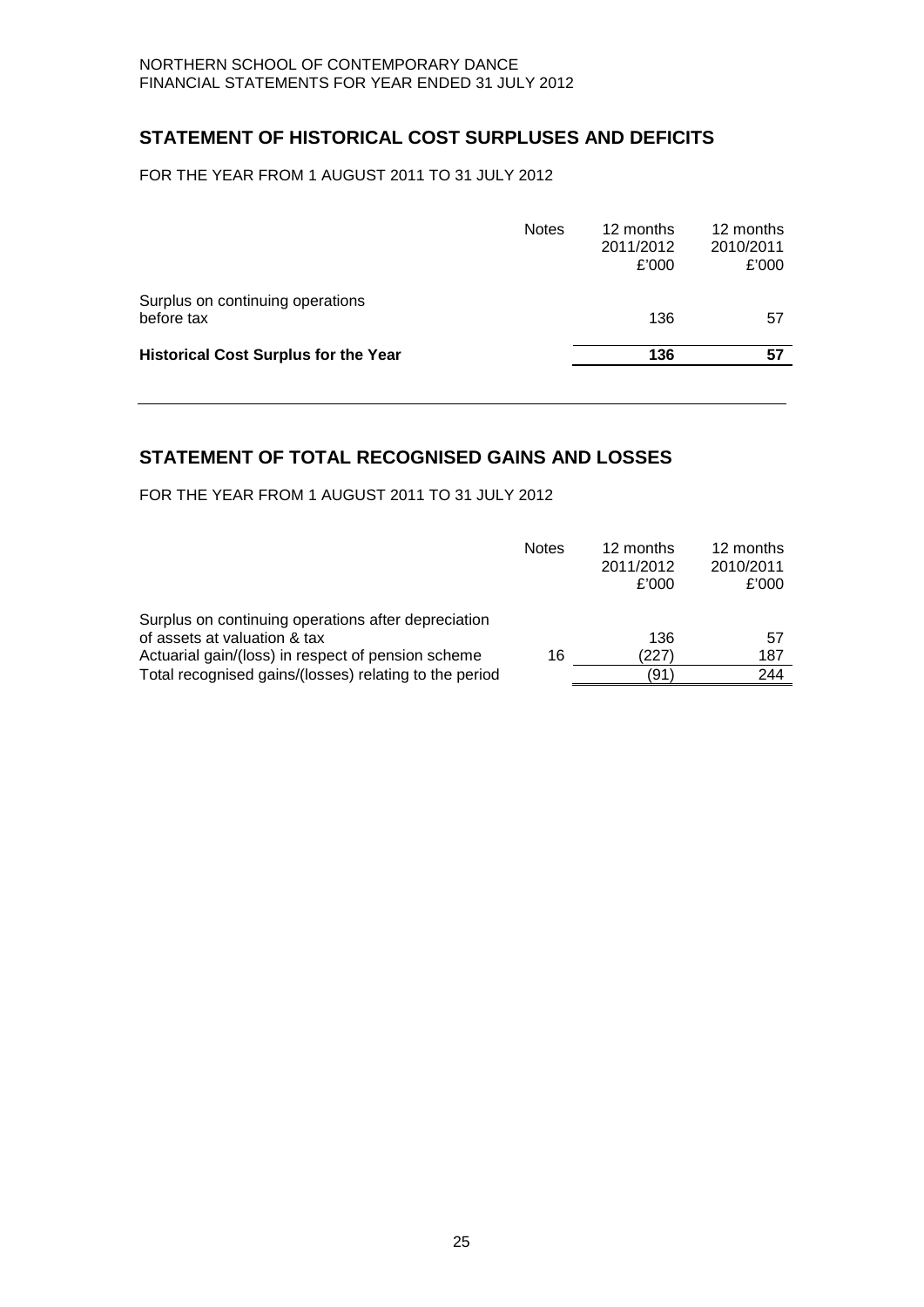## **BALANCE SHEET AS AT 31 JULY 2012**

|                                              | <b>Notes</b> | 2012<br>£'000 | 2011<br>£'000 |
|----------------------------------------------|--------------|---------------|---------------|
| <b>Fixed Assets</b>                          |              |               |               |
| Tangible assets                              | 10           | 1400          | 1486          |
|                                              |              | 1400          | 1486          |
| <b>Current Assets</b>                        |              |               |               |
| <b>Stock</b>                                 |              | 6             | 3             |
| <b>Debtors</b>                               | 11           | 120           | 102           |
| Cash at bank and in hand                     | 18           | 1451          | 1338          |
|                                              |              | 1577          | 1443          |
|                                              |              |               |               |
| <b>Creditors:</b>                            |              |               |               |
| Amounts falling due within one year          | 12           | 385           | 422           |
|                                              |              |               |               |
| <b>Net current assets</b>                    |              | 1192          | 1021          |
| <b>Total assets less current liabilities</b> |              | 2592          | 2507          |
| Net assets excluding pension liabilities     |              | 2592          | 2507          |
| Pension liabilities                          | 16           | (558)         | (307)         |
| Net assets including pension liabilities     |              | 2034          | 2200          |
| Deferred capital grant                       | 13           | 1226          | 1301          |
|                                              |              |               |               |
| <b>Reserves</b>                              |              |               |               |
| <b>Revaluation reserve</b>                   | 14           | 40            | 40            |
| Income and expenditure account               | 15           | 768           | 859           |
|                                              |              | 808           | 899           |
| <b>Total funds</b>                           |              | 2034          | 2200          |

The financial statements on pages 24 to 40 were approved by the Corporation on 18 October 2012 and were signed on its behalf by:

Kathleen Tattersall **Galleen Tattersall** Janet Smith<br>
Chair **Principal** 

Principal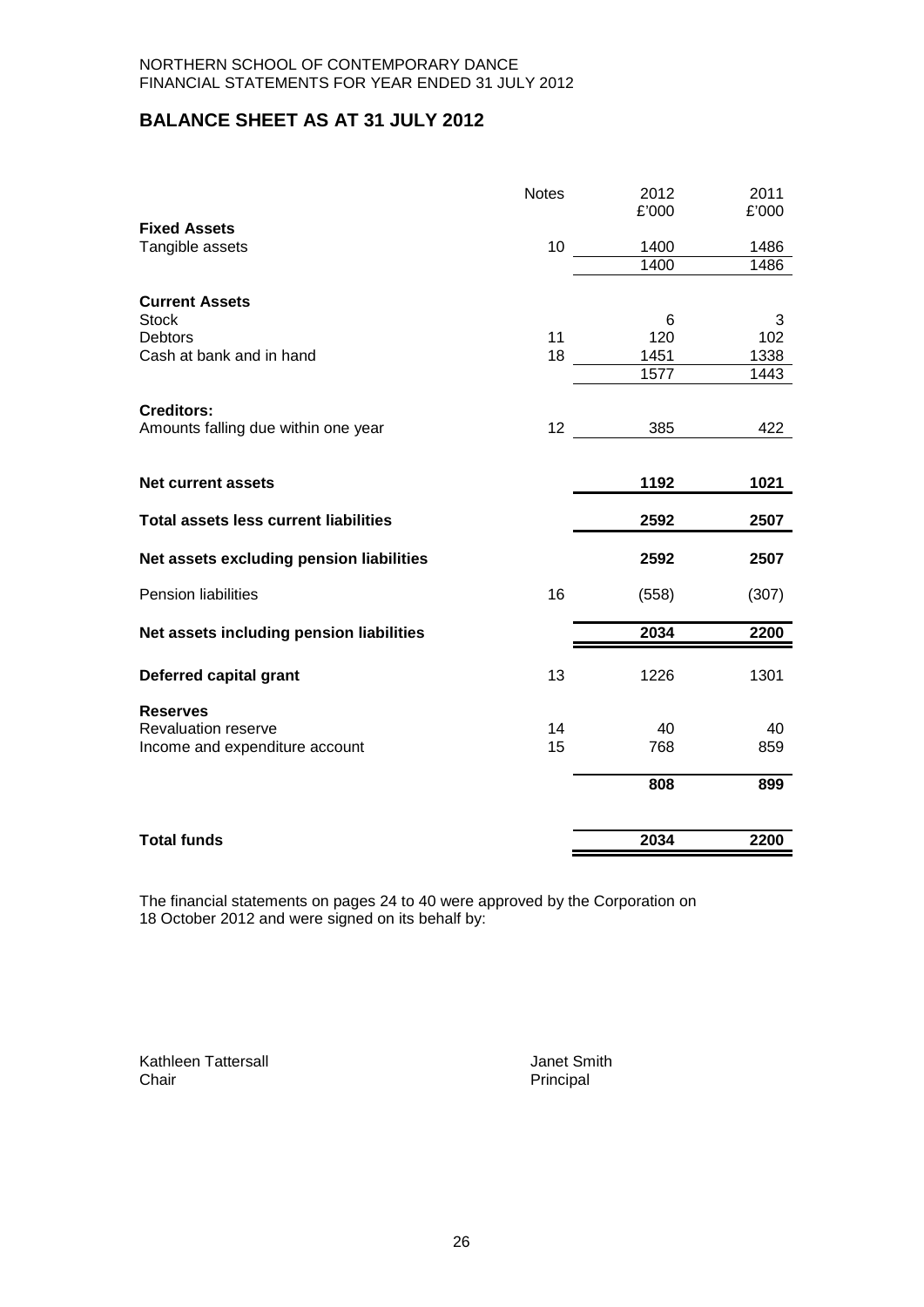## **CASH FLOW STATEMENT**

FOR THE YEAR FROM 1 AUGUST 2011 TO 31 JULY 2012

|                                                             | <b>Notes</b> | 12 months<br>2011/2012<br>£'000 | 12 months<br>2010/2011<br>£'000 |
|-------------------------------------------------------------|--------------|---------------------------------|---------------------------------|
| Cashflow from operating activities                          | 17           | 118                             | 197                             |
| Returns on investments and servicing of finance             | 19           | 3                               | 3                               |
| Capital expenditure and financial investment                | 19           | (8)                             | (4)                             |
| Management of liquid resources                              | 19           | 0                               | 0                               |
| Financing                                                   | 19           | $\Omega$                        | 0                               |
| Increase/(Decrease) in cash in the period                   | 18           | 113                             | 196                             |
| Reconciliation of net cash flow to movement<br>in net funds |              |                                 |                                 |
|                                                             |              |                                 | £'000                           |
| Increase in cash in the period                              |              |                                 | 113                             |
| Movement in net funds in the period                         |              |                                 | 113                             |
| Net funds at 1 August 2011                                  |              |                                 | 1338                            |
| Net funds at 31 July 2012                                   |              |                                 | 1451                            |

In this statement negative figures refer to cash outflows and all other figures are cash inflows to the College.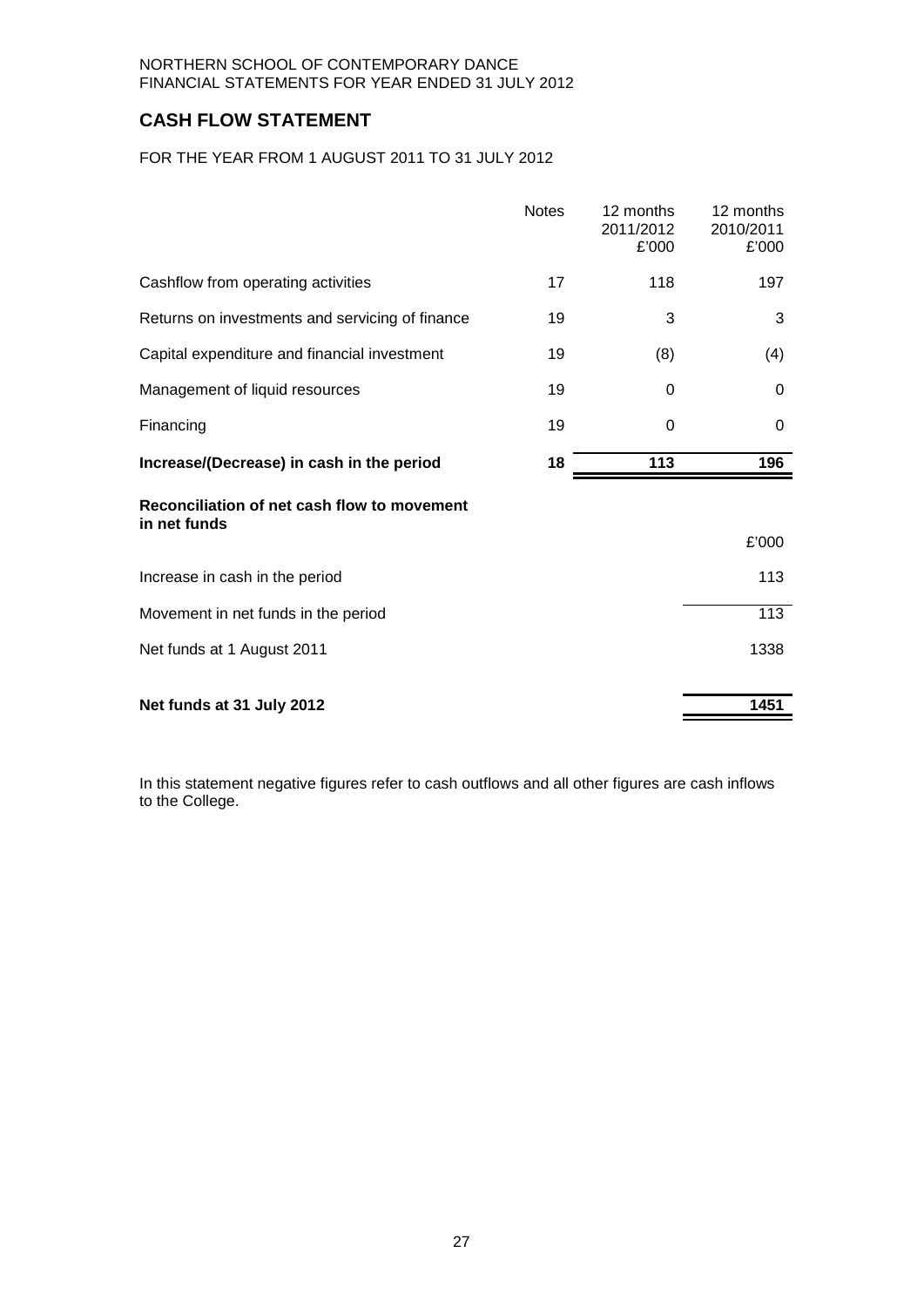## **NOTES TO THE FINANCIAL STATEMENTS**

FOR THE YEAR FROM 1 AUGUST 2011 TO 31 JULY 2012

#### **1. STATEMENT OF ACCOUNTING POLICIES**

#### **Basis of Preparation**

These financial statements have been prepared in accordance with the Statement of Recommended Practice (2007) "Accounting in Further and Higher Education Institutions" and in accordance with applicable Accounting Standards.

#### **Basis of Accounting**

The financial statements are prepared in accordance with the historical cost convention modified by the revaluation of certain fixed assets.

#### **Recognition of Income**

Income from contracts and other services rendered is included to the extent of the completion of the contract or service concerned. All income from short-term deposits is credited to the income and expenditure account in the year in which it is earned. The annual recurrent allocation from the HEFCE, the EFA and the SFA, which is intended to meet recurrent costs, is credited direct to the income and expenditure account. Income on leases is recognised in a straight line over the lease term.

#### **Pension Schemes**

Retirement benefits to employees of the College are provided by the Teachers' Pension Scheme (TPS) and the Local Government Pension Scheme (LGPS). These are defined benefit schemes which are externally funded and contracted out of the State Earnings Related Pension Scheme (SERPS). Contributions to the TPS are charged as incurred.

Contributions to the TPS scheme are charged to the income and expenditure account so as to spread the cost of pensions over employees' working lives with the College in such a way that the pension cost is a substantially level percentage of current and future pensionable payroll. The contributions are determined by qualified actuaries on the basis of quinquennial valuations using a prospective benefit method.

The assets of the LGPS are measured using closing market values. LGPS liabilities are measured using the projected unit method and discounted at the current rate of return on a high quality corporate bond of equivalent term and currency to the liability. The increase in the present value of the liabilities of the scheme expected to arise from employee service in the period is charged to the operating surplus. The expected return on the scheme's assets and the increase during the period in the present value of the scheme's liabilities, arising from the passage of time, are included in pension finance costs. Actuarial gains and losses are recognised in the statement of total recognised gains and losses.

Further details of the pension schemes are given in note 16.

#### **Tangible Fixed Assets**

a. Land and buildings

Land and buildings inherited from the Local Education Authority and acquired since incorporation are stated in the balance sheet at cost on the basis of the open market value with existing use. Freehold land is not depreciated. Freehold buildings are depreciated over the expected useful economic life to the College of 40 years.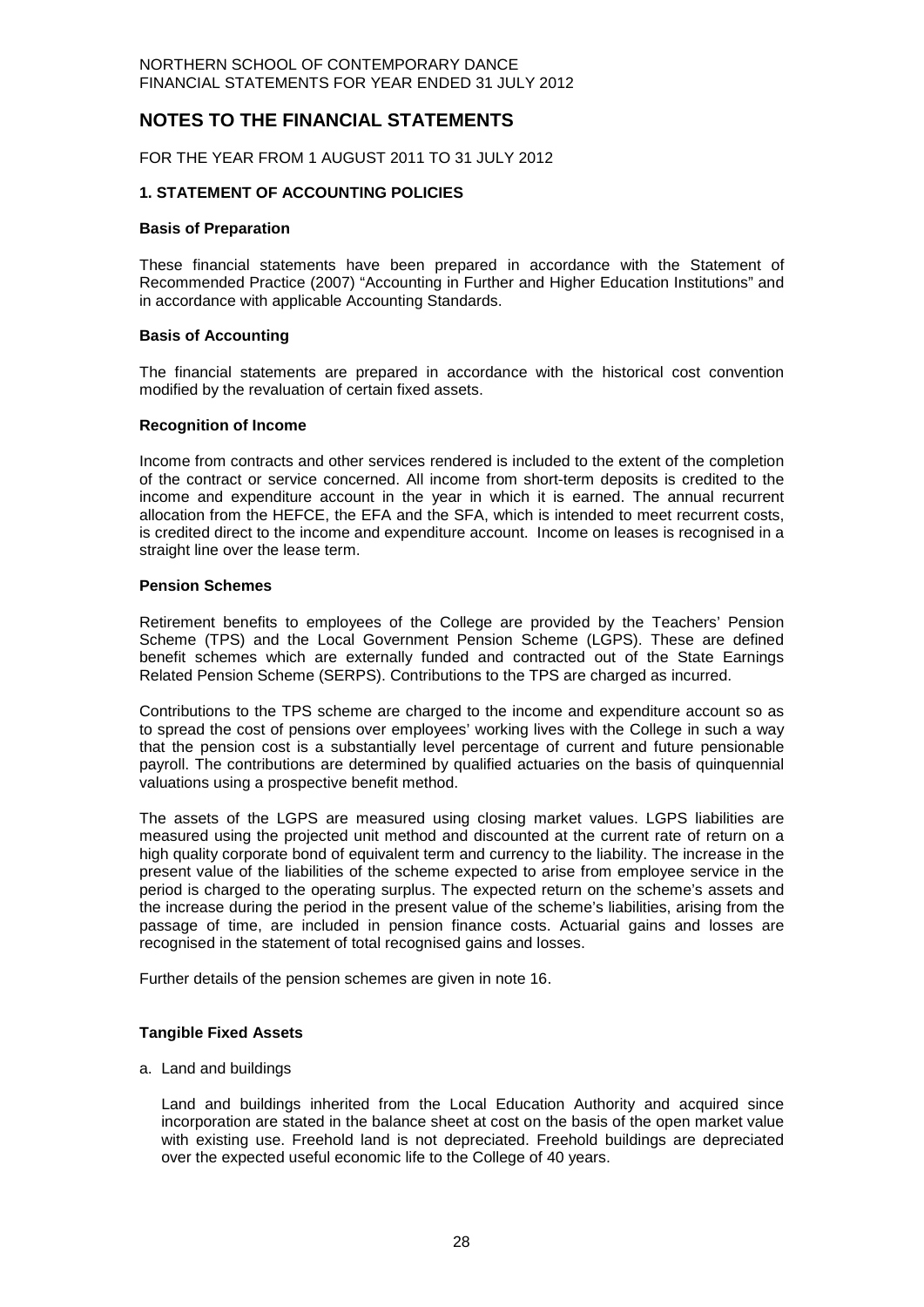#### **1. STATEMENT OF ACCOUNTING POLICIES (continued)**

Where buildings are acquired with the aid of specific grants they are capitalised and depreciated as above. The related grants are credited to a deferred capital grant account and are released to the income and expenditure account over the expected useful economic life of the related asset on a basis consistent with the depreciation policy.

#### b. Equipment

Equipment costing less than £500 (2011: £500) per individual items in aggregate is written off to the income and expenditure account in the year of acquisition. All other equipment is capitalised at cost. Equipment inherited from the Local Education Authority is included in the balance sheet at valuation.

Inherited equipment has been identified and is depreciated on a straight line basis over its remaining useful economic life to the College calculated on an individual basis. All other equipment is depreciated over its useful economic life as follows:

- general office furniture 20 per cent per year on a straight line basis.
- office plant and equipment, musical instruments and sound equipment 20 per cent per year on a straight line basis.
- computer equipment 33.3 per cent per year on a straight line basis.

Where equipment is acquired with the aid of specific grants it is capitalised and depreciated in accordance with the above policy, with the related grant being credited to a deferred capital grant account and released to the income and expenditure account over the expected useful economic life of the related equipment.

#### **Leased Assets**

The College leases the basement of the Holy Rosary church which is used as a dance studio for the Foundation course. Expenditure on leases is recognised in a straight line over the lease term.

#### **Stocks**

Stocks are stated at the lower of their cost and net realisable value. Where necessary, provision is made for obsolete, slow moving and defective stocks.

#### **Maintenance of Premises**

The cost of routine corrective maintenance is charged to the income and expenditure account in the year it is incurred. The College has a planned maintenance programme. The schedule is reviewed on an annual basis. The actual costs of carrying out planned maintenance are charged to the income and expenditure account as incurred.

#### **Taxation**

As an exempt charity the College benefits by being broadly exempt from Corporation tax on income it receives from tuition fees, interest and rents.

The College is exempted from levying VAT on most of the services it provides to students. For this reason the College is generally unable to recover input VAT it suffers on goods and services purchased.

#### **Provisions**

Provisions are recognised when the College has a present legal or constructive obligation as a result of a past event, it is probable that a transfer of economic benefit will be required to settle the obligation and a reliable estimate can be made of the amount of the obligation.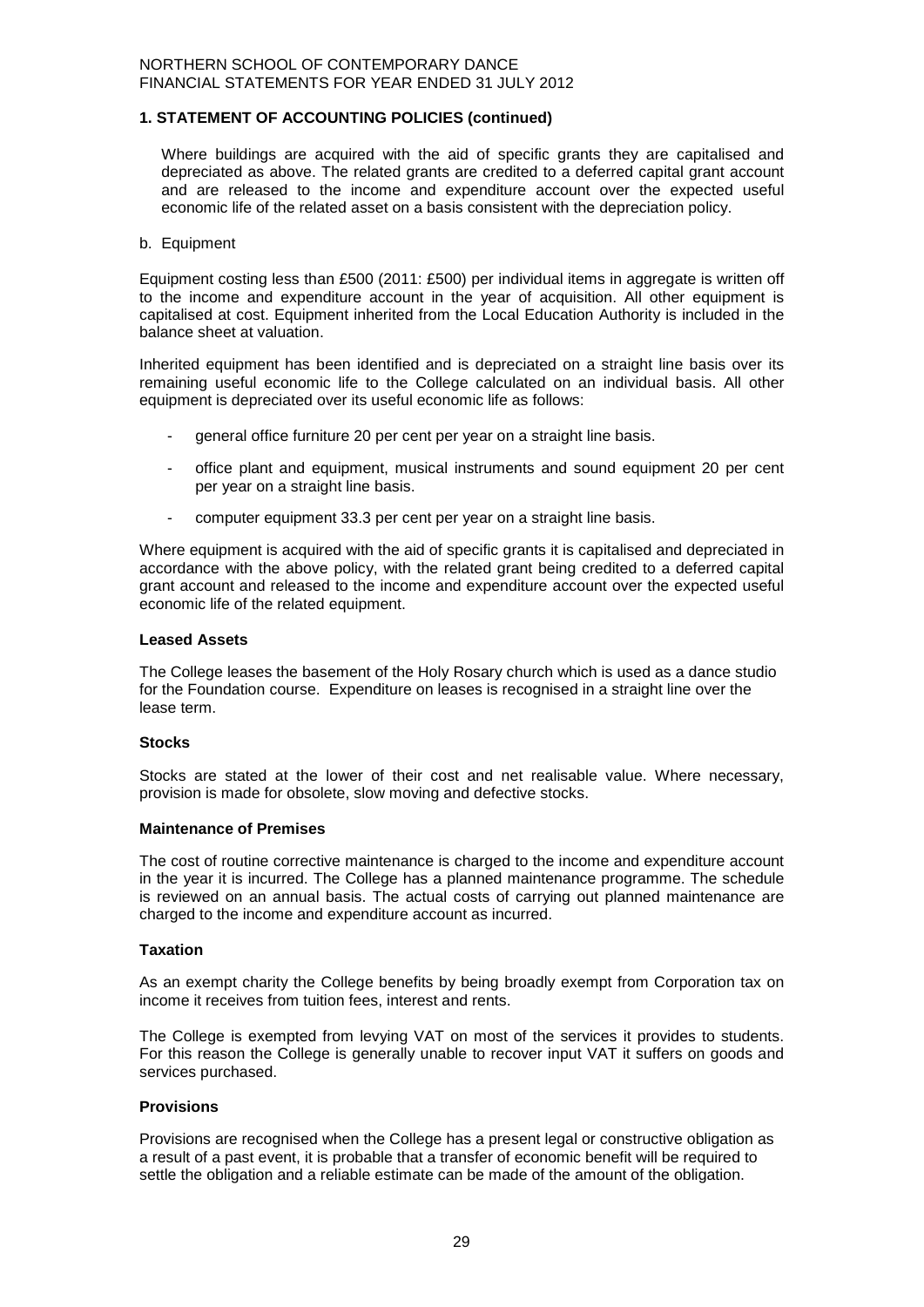## **2. FUNDING COUNCIL GRANTS**

|                                                  | 12 months | 12 months |
|--------------------------------------------------|-----------|-----------|
|                                                  | 2011/2012 | 2010/2011 |
|                                                  | £'000     | £'000     |
| <b>HEFCE</b> recurrent grant                     | 1290      | 1353      |
| <b>HEFCE</b> other grants                        | 116       | 122       |
| YPLA/SFA recurrent grant – FE provision          | 141       | 129       |
| YPLA/SFA other grants                            | 0         | 0         |
| Deferred capital grant released during the year: |           |           |
| <b>Buildings</b><br>(note 13)                    | 8         |           |
| Equipment (note 13)                              | 36        | 32        |
|                                                  | 1591      | 1643      |
|                                                  |           |           |

## **3. TUITION FEES AND EDUCATION CONTRACTS**

| <b>EDUCATION CONTRACTS</b><br>Local education authority<br><b>Other Education Contracts</b> | 26<br>211 | 43<br>226 |
|---------------------------------------------------------------------------------------------|-----------|-----------|
| <b>TUITION FEES, CHARGES AND SUPPORT GRANTS</b><br>Full time student fees:                  |           |           |
| Home and other European Union                                                               | 625       | 553       |
| Non-European Union                                                                          | 24        | 23        |
| Further Education - Home and other European Union                                           | 13        | 11        |
| Further Education - Non European Union                                                      | 0         |           |
|                                                                                             |           |           |

 $\blacksquare$ 

## **4. OTHER OPERATING INCOME**

| Releases from deferred capital grants: |     |    |
|----------------------------------------|-----|----|
| Non Funding Council (note 13)          | 36  | 36 |
| Other income generating activities     | 36  | 34 |
| Other income                           | 66  | 25 |
|                                        |     |    |
|                                        | 138 | 95 |
|                                        |     |    |

## **5. INVESTMENT INCOME**

| Other interest receivable |  |  |
|---------------------------|--|--|
|                           |  |  |
|                           |  |  |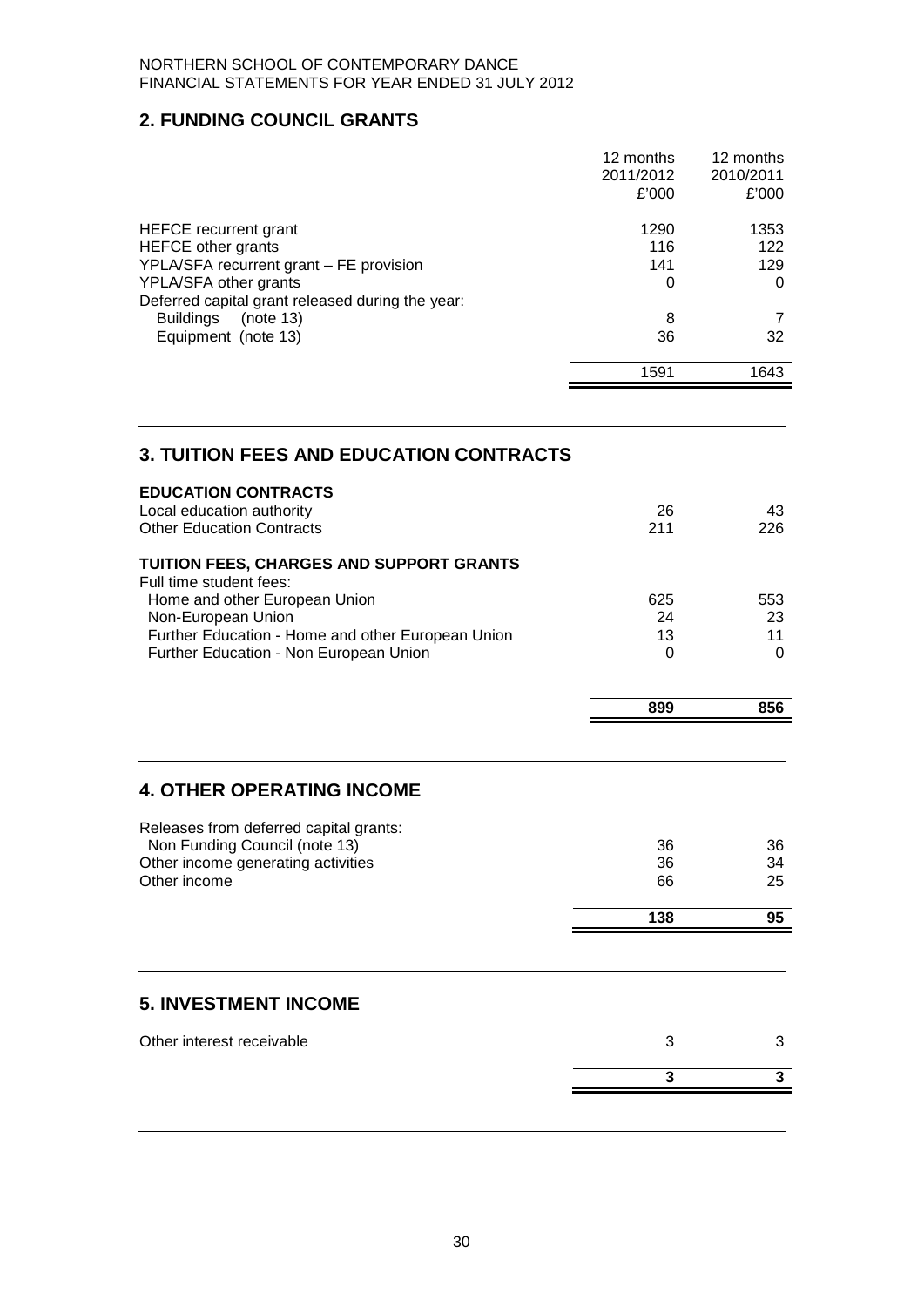## **6. STAFF COSTS**

The average number of persons (including senior post holders) employed by the College during the year expressed as full-time equivalents was:

|                                     | 12 months | 12 months |
|-------------------------------------|-----------|-----------|
|                                     | 2011/2012 | 2010/2011 |
|                                     | Number    | Number    |
| Teaching departments                | 16.7      | 16.2      |
| Teaching support services           | 7.9       | 8.2       |
| Administration and central services | 10.7      | 11.2      |
| Premises                            | 2.1       | 2.1       |
| Other income generating activities  | 1.7       | 2.1       |
|                                     | 39.1      | 39.8      |
|                                     |           |           |
|                                     | £'000     | £'000     |
| Staff costs for the above persons   |           |           |
| Teaching departments                | 662       | 702       |
| Teaching support services           | 243       | 245       |
| Administration and central services | 494       | 577       |
| Premises                            | 50        | 50        |
| Research                            | 0         | 0         |
| Other income generating activities  | 24        | 35        |
| Restructuring costs                 | 114       | 0         |
|                                     | 1587      | 1609      |
|                                     |           |           |
| Wages and salaries                  | 1278      | 1392      |
| Social security costs               | 77        | 78        |
| Other pension costs                 | 94        | 106       |
| FRS17 other movements               | 24        | 33        |
| Restructuring costs                 | 114       | 0         |
|                                     | 1587      | 1609      |

## **7. EMOLUMENTS OF SENIOR POST HOLDERS**

| For the year to 31 July                                                                     | 2011/2012 | 2010/2011 |
|---------------------------------------------------------------------------------------------|-----------|-----------|
| Emoluments (including pension contributions<br>and benefits in kind)                        | £178,926  | £152,944  |
| Emoluments of the principal (who is also<br>the highest paid senior post holder):<br>Salary | £29,343   | £63,033   |
| <b>Pension Contribution</b>                                                                 | £4,137    | £8,888    |
|                                                                                             | £33.480   | £71.921   |

A new Principal was appointed in February 2012. Whilst the College was operating with a vacancy, an interim arrangement was set in place with the Joint Principal of the Conservatoire for Dance and Drama.

The pension contributions in respect of the Principal and senior post holders are in respect of employer's contributions to the Teacher's Pension Scheme or the Local Government Pension Scheme and are paid at the same rate as for other employees.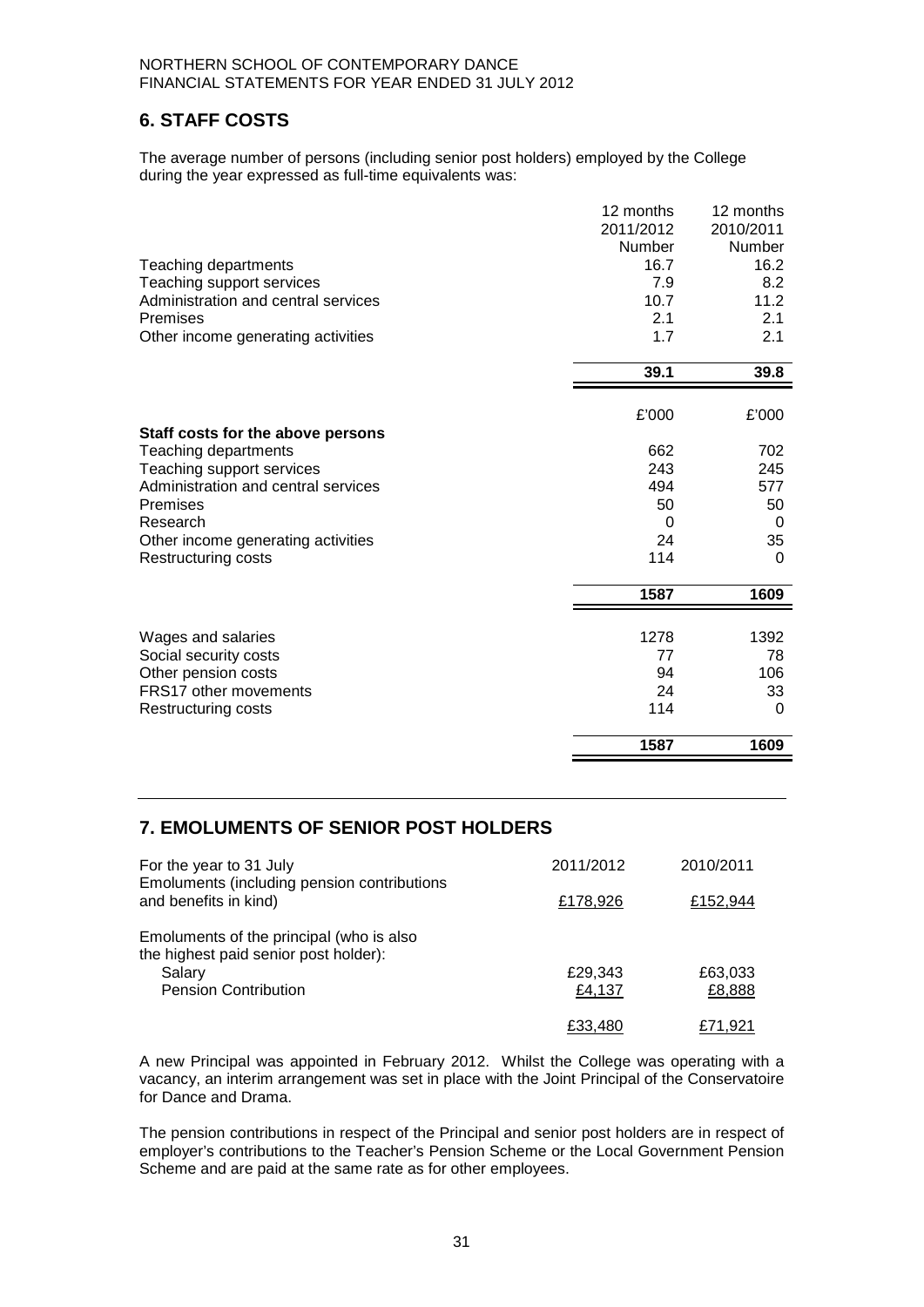## **7. EMOLUMENTS OF SENIOR POST HOLDERS continued**

The members of the Corporation other than the Principal did not receive any payment from the College other than the reimbursement of travel and subsistence expenses incurred in the course of their duties.

The number of senior post holders, including the Principal, who received emoluments excluding pension contributions, payments for loss of office and benefits in kind in the following ranges was:

|                    | 2011/2012     | 2010/2011     |
|--------------------|---------------|---------------|
|                    | <b>Number</b> | <b>Number</b> |
| £35,001 to £40,000 |               |               |
| £40,001 to £45,000 |               | 0             |
| £45,001 to £50,000 |               | 0             |
| £50,001 to £55,000 |               |               |
| £55,001 to £60,000 |               | 0             |
| £60,001 to £65,000 |               |               |
|                    |               |               |

Overseas Activities

Costs of £389 (2011: £1,595) were incurred in the year in respect of overseas activities.

## **8. OTHER OPERATING EXPENSES**

|                                                                                                                                                                                                                      | 12 months<br>2011/2012<br>£'000                 | 12 months<br>2010/2011<br>£'000                 |
|----------------------------------------------------------------------------------------------------------------------------------------------------------------------------------------------------------------------|-------------------------------------------------|-------------------------------------------------|
| Teaching departments<br>Teaching support services<br>Other support services<br>Administration and central support services<br>General education services<br>Premises costs<br>Planned maintenance<br>Research        | 159<br>102<br>38<br>178<br>88<br>204<br>14<br>0 | 157<br>117<br>43<br>179<br>93<br>186<br>30<br>0 |
| Other income-generating activities                                                                                                                                                                                   | 26<br>809                                       | 24<br>829                                       |
| Other operating expenses include:<br>Auditors remuneration<br>- internal audit<br>- external audit<br>- other services from either external or internal audit<br>(Gains)/losses on disposal of tangible fixed assets | 0<br>9<br>0<br>0                                | 0<br>9<br>0                                     |

## **9. TAXATION**

The members do not believe the College was liable for any Corporation tax arising out of its activities during the year.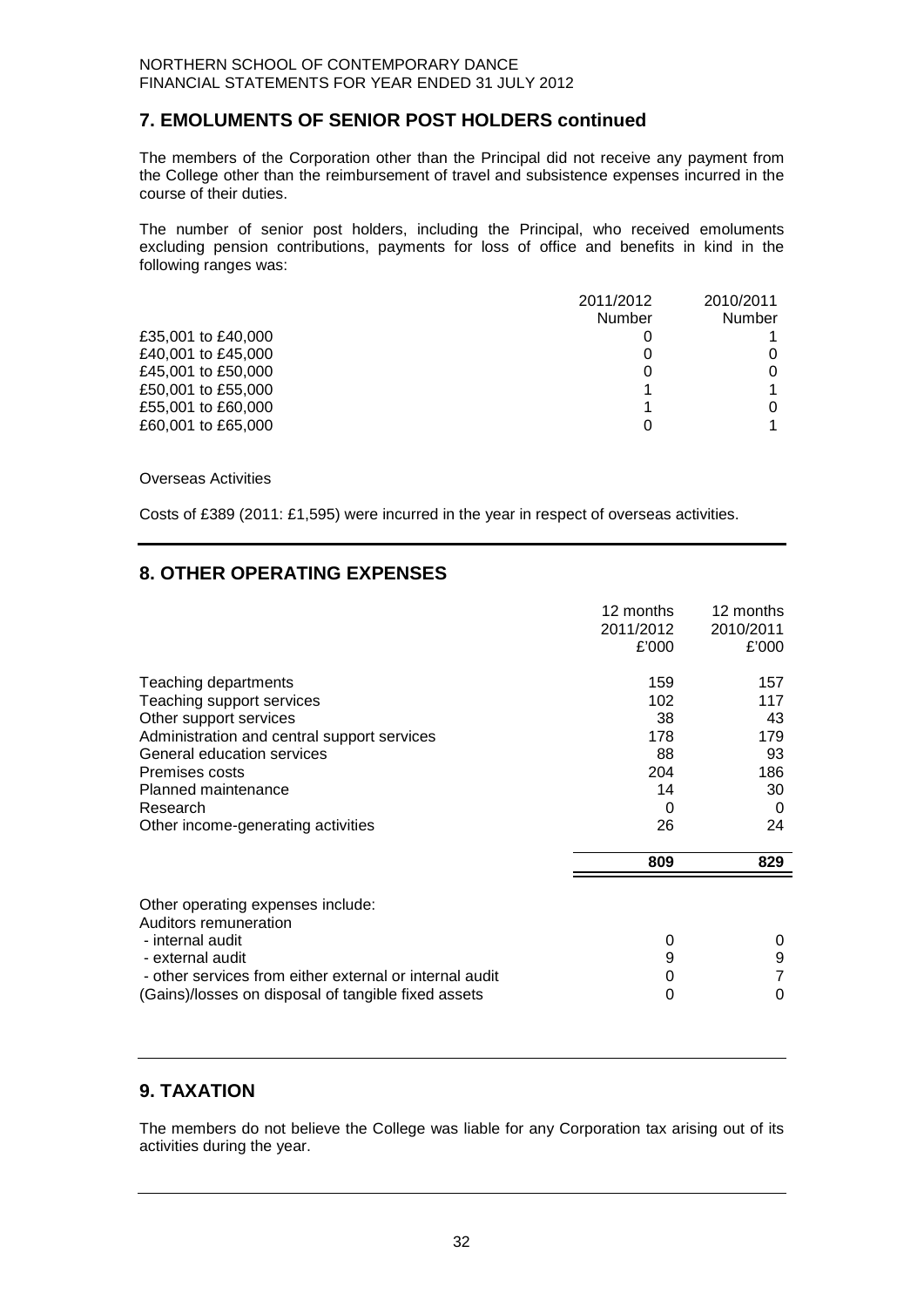## **10. TANGIBLE FIXED ASSETS**

|                                            | Land and buildings<br>Freehold | Equipment | Total |
|--------------------------------------------|--------------------------------|-----------|-------|
|                                            | £'000                          | £'000     | £'000 |
| <b>Cost or valuation</b>                   |                                |           |       |
| At 1 August 2011                           | 1917                           | 939       | 2856  |
| Additions                                  | 0                              | 13        | 13    |
| Disposals                                  | 0                              | (38)      | (38)  |
| At 31 July 2012                            | 1917                           | 914       | 2831  |
| <b>Depreciation</b>                        |                                |           |       |
| At 1 August 2011                           | 570                            | 800       | 1370  |
| Charge for year                            | 47                             | 52        | 99    |
| Eliminated in respect of disposals         | 0                              | (38)      | (38)  |
| At 31 July 2012                            | 617                            | 814       | 1431  |
|                                            |                                |           |       |
| Net book value at 31 July 2012             | 1300                           | 100       | 1400  |
|                                            |                                |           |       |
| Net book value at 31 July 2011             | 1347                           | 139       | 1486  |
|                                            |                                |           |       |
| Inherited                                  | 40                             | $\Omega$  | 40    |
| Financed by Funding Council capital grants | 234                            | 74        | 308   |
| Financed from own resources                | 108                            | 26        | 134   |
| Financed by other capital grants           | 918                            | $\Omega$  | 918   |
|                                            | 1300                           | 100       | 1400  |
|                                            |                                |           |       |

The transitional rules set out in FRS 15 Tangible Fixed Assets have been applied on implementing FRS 15. Accordingly, the book values at implementation have been retained. Land and buildings were valued for the purposes of the 1997/98 financial statements at open market value with existing use by Chestertons, a firm of independent chartered surveyors, in accordance with the Practice Statements and Guidance Notes set out in the Appraisal and valuation Manual of the Royal Institution of Chartered Surveyors (September 1995, as amended).

Some of the College buildings are Grade II listed inside and out. Due to the particular nature of the College and its location in a mainly suburban residential area the open market value is below the build cost.

Other tangible fixed assets inherited from the Local Education Authority at incorporation have been valued by the Corporation on a depreciated replacement cost basis with the assistance of independent professional advice.

Buildings with a net book value of £103,093 (2011: £107,089) and a cost of £158,956 (2011: £158,956) have been funded from Treasury sources: should these particular buildings be sold, the College would either have to surrender the proceeds to the Treasury or use them in accordance with the Financial Memorandum with the Higher Education Funding Council for England.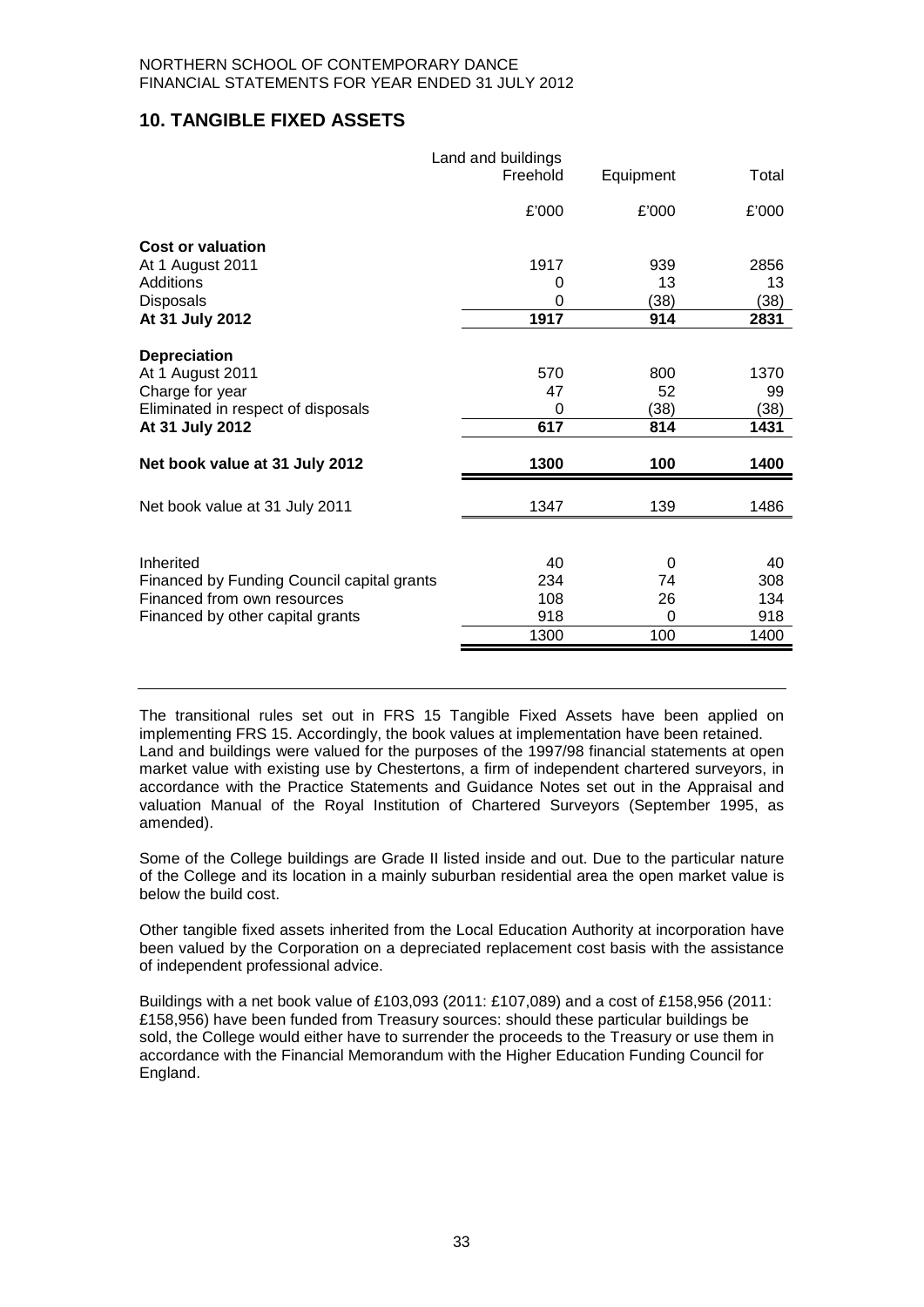## **11. DEBTORS**

|                                     | 2011/2012 | 2010/2011 |
|-------------------------------------|-----------|-----------|
|                                     | £'000     | £'000     |
| Amounts falling due within one year |           |           |
| Trade debtors                       | 51        | 34        |
| Sundry debtors                      |           | 10        |
| Prepayments and accrued income      | 68        | 58        |
|                                     | 120       | 102       |
|                                     |           |           |

## **12. CREDITORS: AMOUNTS FALLING DUE WITHIN ONE YEAR**

| Payments received on account<br>Trade creditors | 28<br>21 | 28<br>44 |
|-------------------------------------------------|----------|----------|
| Other taxation and social security              | -37      | 40       |
| Other creditors                                 | 96       | 140      |
| Accruals                                        | 203      | 170      |
|                                                 | 385      |          |

## **13. DEFERRED CAPITAL GRANTS**

|                                    | Funding<br>Council<br>£'000 | Other<br>Grants<br>£'000 | Total<br>£'000 |
|------------------------------------|-----------------------------|--------------------------|----------------|
|                                    |                             |                          |                |
| <b>At 1 August 2011</b>            |                             |                          |                |
| Land and buildings                 | 241                         | 954                      | 1195           |
| Equipment                          | 106                         | 0                        | 106            |
| <b>Cash received:</b>              |                             |                          |                |
| Land and buildings                 | 0                           | 0                        | 0              |
| Equipment                          | 5                           | $\Omega$                 | 5              |
| Released to income and expenditure |                             |                          |                |
| account                            |                             |                          |                |
| Land and buildings (notes 2 and 4) | (8)                         | (36)                     | (44)           |
| Equipment (note 2)                 | (36)                        | (0)                      | (36)           |
| At 31 July 2012                    |                             |                          |                |
| <b>Land and buildings</b>          | 233                         | 918                      | 1151           |
| <b>Equipment</b>                   | 75                          | 0                        | 75             |
| Total                              | 308                         | 918                      | 1226           |

#### **14. REVALUATION RESERVE**

|                                      | £'000 |
|--------------------------------------|-------|
| At 1 August 2011                     | 40    |
| Revaluations in the year             |       |
| Transfer from revaluation reserve to |       |
| income and expenditure account       |       |
| At 31 July 2012                      | 40    |
|                                      |       |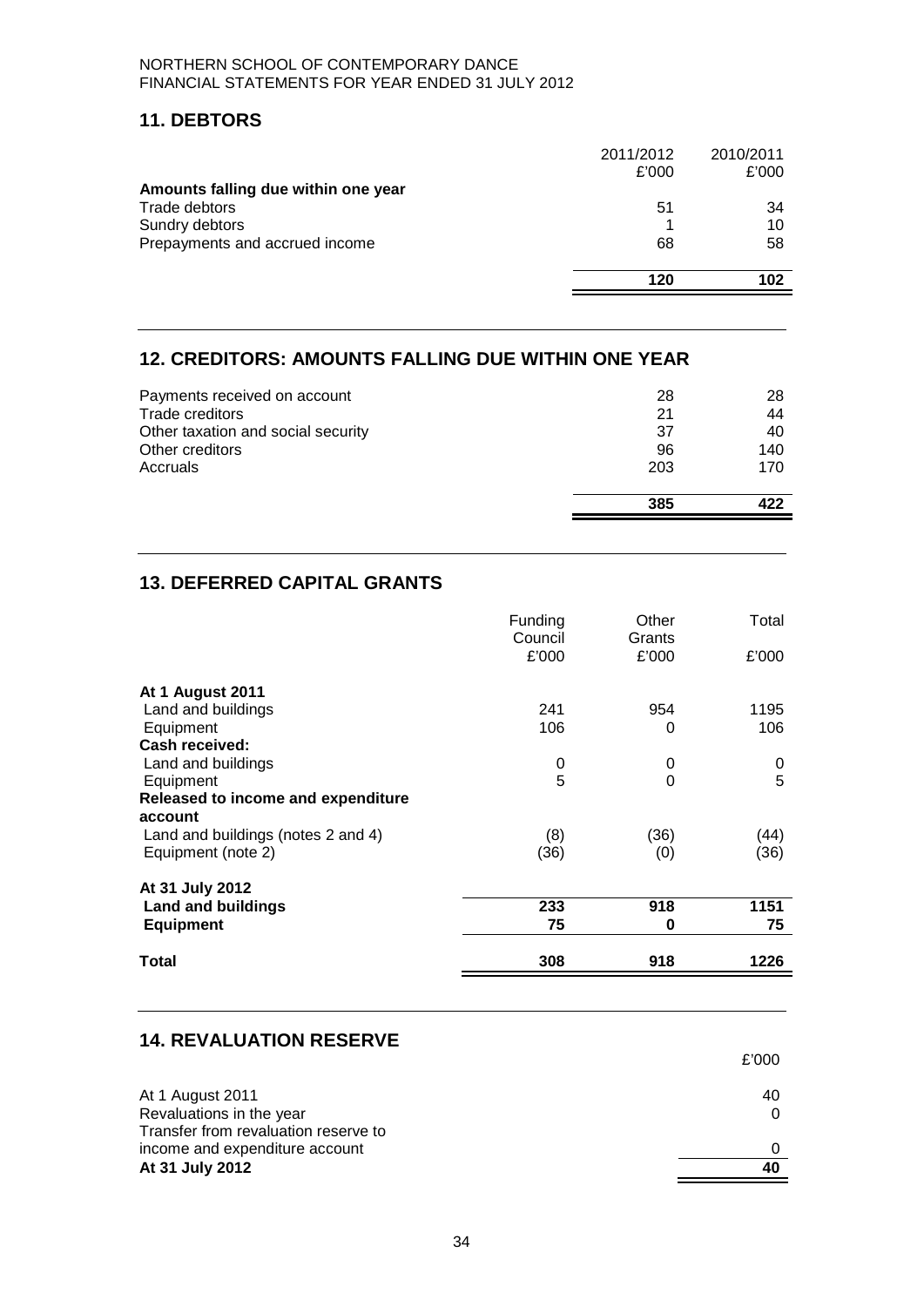## **15. INCOME AND EXPENDITURE ACCOUNT RESERVE**

|                                                        | 2012  | 2011  |
|--------------------------------------------------------|-------|-------|
|                                                        | £'000 | £'000 |
| At 1 August                                            | 859   | 615   |
| Surplus/(deficit) retained for the year                | 136   | 57    |
| Additional (loss)/gain in respect of pension scheme    | (227) | 187   |
| At 31 July                                             | 768   | 859   |
| <b>Balance represented by:</b>                         |       |       |
| Pension reserve                                        | (558) | (307) |
| Income & expenditure reserve excluding pension reserve | 1326  | 1166  |
| At 31 July                                             | 768   | 859   |
|                                                        |       |       |

## **16. PENSION AND SIMILAR OBLIGATIONS**

The College's employees belong to two principal pension schemes, the Teachers' Pension Scheme (TPS) and the West Yorkshire Pension Fund (WYPF).

#### **Teachers' Pension Scheme (TPS)**

The TPS is an unfunded defined benefit scheme. Contributions on a pay as you go basis are credited to the Exchequer under arrangements governed by the Superannuation Act 1972. The charge to the income and expenditure account in relation to this scheme for 2011/12 was £54,742.

#### **FRS 17**

Under the definitions set out in Financial Reporting Standard 17 (Retirement Benefits), the TPS is a multi-employer pension scheme because of the mutual nature of the scheme. The College is unable to identify its share of the underlying assets and liabilities of the scheme.

Accordingly the College has taken advantage of the exemption in FRS 17 and has accounted for its contributions to the scheme as if it were a defined contribution scheme. The College has set out the information available on the deficit in the scheme and the implications for the College in terms of the anticipated contribution rates.

#### **West Yorkshire Pension Scheme (WYPS)**

The WYPF is a funded defined-benefit pension, with assets held in separate trustee administered funds. The total contribution made for the year ended 31 July 2012 was £39,662. The agreed contribution rates for 2012/13 are 10.7% for employers and range from 5.5% to 7.5% for employees (based on salary bands).

The following information is based upon a full actuarial valuation of the fund at 31 March 2004 updated as at 31 July each year up to 31 July 2012 by a qualified, independent actuary.The major assumptions used by the actuary were:

|                                       |      | 31 July 2012 31 July 2011 31 July 2010 |       |
|---------------------------------------|------|----------------------------------------|-------|
| <b>RPI</b> Inflation                  | 3.1% | $3.7\%$                                | 3.6%  |
| <b>CPI</b> Inflation                  | 2.1% | 2.8%                                   | 2.9%  |
| Rate of increase in salaries          | 4.6% | 5.2%                                   | 5.35% |
| Rate of increase in pensions          | 2.1% | 2.8%                                   | 2.9%  |
| Rate of increase to deferred pensions | 2.1% | 2.8%                                   | 2.9%  |
| Discount rate for liabilities         | 4.1% | 5.3%                                   | 5.5%  |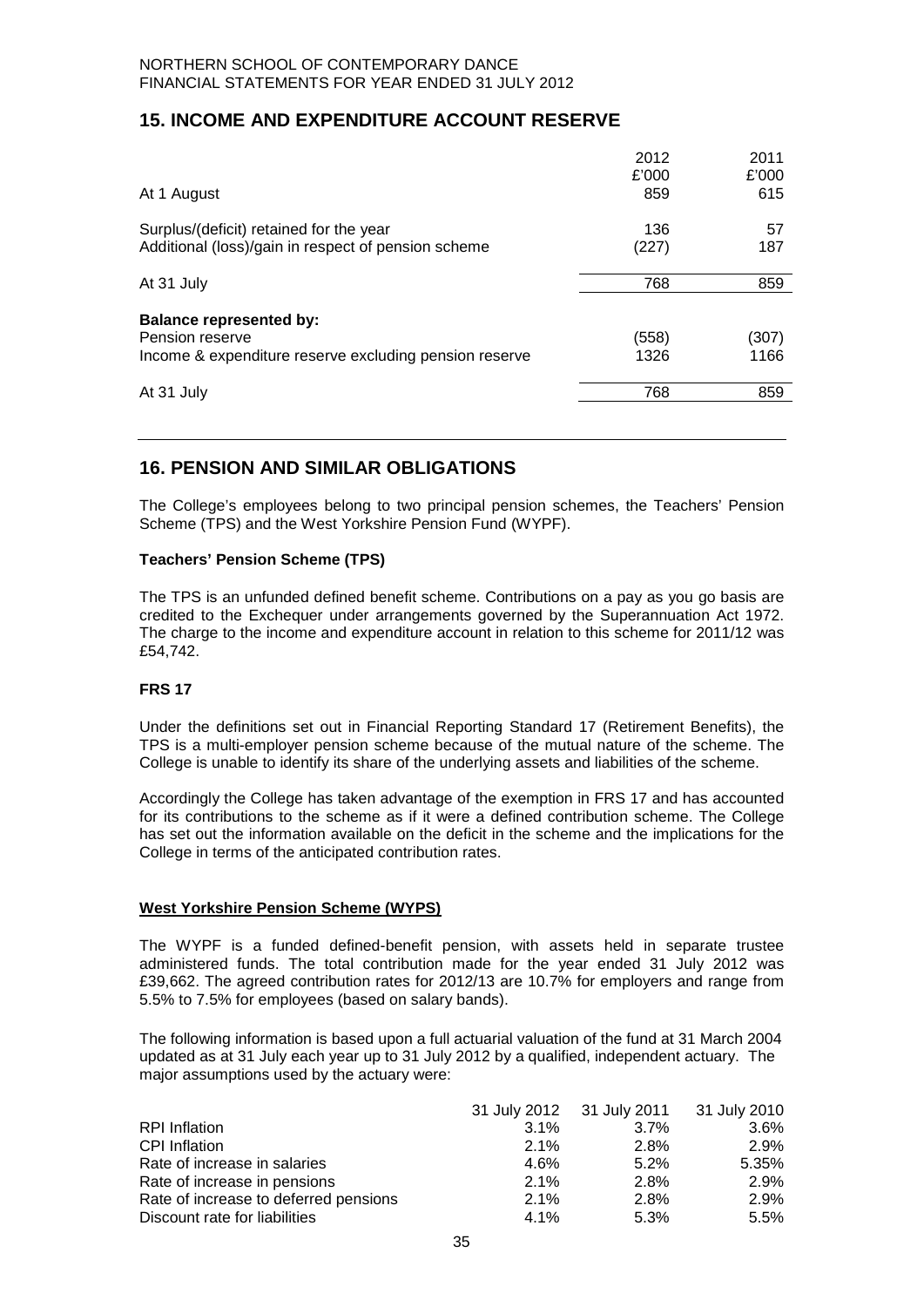## **16. PENSION AND SIMILAR OBLIGATIONS (continued)**

The current mortality assumptions include sufficient allowance for future improvements in mortality rates. The assumed life expectations on retirement at 65 are:

|                      | 31 July 2012 31 July 2011 |      |
|----------------------|---------------------------|------|
| Retiring today       |                           |      |
| Males                | 22.0                      | 21.9 |
| Females              | 24.1                      | 24.0 |
| Retiring in 20 years |                           |      |
| Males                | 23.8                      | 23.7 |
| Females              | 26.1                      | 26.0 |
|                      |                           |      |

The assets in the scheme and the expected rates of return were:

| rate of return | 31 July                                                                                                                                                           | rate of return | 31 July     | rate of return | 31 July     |                                |
|----------------|-------------------------------------------------------------------------------------------------------------------------------------------------------------------|----------------|-------------|----------------|-------------|--------------------------------|
|                | 2012                                                                                                                                                              |                | 2011        |                | 2010        |                                |
| 31 July 2012   | £'000                                                                                                                                                             | 31 July 2011   | £'000       | 31 July 2010   | £'000       |                                |
| 7.5%           | 750                                                                                                                                                               | 7.9%           | 736         | 8.2%           | 619         |                                |
| 2.5%           | 143                                                                                                                                                               | $3.9\%$        | 117         | 4.2%           | 117         |                                |
| 3.2%           | 61                                                                                                                                                                | 4.7%           | 40          | 4.9%           | 34          |                                |
| 7.0%           | 39                                                                                                                                                                | 7.4%           | 36          | 7.7%           | 34          |                                |
| 1.4%           | 30                                                                                                                                                                | 1.5%           | 21          | 1.4%           | 22          |                                |
| 7.5%           | 50                                                                                                                                                                | 7.9%           | 56          | 8.2%           | 58          |                                |
|                | 1073                                                                                                                                                              |                | 1006        |                | 884         |                                |
|                |                                                                                                                                                                   |                |             |                |             |                                |
|                |                                                                                                                                                                   |                | 2012        | 2011           |             |                                |
|                |                                                                                                                                                                   |                | £'000       | £'000          |             |                                |
|                |                                                                                                                                                                   |                | 1073        | 1006           |             |                                |
|                |                                                                                                                                                                   |                | (1631)      | (1313)         |             |                                |
|                |                                                                                                                                                                   |                | (558)       | (307)          | (461)       |                                |
|                | expected at<br>Total market value of College assets<br>College's estimated asset share<br>Present value of scheme liabilities<br>(Deficit)/ surplus in the scheme |                | expected at |                | expected at | 2010<br>£'000<br>884<br>(1345) |

The following amounts have been recognised in the performance statements in the year to 31 July 2012 under the requirements of FRS17:

Operating profit:

|                                                               | 2012  | 2011  |
|---------------------------------------------------------------|-------|-------|
|                                                               | £'000 | £'000 |
| Service cost                                                  | (64)  | (67)  |
| Total operating charge                                        | (64)  | (67)  |
|                                                               |       |       |
| Other financing income:                                       | 2012  | 2011  |
|                                                               | £'000 | £'000 |
| Expected return on pension scheme assets                      | 72    | 65    |
| Interest on pension scheme liabilities                        | (72)  | (76)  |
| Net return                                                    | 0     | (11)  |
| Statement of total recognised gains and losses (STRGL):       |       |       |
|                                                               | 2012  | 2011  |
|                                                               | £'000 | £'000 |
| Actual return less expected return on pension scheme assets   | (227) | 187   |
| Experience gains and losses arising on the scheme liabilities | O     | 0     |
| Actuarial gain/(loss) recognised in STRGL                     | (227) | 187   |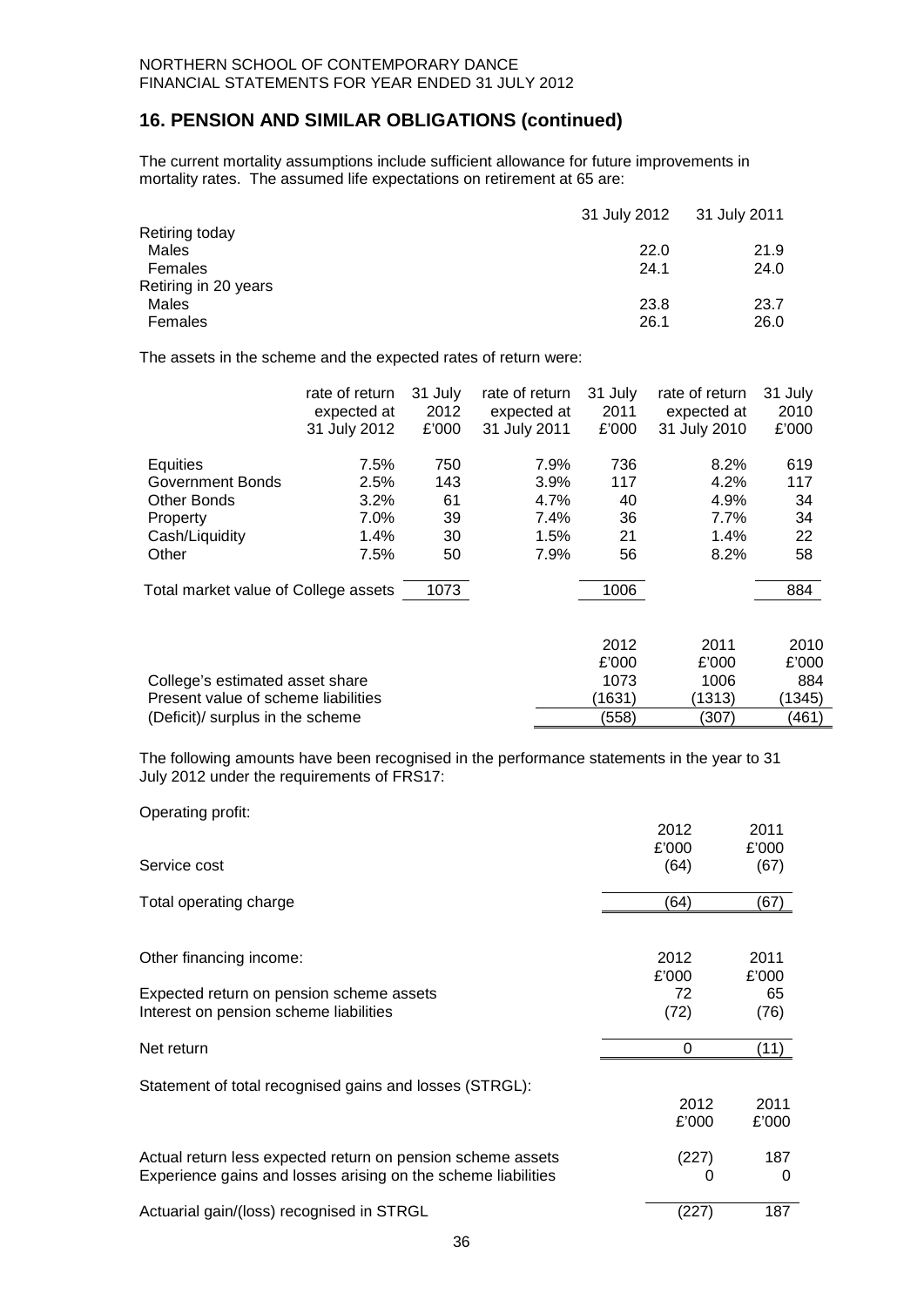## **16. PENSION AND SIMILAR OBLIGATIONS (continued)**

| Movement in deficit during year:                                                                                                                                      |                |               |                       | 2012<br>£'000                 | 2011<br>£'000                           |
|-----------------------------------------------------------------------------------------------------------------------------------------------------------------------|----------------|---------------|-----------------------|-------------------------------|-----------------------------------------|
| Deficit in scheme at beginning of year                                                                                                                                |                |               |                       | (307)                         | (461)                                   |
| Movement in year:<br>Current service charge<br>Contributions<br>Exceptional pensions past service credit<br>Net interest/return on assets<br>Actuarial gain or (loss) |                |               |                       | (64)<br>40<br>0<br>0<br>(227) | (67)<br>45<br>0<br>(11)<br>187          |
| Deficit in scheme at end of year                                                                                                                                      |                |               |                       | (558)                         | (307)                                   |
| Asset and Liability Reconciliation:                                                                                                                                   |                |               | 2012<br>£'000         |                               | 2011<br>£'000                           |
| Liabilities at start of period<br>Service cost<br>Interest cost<br>Employee contributions<br>Actuarial (gains)/loss<br>Benefits paid                                  |                |               | 1313<br>172<br>(13)   | 64<br>72<br>23                | 1345<br>67<br>76<br>24<br>(164)<br>(35) |
| Liabilities at end of period                                                                                                                                          |                |               | 1631                  |                               | 1313                                    |
| Asset and Liability Reconciliation:<br>Assets at start of period                                                                                                      |                |               | 2012<br>£'000<br>1006 |                               | 2011<br>£'000<br>884                    |
| Expected return on assets<br>Actuarial gain/(loss)<br><b>Employer contributions</b><br><b>Employee contributions</b><br>Benefits paid                                 |                |               | (55)<br>(13)          | 72<br>40<br>23                | 65<br>23<br>45<br>24<br>(35)            |
| Assets at end of period                                                                                                                                               |                |               | 1073                  |                               | 1006                                    |
| History of experience gains or losses:<br>Difference between the expected and actual                                                                                  | 2012<br>£'000  | 2011<br>£'000 | 2010<br>£'000         | 2009<br>£'000                 | 2008<br>£'000                           |
| returns on assets:<br>Amount<br>% of scheme assets                                                                                                                    | (55)<br>5.1    | 23<br>2.3     | 63<br>7.1             | (87)<br>11.7                  | (80)<br>10.8                            |
| Experience gains and losses on scheme<br>liabilities:<br>Amount                                                                                                       | $\overline{2}$ | 152           | 3                     | (1)                           | (32)                                    |
| % of scheme assets                                                                                                                                                    | 0.2            | 15.1          | 0.3                   | 0.1                           | 2.9                                     |
| Total amounts recognised in statement of total<br>recognised gains and losses:<br>Amount<br>% of scheme liabilities                                                   | (227)<br>13.9  | 187<br>14.2   | 169<br>12.6           | (179)<br>13.7                 | (209)<br>19.1                           |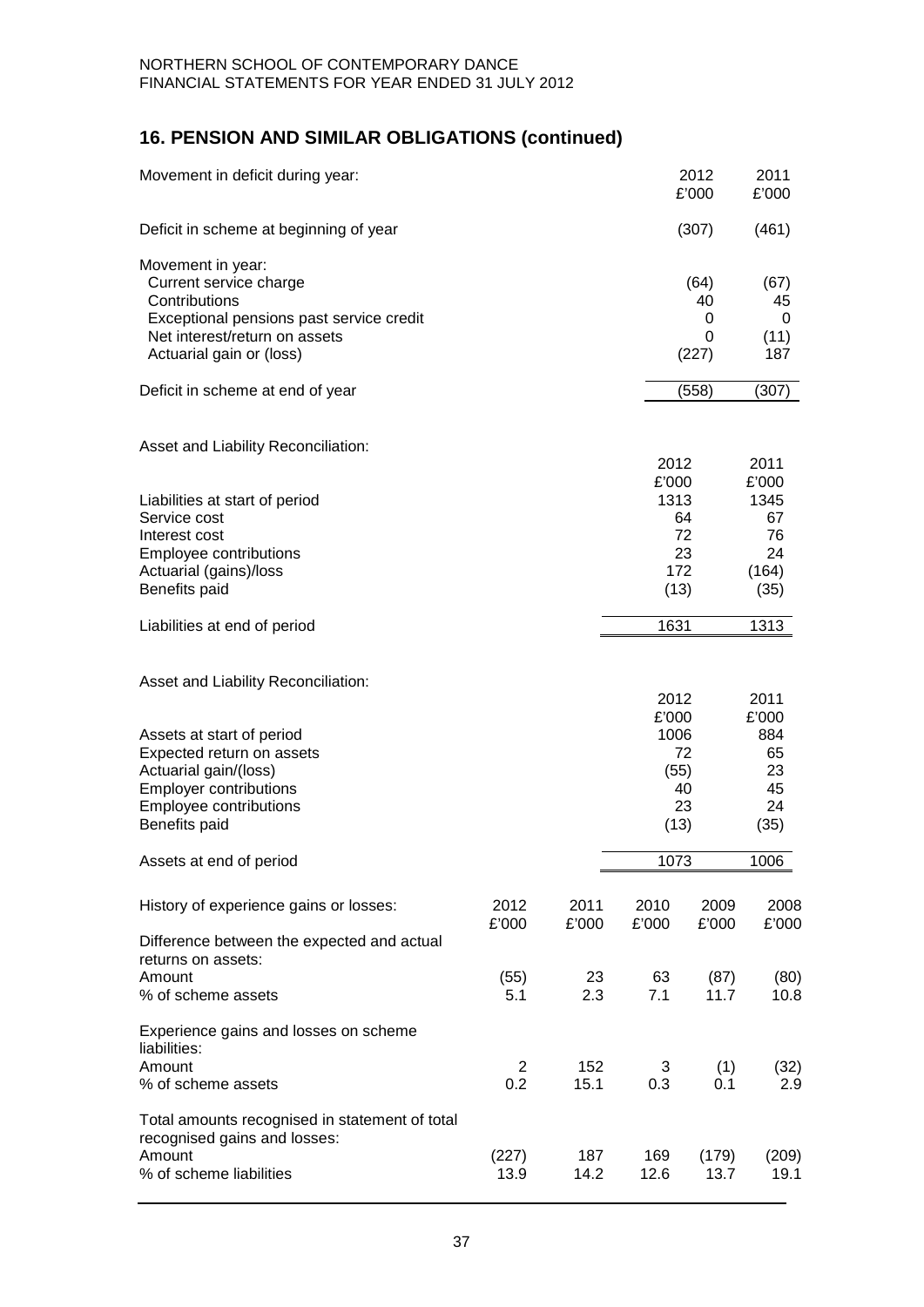## **17. RECONCILIATION OF OPERATING SURPLUS TO NET CASH INFLOW FROM OPERATING ACTIVITES**

| <b>Notes</b>                                        | 2012<br>£'000 | 2011<br>£'000 |
|-----------------------------------------------------|---------------|---------------|
| Surplus/(Deficit) on continuing operations after    |               |               |
| depreciation of assets at valuation and tax<br>15   | 136           | 57            |
| 10<br>Depreciation                                  | 99            | 102           |
| Deferred capital grants released to income<br>2 & 4 | (80)          | (75)          |
| Loss on disposal of tangible assets                 |               |               |
| Pension cost less contributions payable             | 24            | 33            |
| (Increase)/Decrease in stocks                       | (3)           | 0             |
| (Increase)/Decrease in debtors<br>11                | (18)          | (2)           |
| Increase/(Decrease) in creditors<br>12              | (37)          | 85            |
| (Decrease) in provisions                            |               |               |
| Interest receivable<br>5                            | (3)           | (3)           |
| Net cash inflow from operating activities           | 118           | 197           |

## **18. ANALYSIS OF CHANGES IN NET FUNDS**

| Cash at bank and in hand | £'000 | £'000 | £'000 |
|--------------------------|-------|-------|-------|
|                          | 1338  | 113   | 1451  |
| <b>Total</b>             | 1338  | 113   | 1451  |

## **19. ANALYSIS OF CASH FLOWS FOR HEADINGS NETTED IN THE CASH FLOW STATEMENT**

|                                                         | 2012  | 2011  |
|---------------------------------------------------------|-------|-------|
|                                                         | £'000 | £'000 |
| Returns on investments and servicing of finance:        |       |       |
| Interest received                                       | 3     | 3     |
| Net cash flow from returns on investments and servicing |       |       |
| of finance                                              | 3     | 3     |
| Capital expenditure and financial investment:           |       |       |
| Purchase of tangible fixed assets                       | (13)  | (47)  |
| Deferred capital grants received                        |       | 43    |
| Net cash outflow for capital expenditure and financial  |       |       |
| investment                                              | (8)   | (4)   |
| Net cash inflow/(outflow) from management of liquid     |       |       |
| <b>resources</b>                                        | 0     | O     |
| Net cash inflow/outflow from financing                  | 0     | O     |
|                                                         |       |       |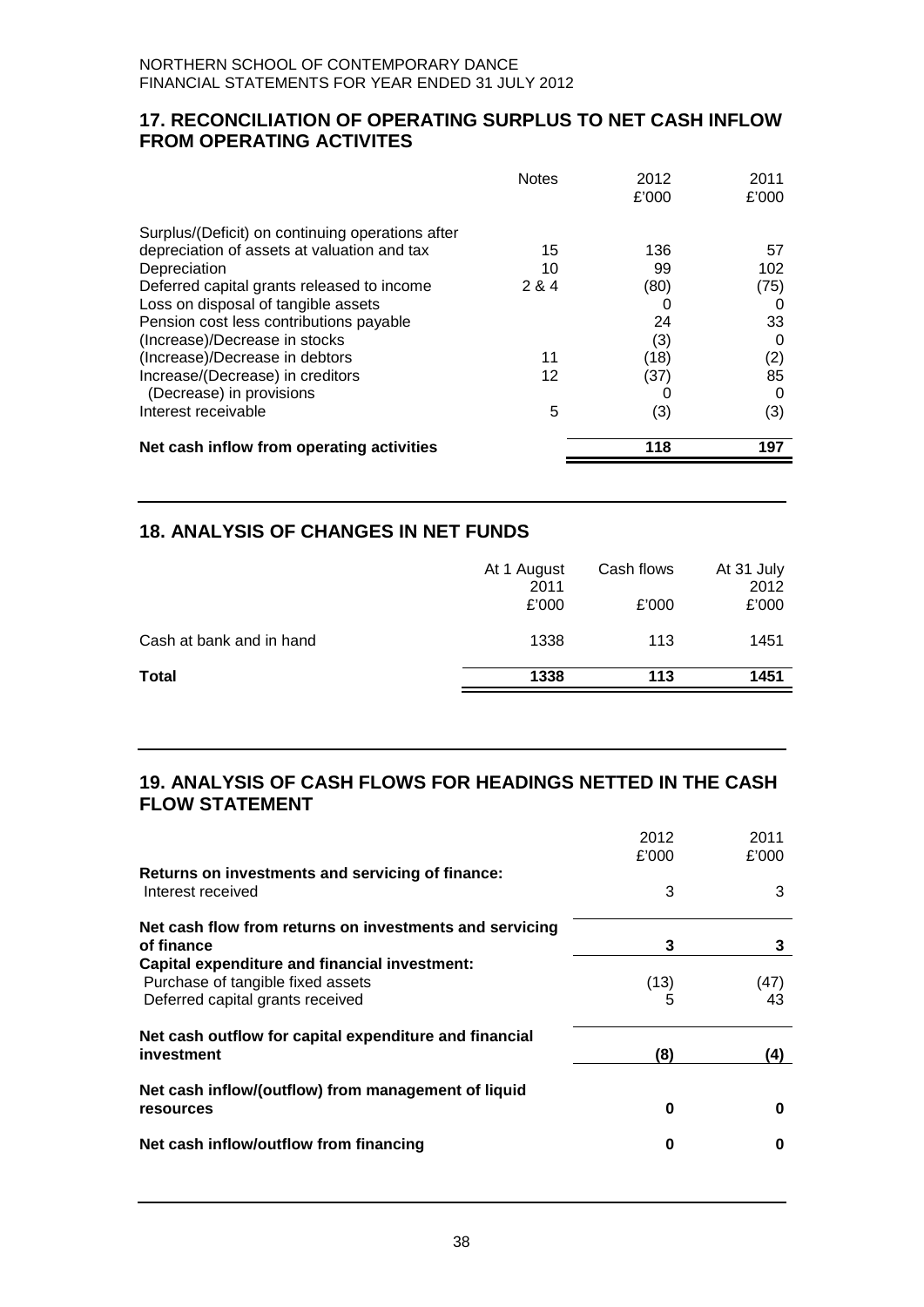## **20. POST BALANCE SHEET EVENTS**

There are no significant post balance sheet events.

## **21. CAPITAL COMMITMENTS**

| 2012<br>£'000 | 2011<br>£'000 |
|---------------|---------------|
|               |               |
|               |               |
|               |               |

## **22. FINANCIAL COMMITMENTS**

The College has operating lease commitments in respect of land and buildings for the 2011/12 financial year on leases expiring:

|                                              | 2012  | 2011  |
|----------------------------------------------|-------|-------|
|                                              | £'000 | £'000 |
| Land and buildings                           |       |       |
| Expiring within one year                     | 4     |       |
| Expiring within two and five years inclusive |       | 10    |
| Expiring in over five years                  | O     |       |
|                                              |       |       |
|                                              |       |       |
|                                              |       |       |
|                                              |       |       |

## **23. FRS 8 – RELATED PARTY DISCLOSURES**

Due to the nature of the College's operations and the composition of the Board of Governors (being drawn from local public and private sector organisations) it is inevitable that transactions will take place with organisations in which a member of the Board of Governors will have an interest. All transactions involving organisations in which a member of the Board of Governors may have an interest are conducted at arms-length and in accordance with the College's financial regulations and normal procurement procedures.

The wife and son of the Principal, who was employed until 31 August 2011, have been employed during the year on terms which are equal to those given to other staff undertaking the same functions within the College.

The College is an affiliate of the Conservatoire for Dance and Drama (CDD) through which funding is received.

## **24. ACCESS FUNDS**

|                                                                      | 2011/2012<br>£'000 | 2010/2011<br>£'000 |
|----------------------------------------------------------------------|--------------------|--------------------|
| <b>Funding Council grants</b><br>Disbursed to students<br>Audit fees | 63<br>(58)         | 57<br>(55)         |
| Balance unspent at 31 July 2012                                      | 5                  |                    |